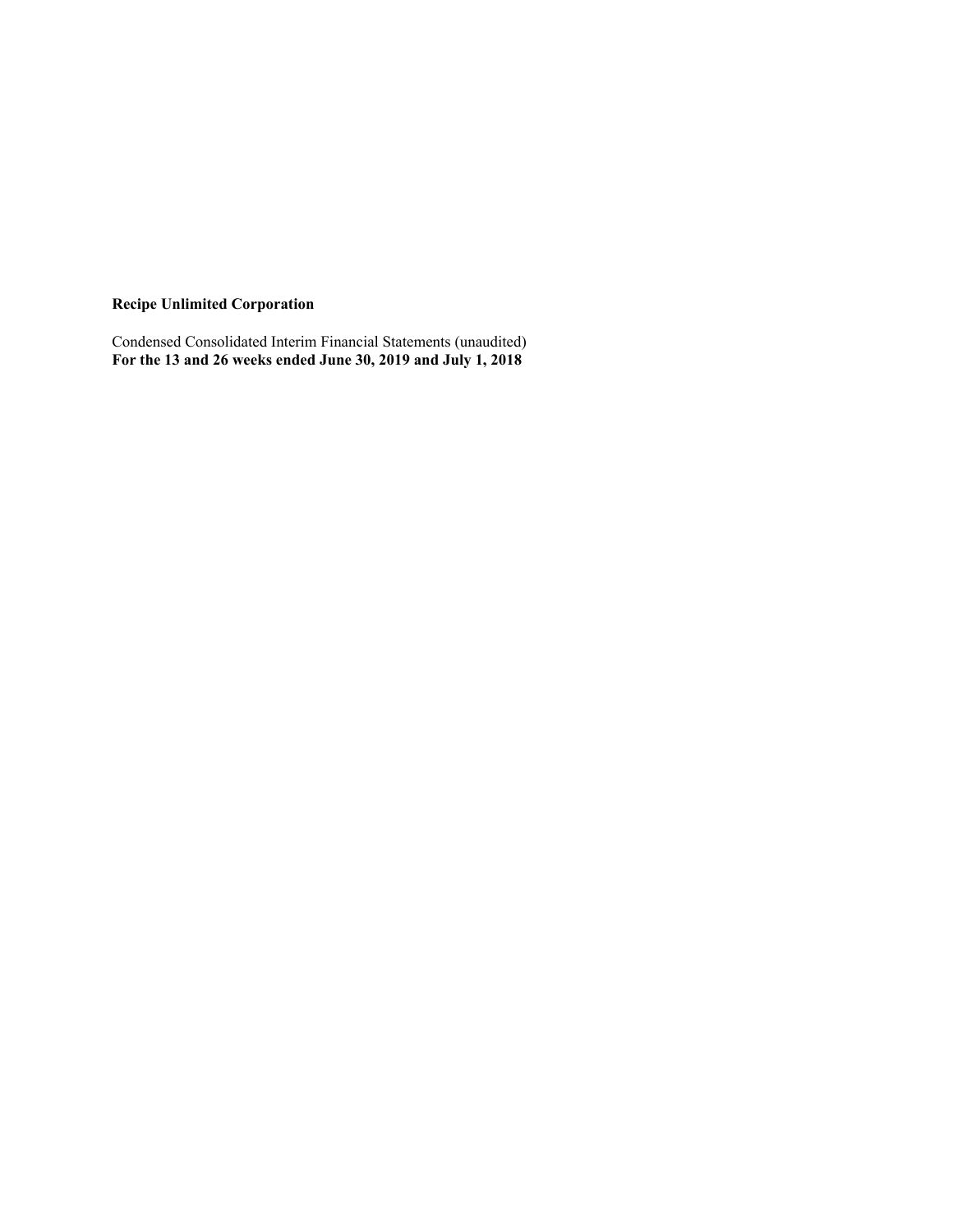|                                                                                                         |             | For the 13 weeks        |                 |                     | For the 26 weeks          |                         |                         |                                  |  |
|---------------------------------------------------------------------------------------------------------|-------------|-------------------------|-----------------|---------------------|---------------------------|-------------------------|-------------------------|----------------------------------|--|
| (in thousands of Canadian dollars, except where otherwise indicated)                                    |             | <b>June 30,</b><br>2019 |                 | July 1,<br>2018     |                           | <b>June 30,</b><br>2019 |                         | July 1,<br>2018                  |  |
| Sales (note 6)                                                                                          |             | \$264,551               |                 | \$263,524           |                           | \$524,036               |                         | \$465,670                        |  |
| Franchise revenues (note 7)<br><b>Total gross revenue</b>                                               |             | 47,306<br>\$311,857     |                 | 45,984<br>\$309,508 |                           | 92,468<br>\$616,504     |                         | 87,987<br>$\overline{$}5.53,657$ |  |
| Cost of inventories sold                                                                                |             | (111,460)               |                 | (99, 507)           |                           | (219, 935)              |                         | (184, 263)                       |  |
| Selling, general and administrative expenses (note 8)                                                   |             | (163,396)               |                 | (174, 587)          |                           | (328, 277)              |                         | (302, 386)                       |  |
| Impairment of assets, net of reversals (notes 13 and 14)                                                |             | (3,961)                 |                 | (689)               |                           | (3,961)                 |                         | (1,267)                          |  |
| Restructuring and other (note 9)                                                                        |             | (700)                   |                 | (516)               |                           | (475)                   |                         | (745)                            |  |
| <b>Operating income</b>                                                                                 | S           | 32,340                  | $\mathbf S$     | 34,209              | $\mathbf S$               | 63,856                  | \$                      | 64,996                           |  |
| Net interest expense and other financing charges (note 10)                                              |             | (7,511)                 |                 | (2,986)             |                           | (11, 971)               |                         | (6,303)                          |  |
| Share of loss from investment in joint ventures                                                         |             | (114)                   |                 | 837                 |                           | (691)                   |                         | 439                              |  |
| Earnings before change in fair value and income taxes                                                   | $\mathbf S$ | 24,715                  | $\mathbf S$     | 32,060              | $\mathbf S$               | $\overline{51,194}$     | \$                      | $\overline{59,132}$              |  |
| Change in fair value of non-controlling interest liability                                              |             |                         |                 | (1,000)             |                           |                         |                         | (1,000)                          |  |
| Change in fair value of Exchangeable Keg Partnership units                                              |             | (907)                   |                 | (2,619)             |                           | 3,921                   |                         | (363)                            |  |
| <b>Earnings before income taxes</b>                                                                     | \$          | 23,808                  | $\overline{\$}$ | 28,441              | $\mathbf S$               | 55,115                  | $\overline{\mathbb{S}}$ | 57,769                           |  |
| Current income tax expense (note 11)                                                                    |             | (6, 332)                |                 | (2,888)             |                           | (13, 422)               |                         | (5,548)                          |  |
| Deferred income tax expense (note 11)                                                                   |             | (865)                   |                 | (6,087)             |                           | (2,375)                 |                         | (11,218)                         |  |
| Net earnings                                                                                            | S           | 16,611                  | S               | 19,466              | \$                        | 39,318                  | \$                      | 41,003                           |  |
| Net earnings attributable to Shareholders of the Company                                                |             | 16,585                  |                 | 19,450              |                           | 39,054                  |                         | 41,149                           |  |
| Non-controlling interest                                                                                |             | 26                      |                 | 16                  |                           | 264                     |                         | (146)                            |  |
|                                                                                                         |             | 16,611                  |                 | 19,466              |                           | 39,318                  |                         | 41,003                           |  |
| <b>Statement of comprehensive income</b>                                                                |             |                         |                 |                     |                           |                         |                         |                                  |  |
| Net earnings                                                                                            |             | 16,611                  |                 | 19,466              |                           | 39,318                  |                         | 41,003                           |  |
| Other comprehensive income                                                                              |             | (946)                   |                 | 328                 |                           | (643)                   |                         | 611                              |  |
| <b>Total comprehensive income</b>                                                                       |             | 15,665                  | S               | 19,794              | $\boldsymbol{\mathsf{S}}$ | 38,675                  | S                       | 41,614                           |  |
| Net earnings per share attributable to the Common<br>Shareholders of the Company (note 23) (in dollars) |             |                         |                 |                     |                           |                         |                         |                                  |  |
| Basic earnings per share                                                                                | \$          | 0.27                    | S               | 0.31                | S                         | 0.64                    | S                       | 0.67                             |  |
| Diluted earnings per share                                                                              | \$          | 0.26                    | \$              | 0.30                | \$                        | 0.61                    | \$                      | 0.65                             |  |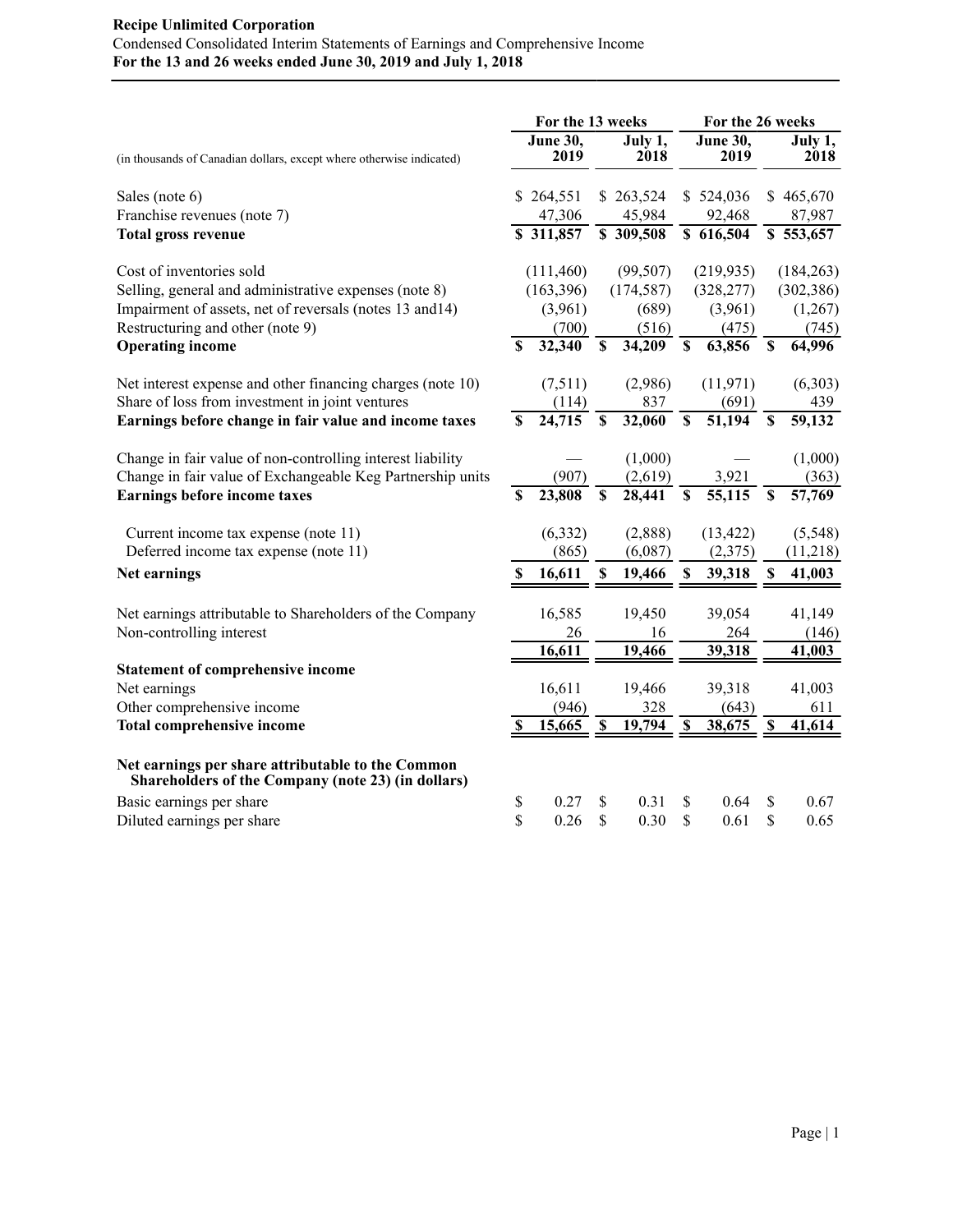## **Recipe Unlimited Corporation** Condensed Consolidated Interim Statements of Total Equity **For the 13 and 26 weeks ended June 30, 2019 and July 1, 2018**

|                                                                          |                                                 |                                      |                   |                        | <b>Attributable to the Common Shareholders of the Company</b> |            |                        |
|--------------------------------------------------------------------------|-------------------------------------------------|--------------------------------------|-------------------|------------------------|---------------------------------------------------------------|------------|------------------------|
| (in thousands of Canadian dollars, except)<br>where otherwise indicated) | <b>Number</b><br>of shares<br>(in<br>thousands) | <b>Share</b><br>capital<br>(note 22) | Merger<br>reserve | Contributed<br>surplus | Accumulated<br>other<br>comprehensive<br>loss                 | Deficit    | <b>Total</b><br>equity |
| Balance at December 30, 2018                                             | 61,755                                          | \$769,662                            | \$(216,728)       | \$<br>13,546           | (2,556)                                                       | \$(78,112) | 485,812<br>S.          |
| Net earnings                                                             |                                                 |                                      |                   |                        |                                                               | 39,318     | 39,318                 |
| Other comprehensive income                                               |                                                 |                                      |                   |                        | (643)                                                         |            | (643)                  |
| IFRS 16 transition adjustment (note 3)                                   |                                                 |                                      |                   |                        |                                                               | (2,107)    | (2,107)                |
| <b>Dividends</b>                                                         |                                                 |                                      |                   |                        |                                                               | (13, 782)  | (13, 782)              |
| Share re-purchase (note 22)                                              | (704)                                           | (18, 753)                            |                   |                        |                                                               |            | (18, 753)              |
| Stock options exercised (note 22)                                        | 219                                             | 3.290                                |                   | (1, 425)               |                                                               |            | 1,865                  |
| Stock-based compensation (note 21)                                       |                                                 |                                      |                   | 3,714                  |                                                               |            | 3,714                  |
|                                                                          | (485)                                           | (15, 463)                            |                   | 2,289                  | (643)                                                         | 23,429     | 9,612                  |
| <b>Balance at June 30, 2019</b>                                          | 61,270                                          | \$754,199                            | \$(216,728)       | 15,835                 | (3,199)                                                       | \$(54,683) | \$495,424              |

|                                                                          |                                          | <b>Attributable to the Common Shareholders of the Company</b> |                   |   |                        |                                               |             |                        |  |  |  |  |
|--------------------------------------------------------------------------|------------------------------------------|---------------------------------------------------------------|-------------------|---|------------------------|-----------------------------------------------|-------------|------------------------|--|--|--|--|
| (in thousands of Canadian dollars, except)<br>where otherwise indicated) | Number<br>of shares<br>(in<br>thousands) | <b>Share</b><br>capital<br>(note 22)                          | Merger<br>reserve |   | Contributed<br>surplus | Accumulated<br>other<br>comprehensive<br>loss | Deficit     | <b>Total</b><br>equity |  |  |  |  |
| Balance at December 31, 2017                                             | 58,572                                   | \$690,968                                                     |                   |   | 11,957                 | (5,326)                                       | \$ (90,179) | \$607,420              |  |  |  |  |
| Net earnings and comprehensive income                                    |                                          |                                                               |                   |   |                        |                                               | 41,149      | 41,149                 |  |  |  |  |
| Other comprehensive income                                               |                                          |                                                               |                   |   |                        | 611                                           |             | 611                    |  |  |  |  |
| The Keg merger (note 27)                                                 |                                          |                                                               | (216, 728)        |   |                        | 1,793                                         | (35, 117)   | (250, 052)             |  |  |  |  |
| <b>Dividends</b>                                                         |                                          |                                                               |                   |   |                        |                                               | (13, 323)   | (13, 323)              |  |  |  |  |
| Share re-purchase                                                        | (38)                                     | (954)                                                         |                   |   |                        |                                               |             | (954)                  |  |  |  |  |
| Issuance of common stock (note 22)                                       | 3,801                                    | 94.728                                                        |                   |   |                        |                                               |             | 94,728                 |  |  |  |  |
| Stock options exercised (note 22)                                        | 17                                       | 173                                                           |                   |   | (35)                   |                                               |             | 138                    |  |  |  |  |
| Stock-based compensation (note 21)                                       |                                          |                                                               |                   |   | 1,588                  |                                               |             | 1,588                  |  |  |  |  |
|                                                                          | 3,780                                    | 93,947                                                        | (216, 728)        |   | 1,553                  | 2,404                                         | (7,291)     | (126, 115)             |  |  |  |  |
| <b>Balance at July 1, 2018</b>                                           | 62,352                                   | \$784,915                                                     | \$(216,728)       | S | 13,510                 | (2,922)                                       | \$(97, 470) | \$481,305              |  |  |  |  |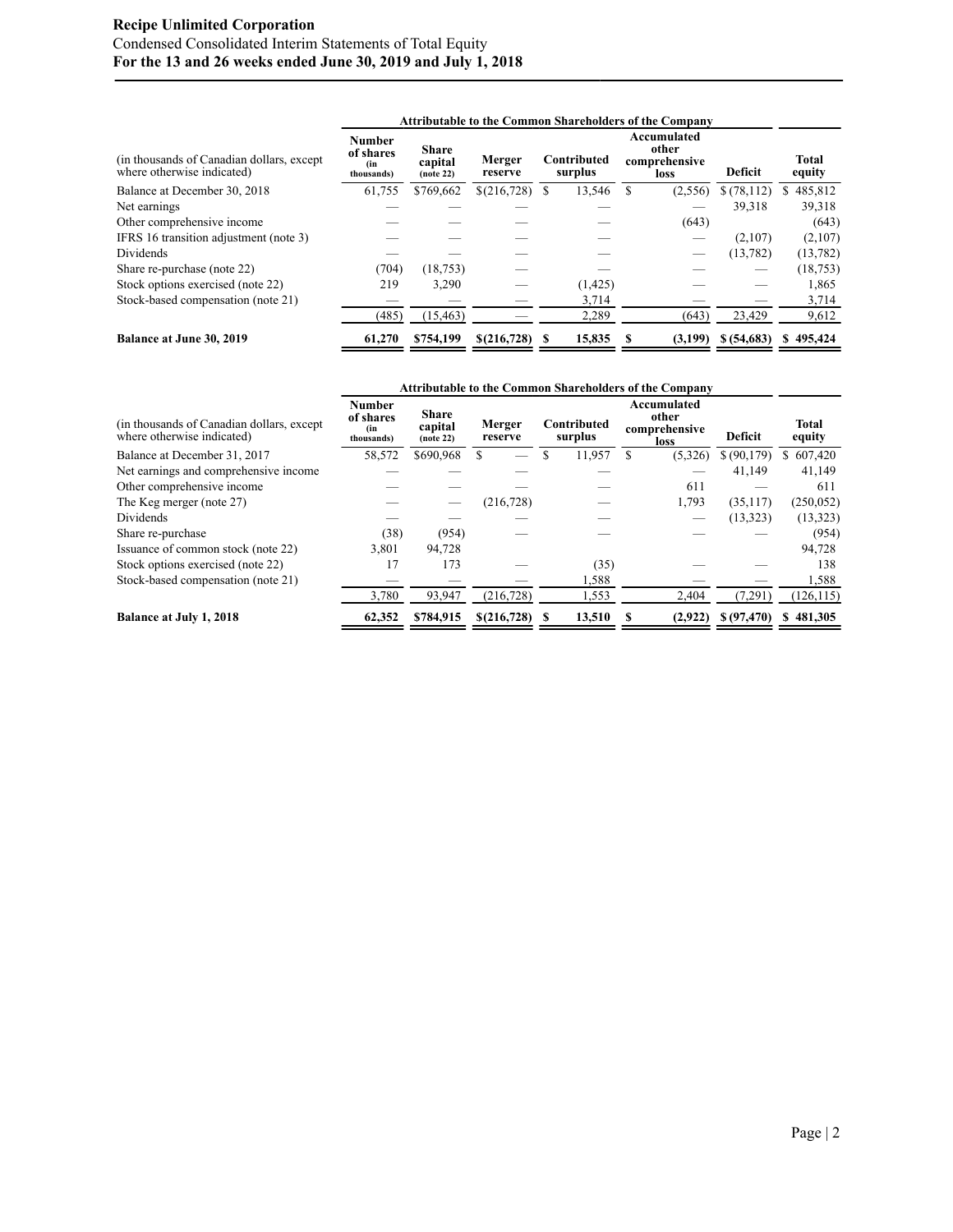| (in thousands of Canadian dollars)                  |    | As at<br>June 30,<br>2019 |                           | As at<br>December 30,<br>2018 |                           | As at<br>July 1,<br>2018 |
|-----------------------------------------------------|----|---------------------------|---------------------------|-------------------------------|---------------------------|--------------------------|
| <b>Assets</b>                                       |    |                           |                           |                               |                           |                          |
| <b>Current Assets</b>                               |    |                           |                           |                               |                           |                          |
| Cash                                                | \$ | 42,707                    | \$                        | 49,272                        | <sup>\$</sup>             | 44,075                   |
| Accounts receivable (note 26)                       |    | 74,417                    |                           | 103,514                       |                           | 73,491                   |
| Inventories (note 12)                               |    | 40,000                    |                           | 36,586                        |                           | 39,752                   |
| Prepaid expenses and other assets                   |    | 8,093                     |                           | 9,395                         |                           | 16,463                   |
| Current portion of long-term receivables (note 13)  |    | 81,616                    |                           | 4,900                         |                           | 6,239                    |
| <b>Total Current Assets</b>                         | \$ | 246,833                   | \$                        | 203,667                       | \$                        | 180,020                  |
| Long-term receivables (note 3 and 13)               |    | 437,797                   |                           | 30,069                        |                           | 34,612                   |
| Property, plant and equipment (note 3 and 14)       |    | 636,829                   |                           | 399,990                       |                           | 416,672                  |
| Investment in the Keg Limited Partnership (note 27) |    | 131,241                   |                           | 122,125                       |                           | 128,131                  |
| Brands and other assets (note 15)                   |    | 614,319                   |                           | 616,183                       |                           | 616,609                  |
| Goodwill (note 16)                                  |    | 202,697                   |                           | 196,638                       |                           | 191,111                  |
| Deferred tax asset (note 11)                        |    | 26,329                    |                           | 22,411                        |                           | 33,383                   |
| <b>Total Assets</b>                                 |    | \$2,296,045               | \$                        | 1,591,083                     |                           | \$1,600,538              |
| <b>Liabilities</b>                                  |    |                           |                           |                               |                           |                          |
| <b>Current Liabilities</b>                          |    |                           |                           |                               |                           |                          |
| Accounts payable and accrued liabilities            | \$ | 129,897                   | \$                        | 134,930                       | \$                        | 118,591                  |
| Provisions (note 17)                                |    | 3,595                     |                           | 9,679                         |                           | 7,027                    |
| Gift card liability                                 |    | 104,850                   |                           | 153,832                       |                           | 103,208                  |
| Income taxes payable                                |    | 6,695                     |                           | 5,697                         |                           | 2,278                    |
| Current portion of long-term debt (note 18)         |    | 4,000                     |                           | 154,000                       |                           | 4,000                    |
| Current portion of lease liability (note 3 and 19)  |    | 120,556                   |                           | 3,192                         |                           | 3,097                    |
| <b>Total Current Liabilities</b>                    | \$ | 369,593                   | \$                        | 461,330                       | $\boldsymbol{\mathsf{S}}$ | 238,201                  |
| Long-term debt (note 18)                            |    | 390,426                   |                           | 235,566                       |                           | 467,193                  |
| Note payable to The Keg Royalties Income Fund       |    | 57,000                    |                           | 57,000                        |                           | 57,000                   |
| Provisions (note 17)                                |    | 4,564                     |                           | 13,796                        |                           | 7,097                    |
| Lease liability (note 3 and 19)                     |    | 661,439                   |                           | 22,824                        |                           | 24,420                   |
| Other long-term liabilities (note 20)               |    | 80,643                    |                           | 87,667                        |                           | 92,287                   |
| Deferred gain on sale of The Keg Rights (note 27)   |    | 138,605                   |                           | 134,257                       |                           | 135,071                  |
| Deferred tax liability (note 11)                    |    | 98,351                    |                           | 92,831                        |                           | 97,964                   |
| <b>Total Liabilities</b>                            |    | \$1,800,621               | \$                        | 1,105,271                     |                           | \$1,119,233              |
| <b>Shareholders' Equity</b>                         |    |                           |                           |                               |                           |                          |
| Common share capital (note 22)                      | \$ | 754,199                   | \$                        | 769,662                       | \$                        | 784,915                  |
| Contributed surplus                                 |    | 15,835                    |                           | 13,546                        |                           | 13,510                   |
| Merger reserve (note 27)                            |    | (216, 728)                |                           | (216, 728)                    |                           | (216, 728)               |
| Accumulated other comprehensive loss                |    | (3,199)                   |                           | (2, 556)                      |                           | (2,922)                  |
| Deficit                                             |    | (54, 683)                 |                           | (78, 112)                     |                           | (97, 470)                |
| <b>Total Shareholders' Equity</b>                   | S  | 495,424                   | $\boldsymbol{\mathsf{s}}$ | 485,812                       | S                         | 481,305                  |
| <b>Total Liabilities and Equity</b>                 |    | \$2,296,045               | S                         | 1,591,083                     |                           | \$1,600,538              |
| itmonts, contingencies and querentees (note 25)     |    |                           |                           |                               |                           |                          |

Commitments, contingencies and guarantees (note 25) Subsequent events (note 29)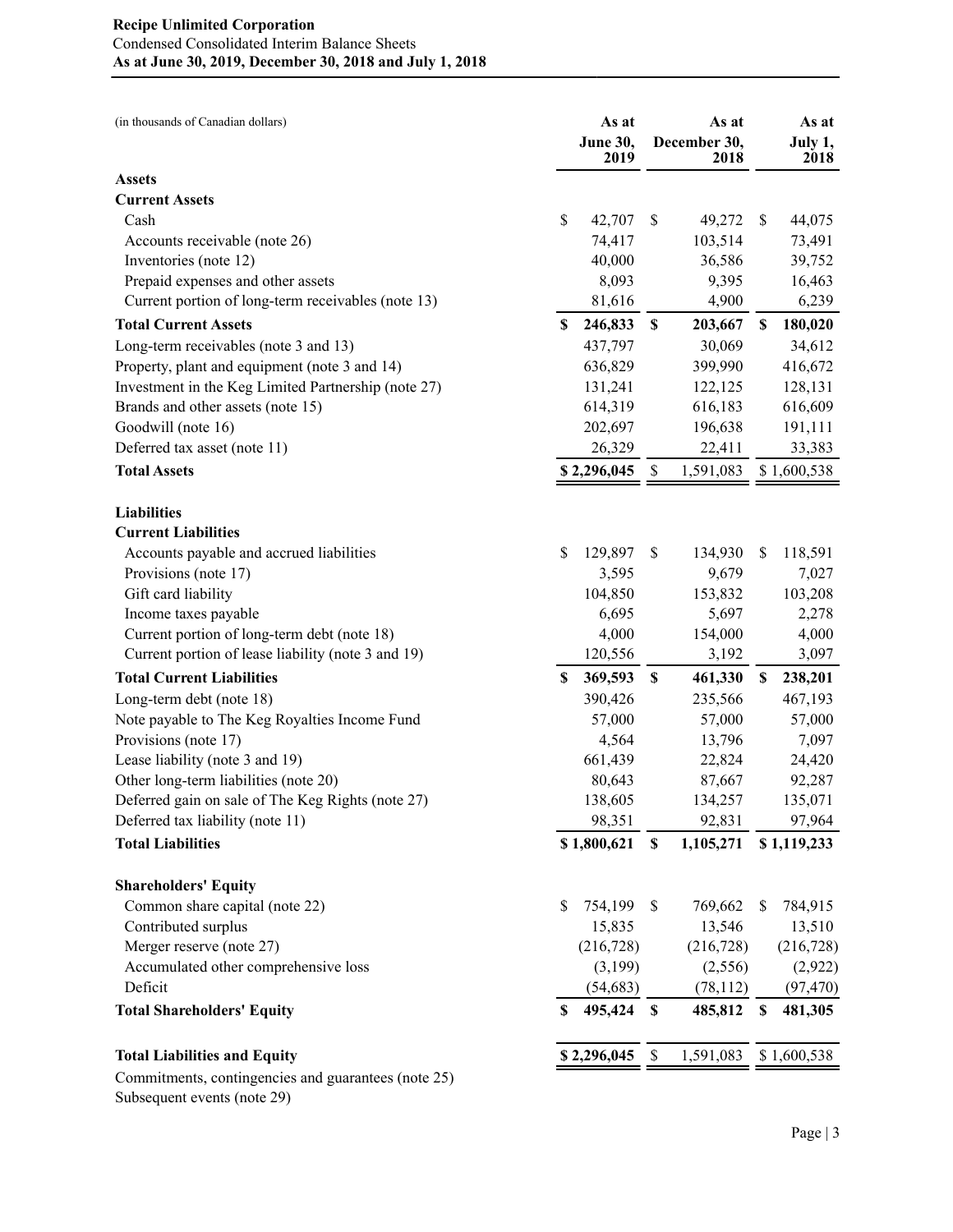## **Recipe Unlimited Corporation** Condensed Consolidated Interim Statements of Cash Flows **For the 13 and 26 weeks ended June 30, 2019 and July 1, 2018**

|                                                               | For the 13 weeks<br>ended |                         |                           |                 | For the 26 weeks<br>ended |                  |    |                        |
|---------------------------------------------------------------|---------------------------|-------------------------|---------------------------|-----------------|---------------------------|------------------|----|------------------------|
| (in thousands of Canadian dollars)                            |                           | <b>June 30,</b><br>2019 |                           | July 1,<br>2018 |                           | June 30,<br>2019 |    | July 1,<br><b>2018</b> |
| Cash from (used in)                                           |                           |                         |                           |                 |                           |                  |    |                        |
| <b>Operating Activities</b>                                   |                           |                         |                           |                 |                           |                  |    |                        |
| Net earnings                                                  | \$                        | 16,611                  | \$                        | 19,466          | <sup>S</sup>              | 39,318           | \$ | 41,003                 |
| Depreciation and amortization                                 |                           | 29,371                  |                           | 16,000          |                           | 57,739           |    | 31,395                 |
| Amortization of deferred gain                                 |                           | (423)                   |                           |                 |                           | (846)            |    |                        |
| Change in fair value of exchangeable Keg Partnership units    |                           | 907                     |                           | 2,619           |                           | (3,921)          |    | 363                    |
| Net gain on disposal of property, plant and equipment         |                           | (316)                   |                           | (254)           |                           | 251              |    | (466)                  |
| Net loss on sale of other assets                              |                           | 177                     |                           |                 |                           | 209              |    |                        |
| Losses on early buyout/cancellation of equipment rental       |                           | 110                     |                           | 288             |                           | 110              |    | 475                    |
| Impairment of assets, net of reversals                        |                           | 3,961                   |                           | 689             |                           | 3,961            |    | 1,267                  |
| Net interest expense on long-term debt (note 10)              |                           | 5,213                   |                           | 5,324           |                           | 9,888            |    | 9,411                  |
| Interest expense on lease liability (note 10)                 |                           | 4,031                   |                           | 466             |                           | 6,918            |    | 932                    |
| Stock based compensation                                      |                           | 1,790                   |                           | 1,366           |                           | 3,714            |    | 1,891                  |
| Income taxes paid                                             |                           | (5,191)                 |                           | (2,882)         |                           | (10,001)         |    | (7, 345)               |
| Change in restructuring provision                             |                           | (438)                   |                           | (53)            |                           | (1,969)          |    | (963)                  |
| Change in deferred tax (note 11)                              |                           | 911                     |                           | 6,736           |                           | 2,466            |    | 11,812                 |
| Change in franchise onerous contract provision (note 17)      |                           | 419                     |                           | (1,014)         |                           | 179              |    | (1,268)                |
| Other non-cash items                                          |                           | (7, 421)                |                           | 13              |                           | (18,769)         |    | 1,054                  |
| Net change in non-cash operating working capital (note 24)    |                           | 4,516                   |                           | (7,371)         |                           | (14, 569)        |    | (48,995)               |
| <b>Cash flows from operating activities</b>                   | \$                        | 54,228                  | $\boldsymbol{\mathsf{S}}$ | 41,393          | S                         | 74,678           | \$ | 40,566                 |
| <b>Investing Activities</b>                                   |                           |                         |                           |                 |                           |                  |    |                        |
| Business acquisitions, net of cash assumed (note 5 and 27)    | $\mathsf{\$}$             | $(5,030)$ \$            |                           |                 | \$                        | $(8,803)$ \$     |    | (71, 753)              |
| Purchase of property, plant and equipment                     |                           | (13,507)                |                           | (11, 547)       |                           | (23, 133)        |    | (18, 280)              |
| Proceeds on disposal of property, plant and equipment         |                           | 930                     |                           | 197             |                           | 930              |    | 229                    |
| Proceeds on early buyout of equipment rental contracts        |                           | 70                      |                           | 211             |                           | 70               |    | 261                    |
| Share of loss from investment in joint ventures               |                           | (103)                   |                           | (154)           |                           | 144              |    | 244                    |
| Additions to other assets                                     |                           |                         |                           |                 |                           |                  |    | (127)                  |
| Change in long-term receivables                               |                           | (1,707)                 |                           | 1,537           |                           | 28,490           |    | 804                    |
| Cash flows used in investing activities                       | S                         | (19,347)                | <b>S</b>                  | (9,756)         | $\boldsymbol{\mathsf{s}}$ | (2,302)          | \$ | (88, 622)              |
| <b>Financing Activities</b>                                   |                           |                         |                           |                 |                           |                  |    |                        |
| Issuance of long-term credit facility, net of financing costs | S.                        | 265,000                 | $\mathcal{S}$             |                 |                           | \$265,000        |    | \$104,000              |
| Repayment of long-term credit facility (note 18)              |                           | (257,700)               |                           | (19,000)        |                           | (258,700)        |    | (34,000)               |
| Deferred financing costs                                      |                           | (2,885)                 |                           |                 |                           | (2,885)          |    |                        |
| Issuance of subordinated voting common shares (note 22)       |                           | 576                     |                           |                 |                           | 1,865            |    | 138                    |
| Share re-purchase (note 22)                                   |                           | (11, 674)               |                           | (300)           |                           | (18, 753)        |    | (954)                  |
| Change in lease liability (note 19)                           |                           | (8,794)                 |                           | 761             |                           | (43,317)         |    | 21                     |
| Interest paid net of interest income received                 |                           | (4,586)                 |                           | (2,939)         |                           | (9,255)          |    | (5,389)                |
| Dividends paid on subordinate and multiple voting shares      |                           | (13, 782)               |                           | (13, 323)       |                           | (13,782)         |    | (13, 323)              |
| Cash flows (used in) from financing activities                | $\boldsymbol{\mathsf{S}}$ | $(33,845)$ \$           |                           | $(34,801)$ \$   |                           | $(79,827)$ \$    |    | 50,493                 |
| Change in cash during the period                              | \$                        | 1,036                   | S                         | $(3,164)$ \$    |                           | (7, 451)         | -S | 2,437                  |
| Foreign currency translation adjustment                       |                           | 419                     |                           | (181)           |                           | 886              |    | (333)                  |
| Cash - Beginning of period                                    |                           | 41,252                  |                           | 47,420          |                           | 49,272           |    | 41,971                 |
| Cash - End of period                                          | S.                        | 42,707                  | \$                        | 44,075          | \$                        | 42,707           | S  | 44,075                 |
|                                                               |                           |                         |                           |                 |                           |                  |    |                        |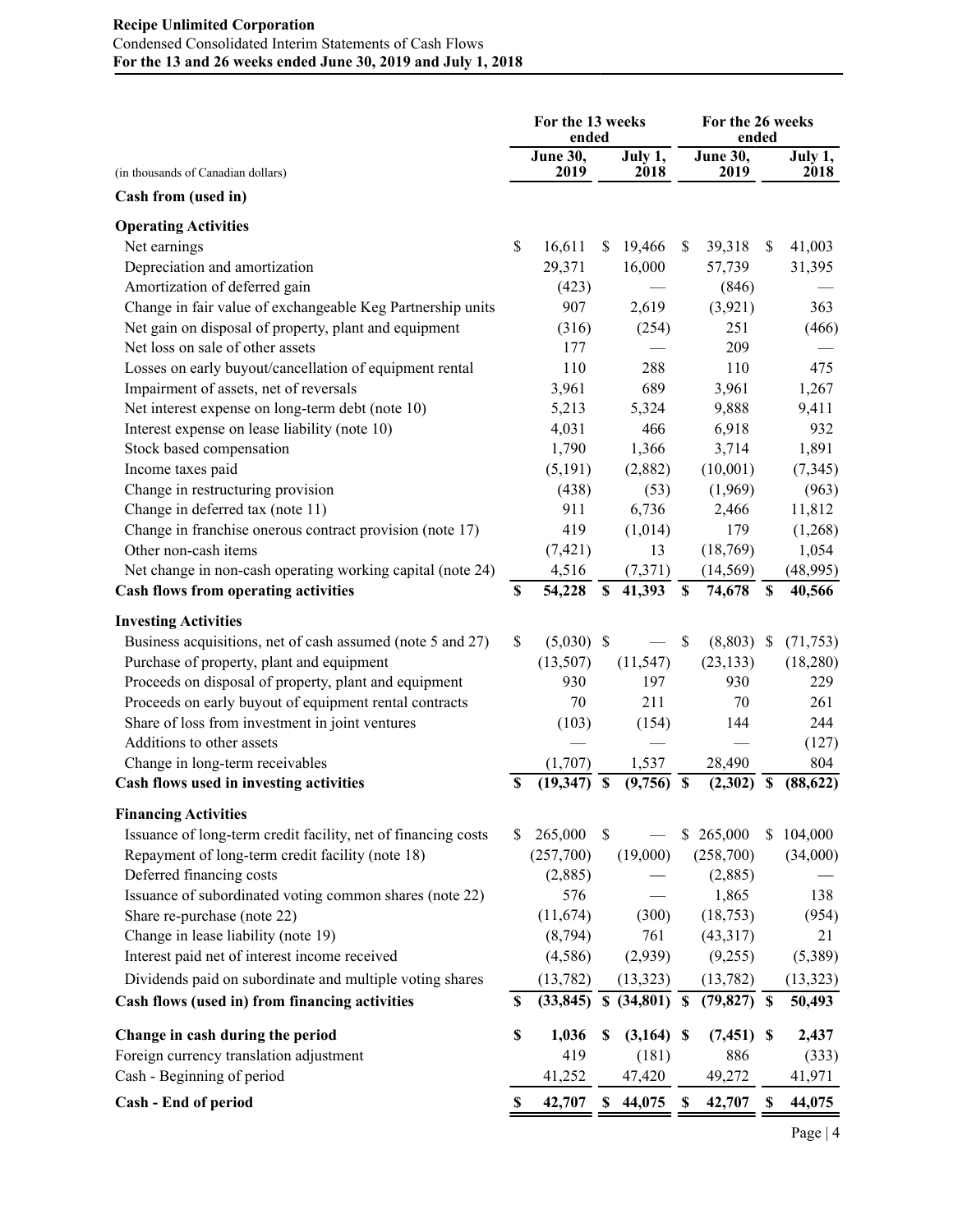## **1 Nature and description of the reporting entity**

Recipe Unlimited Corporation (formerly Cara Operations Limited) is a Canadian Company incorporated under the Ontario Business Corporations Act and is a Canadian full service restaurant operator and franchisor.

The Company's subordinate voting shares are listed on the Toronto Stock Exchange under the stock symbol "RECP". As part of the Company's initial public offering ("IPO") during fiscal 2015, the Company issued multiple voting shares to Fairfax Financial Holdings Limited and its affiliates (''Fairfax'') and to the Phelan family through Cara Holdings Limited and its affiliates (''Cara Holdings'', and together with Fairfax, the ''Principal Shareholders''). As at June 30, 2019, the Principal Shareholders hold 67.9% of the total issued and outstanding shares and have 97.8% of the voting control attached to all the shares.

The Company's registered office is located at 199 Four Valley Drive, Vaughan, Canada L4K 0B8. Recipe Unlimited Corporation and its controlled subsidiaries are together referred to in these unaudited condensed consolidated interim financial statements as "Recipe" or "the Company".

## **2 Basis of Presentation**

## **Statement of compliance**

The unaudited condensed consolidated interim financial statements have been prepared in accordance with International Financial Reporting Standards ("IFRS") and International Accounting Standard ("IAS") 34, "Interim Financial Reporting" as issued by the International Accounting Standards Board ("IASB"). The unaudited condensed consolidated interim financial statements should be read in conjunction with the Company's 2018 audited annual consolidated financial statements and accompanying notes, except for new accounting standards that have been adopted in 2019, as described in note 3.

The condensed unaudited consolidated interim financial statements were authorized for issue by the Board of Directors ("Board") on August 8, 2019.

## **Functional and presentation currency**

The condensed consolidated interim financial statements are presented in Canadian dollars which is the Company's functional currency. The Company determines its foreign subsidiaries' functional currency by reviewing the currencies in which their respective operating activities occur. The Company translates assets and liabilities of its non-Canadian dollar functional currency subsidiaries into Canadian dollars using the rate in effect at the balance sheet date and revenues and expenses are translated at the average exchange rates during the year. Foreign currency translation gains and losses are included in Shareholders' equity as a component of accumulated other comprehensive loss in the accompanying unaudited condensed consolidated interim financial statements.

Monetary assets and liabilities denominated in a currency that is different from a reporting entity's functional currency must be first remeasured from the applicable currency to the legal entity's functional currency.

All financial information presented in Canadian dollars has been rounded to the nearest thousands of dollars except where otherwise indicated.

#### **Seasonality of interim operations**

Results of operations for the condensed consolidated interim period are not necessarily indicative of the results of operations for the full year. Total gross revenues are subject to seasonal fluctuations due to consumer spending patterns. The Company may also experience quarterly variations in its operating results as its revenues may be subject to fluctuations resulting from a number of factors such as economic conditions, the effect of severe weather and the number of new locations opened or closures of existing franchise or company-owned restaurants. Food processing and distribution sales are typically highest in the fourth quarter, followed by the third quarter, then the first quarter, with the second quarter being lowest. Occupancy related expenses, certain operating expenses, and depreciation and amortization remain relatively steady throughout the year.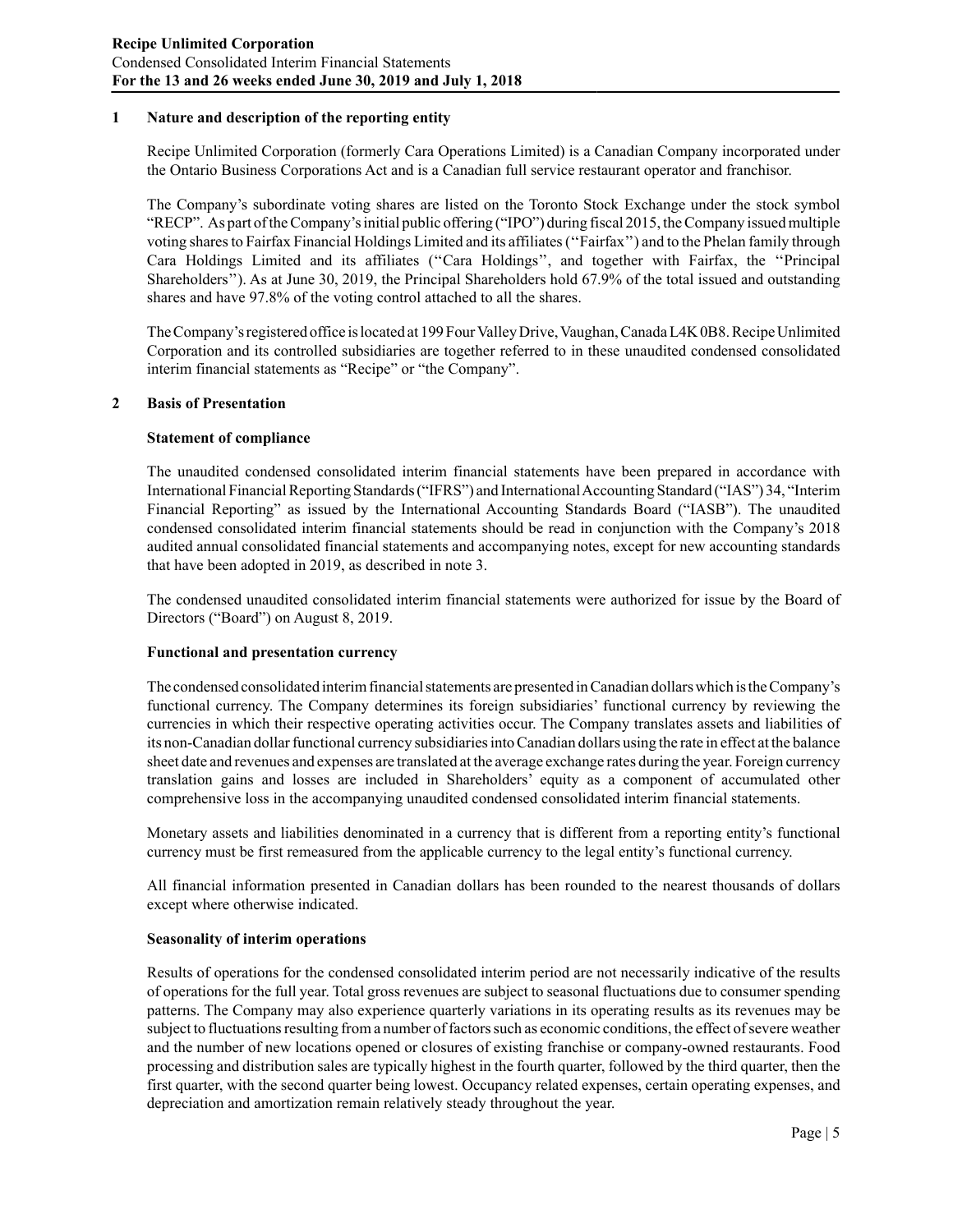## **Critical accounting judgements and estimates**

The preparation of the interim financial statements requires management to make judgements, estimates and assumptions that affect the Company's accounting policies that affect the reported amounts and disclosures made in the condensed consolidated interim financial statements and accompanying notes. Actual results may differ from these estimates.

In preparing these unaudited condensed consolidated interim financial statements, the significant judgements made by management in applying the Company's accounting policies except those adopted using the judgements during the 13 and 26 weeks ended June 30, 2019 and the key sources of estimation of uncertainty were the same as those that applied to the Company's audited annual consolidated financial statements as at and for the year ended December 30, 2018.

#### **Comparative information**

Certain of the Company's prior year information was reclassified to conform with the current year's presentation and changes in accounting standards.

#### **3 Significant accounting policies**

#### **Accounting standards implemented in 2019**

#### **Leases**

In 2016, the IASB issued IFRS 16, "Leases" ("IFRS 16"), replacing IAS 17, "Leases" ("IAS 17") and related interpretations. The standard introduces a single, on-balance sheet recognition and measurement model for lessees. Lessees recognize a right-of-use asset representing its control of and right to use the underlying asset and a lease liability representing its obligation to make future lease payments. This standard substantially carries forward the lessor accounting requirements of IAS 17, while requiring enhanced disclosures to be provided by lessors.

The Company adopted IFRS 16 – *Leases* on December 31, 2018, which is effective for annual reporting periods beginning on or after January 1, 2019. Previously, the Company classified leases as operating or finance leases based on its assessment of whether the lease transferred significantly all of the risks and rewards incidental to ownership of the underlying assets to the Company and classified operating lease payments as rent or operating costs. The Company has applied IFRS 16 using the modified retrospective approach. The modified retrospective approach applies the requirements of the standard retrospectively with the cumulative effects of initial application recorded in opening retained earnings as at December 31, 2018, with no restatement of the comparative period.

On transition to IFRS 16, the Company identified and reviewed each contract that had a lease. The Company's lease contracts consist of real estate leases for use in the operation of its corporate restaurants, call centre, retail and catering business, and corporate head offices; leased IT equipment, and leased vehicles for use in its retail and catering business. These leased assets have been recorded as right-of-use assets on the balance sheet and will be depreciated over the term of the lease. The Company is also on the head lease of many of its franchised locations whereby a corresponding sublease contract is entered into between the Company and its franchisees. These subleases are all related to non-consolidated franchisees and have been recorded as long-term receivables.

## *Definition of a lease*

At inception of a contract, the Company assesses whether a contract is, or contains, a lease. A contract is, or contains, a lease if the contract conveys the right to control the use of an identified asset for a period of time in exchange for consideration. To assess whether a contract conveys the right to control the use of an identified asset, the Company assesses whether:

• the contract involves the use of an identified asset – this may be specified explicitly or implicitly, and should be physically distinct or represent substantially all of capacity of a physically distinct asset. If the supplier has a substantive substitution right, then the asset is not identified;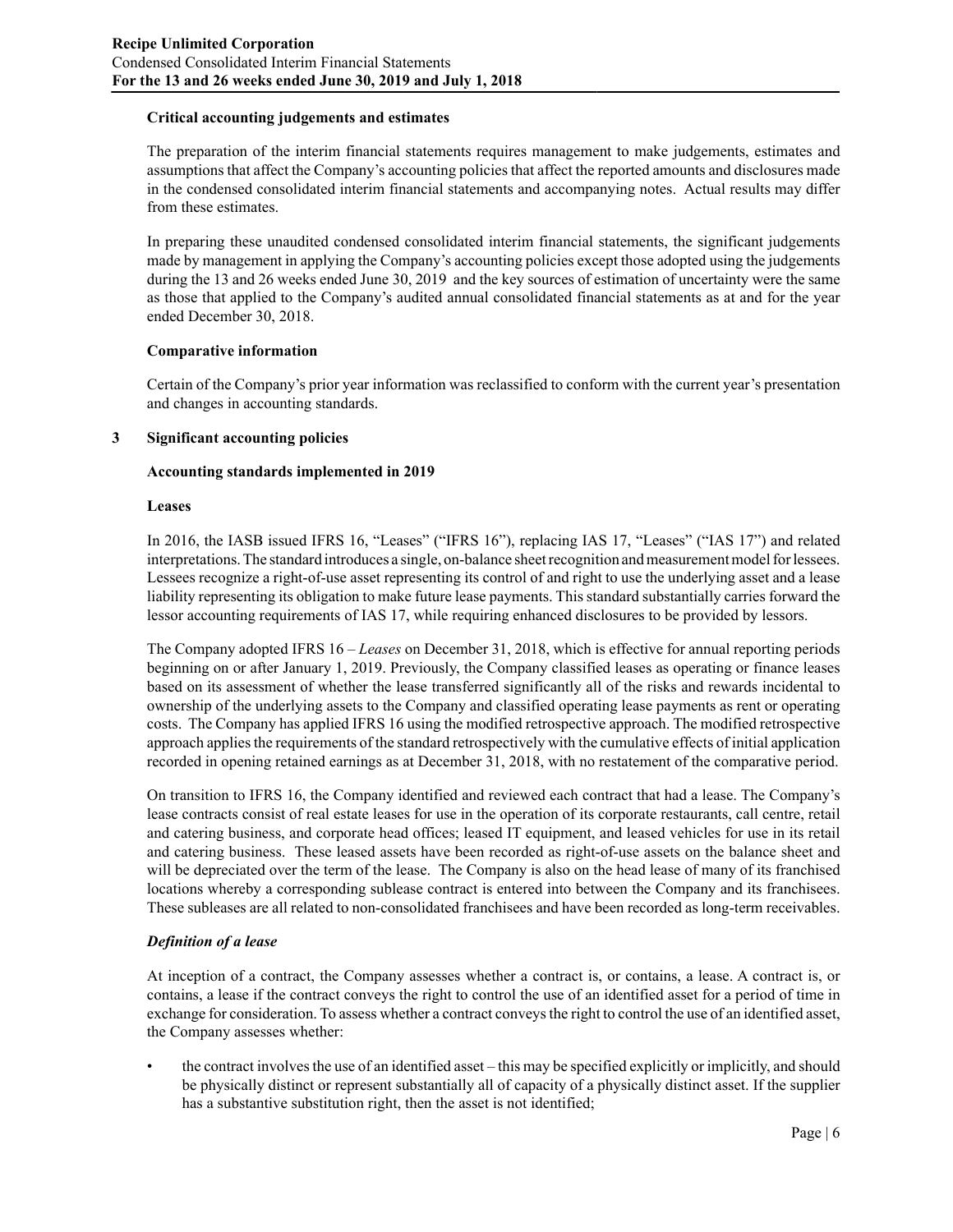- the Company has the right to obtain substantially all of the economic benefits from use of the asset throughout the period of use; and
- the Company has the right to direct the use of the asset. The Company has this right when it has the decisionmaking rights that are most relevant to changing how and for what purpose the asset is used. In rare cases where the decision about how and for what purpose the asset is used is predetermined, the Company has the right to direct the use of the asset if either:
	- $\circ$ the Company has the right to operate the asset; or
	- $\circ$ the Company designed the asset in a way that predetermines how and for what purpose it will be used.

The Policy is applied to contracts in place, or changed, on or after December 31, 2018.

At inception or on reassessment of a contract that contains a lease component, the Company allocates the consideration in the contract to each lease and non-lease component on the basis of their relative stand-alone prices. However, for the leases of land and buildings in which it is a lessee, the Company has elected not to separate non-lease components and account for the lease and non-lease components as a single lease component.

IFRS 16 permits the use of exemptions and practical expedients. The Company has applied the following recognition exemptions and practical expedients to grandfather the assessment of which transactions are leases:

- The Company applied IFRS 16 only to contracts that were previously identified as leases. Contracts that were not identified as leases under IAS 17 and IFRIC 4 were not reassessed.
- The Company used portfolio application of leases with similar characteristics, such as vehicle and equipment leases.
- The Company applied a single discount rate to a portfolio of leases with reasonably similar characteristics at the date of initial application, December 31, 2018.

The Company now assesses whether a contract is or contains a lease based on the new definition of a lease. The Company did not exercise the practical expedient wherein a lease may rely on its assessment of whether leases are onerous applying IAS 37, "Provisions, Contingent Liabilities, and Contingent Assets", immediately before the date of initial application as an alternative to performing an impairment review. On the date of initial application, the Company applied the requirements of IAS 36, "Impairment of Assets", and recorded an impairment of \$14.3 million to the right-of-use assets in opening retained earnings.

#### *As a lessee*

The Company recognizes a right-of-use asset and a lease liability at the lease commencement date. The right-ofuse asset is initially measured at cost, which comprises the initial amount of the lease liability adjusted for any lease payments made at or before the commencement date, plus any initial direct costs incurred and an estimate of costs to dismantle and remove the underlying asset or restore the underlying asset or the site on which it is located, less any lease incentives received.

The right-of-use asset is subsequently depreciated using the straight-line method from the commencement date to the earlier of the end of the useful life of the right-use-asset or the end of the lease term. The estimated useful lives of the right-of-use assets are determined on the same basis as those of property and equipment. In addition, the right-of-use asset is periodically reduced by impairment losses, if any, and adjusted for certain remeasurements of the lease liability.

The lease liability is initially measured at the present value of the lease payments that have not been paid at the commencement date, discounted using the interest rate implicit in the lease or, if that rate cannot be readily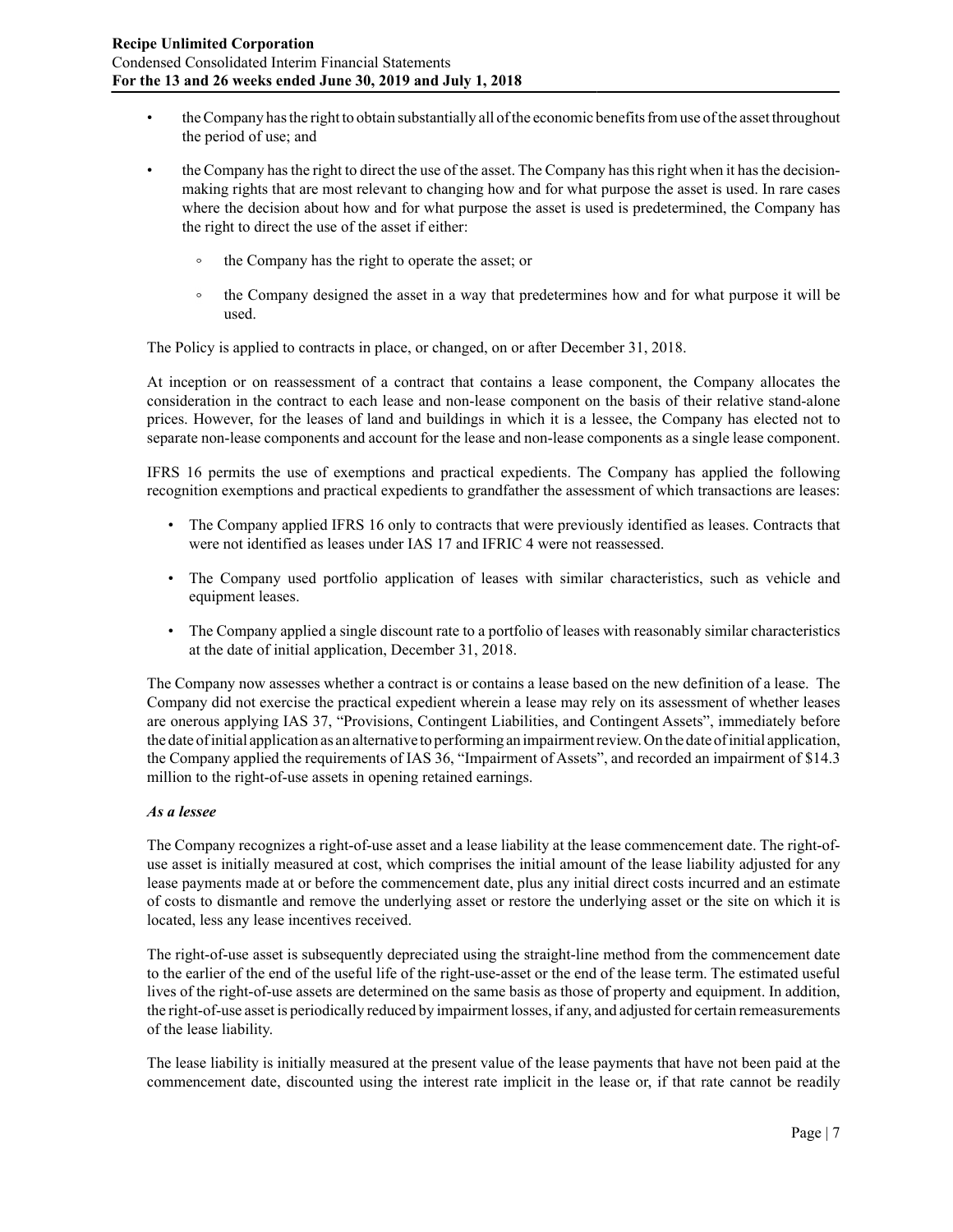determined, the Company's incremental borrowing rate. Generally, the Company uses its incremental borrowing rate as the discount rate.

Lease payments included in the measurement of the lease liability comprise the following:

- fixed payments, including in-substance fixed payments;
- variable lease payments that depend on an index or a rate, initially measured using the index or rate as at the commencement date;
- amounts expected to be payable under a residual value guarantee; and
- the exercise price under a purchase option that the Company is reasonably certain to exercise, lease payments in an optional renewal period if the Company is reasonably certain to exercise an extension option, and penalties for early termination of a lease unless the Company is reasonably certain not to terminate early.

The lease liability is measured at amortized cost using the effective interest method. It is remeasured when there is a change in future lease payments arising from a change in an index or rate, if there is a change in the Company's estimate of the amount expected to be payable under a residual value guarantee, or if the Company changes its assessment of whether it will exercise a purchase, extension or termination option.

The Company used its incremental borrowing rates as at December 31, 2018, to measure lease liabilities. The weighted average borrowing rate was 3.88%. The weighted average lease term remaining as at December 31, 2018, was approximately 7.8 years.

When a lease liability is remeasured, a corresponding adjustment is made to the carrying amount of the right-ofuse asset, or is recorded in profit or loss if the carrying amount of the right-of-use asset has been reduced to zero.

#### **Short term leases and leases of low-value assets**

The Company has elected not to recognize right-of-use assets and lease liabilities for short-term leases that have a lease term of 12 months or less and leases of low-value assets. The Company recognizes the lease payments associated with these leases as an expense in selling, general and administrative expenses on the most systematic basis over the lease term.

## *As a lessor*

When the Company acts as a lessor, it determines at lease inception whether each lease is a finance lease or an operating lease.

To classify each lease, the Company makes an overall assessment of whether the lease transfers substantially all of the risks and rewards incidental to ownership of the underlying assets. If this is the case, then the lease is a finance lease; if not, then it is an operating lease. As part of this assessment, the Company considers certain indicators such as whether the lease is for the major part of the economic life of the asset.

When the Company is an intermediate lessor, it accounts for its interest in the head lease and the sub-lease separately. It assess the lease classification of a sub-lease with reference to the right-of-use asset arising from the head lease, not with reference to the underlying asset. If a head-lease is a short-term lease to which the Company applies the exemption previously described, then it classifies the sub-lease as an operating lease.

If an arrangement contains lease and non-lease components, the Company applies IFRS 15 to allocate the consideration in the contract.

The Company recognizes lease payments received under operating leases as income on a straight-line basis over the lease term as part of "other income".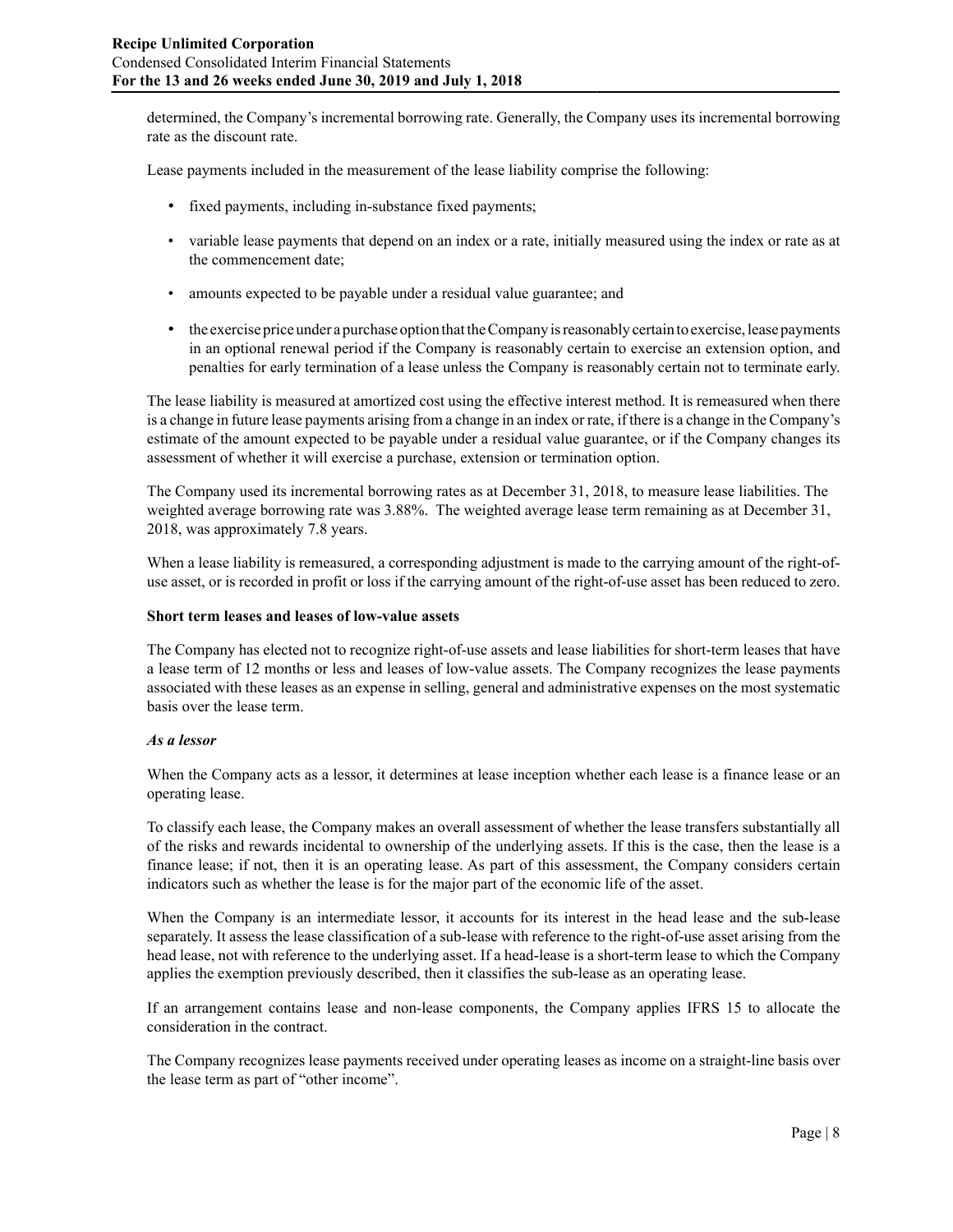The accounting policies applicable to the Company as a lessor in the comparative period were not different from IFRS 16. However, when the Company was an intermediate lessor, the sub-leases were classified with reference to the underlying asset.

While the standard was adopted on December 31, 2018, the Company continues to assess the impact of the standards on the Company's business processes, internal controls over financial reporting, data and IT systems. The Company has implemented a lease management system for the inputs and key assumptions used in its calculation of the cumulative effects of initial application to be recorded in opening retained earnings as at December 31, 2018.

IFRS 16 has a significant impact on leased and subleased assets and their related balance sheet accounts. This standard also increased operating income and decreased net earnings as at the date of application of IFRS 16. The transition adjustments affected by the application of IFRS 16 to the opening balance sheet as of December 31, 2018 are presented below:

|                                               | As at<br>December 30,<br>2018 | <b>IFRS 16</b><br><b>Net Impact</b> |               | As at<br>December 31,<br>2018 |
|-----------------------------------------------|-------------------------------|-------------------------------------|---------------|-------------------------------|
| <b>Assets</b>                                 |                               |                                     |               |                               |
| Accounts receivable                           | \$<br>104,939                 | 76,652                              | <sup>\$</sup> | 181,591                       |
| Long-term receivables                         | 33,544                        | 427,789                             |               | 461,333                       |
| Property, plant and equipment                 | 399,990                       | 256,250                             |               | 656,240                       |
| <b>Impact to Total Assets</b>                 |                               | 760,691<br>S                        |               |                               |
| <b>Liabilities</b>                            |                               |                                     |               |                               |
| Provisions                                    | \$<br>9,679                   | $(5,765)$ \$                        |               | 3,914                         |
| Current portion of lease liability            |                               | 120,510                             |               | 120,510                       |
| Long-term debt                                | 258,390                       | (26,016)                            |               | 232,374                       |
| Lease liability                               |                               | 688,363                             |               | 688,363                       |
| Provisions                                    | 13,796                        | (9,577)                             |               | 4,219                         |
| Other long-term liabilities                   | 87,667                        | (3, 853)                            |               | 83,814                        |
| Deferred tax liability                        | 92,831                        | (864)                               |               | 91,967                        |
| <b>Impact to Total Liabilities</b>            |                               | S<br>762,798                        |               |                               |
| <b>Impact to Total Shareholders' Equity</b>   | \$<br>485,812                 | (2,107)<br>\$                       |               | 483,705                       |
| <b>Impact to Total Liabilities and Equity</b> |                               | 760,691                             |               |                               |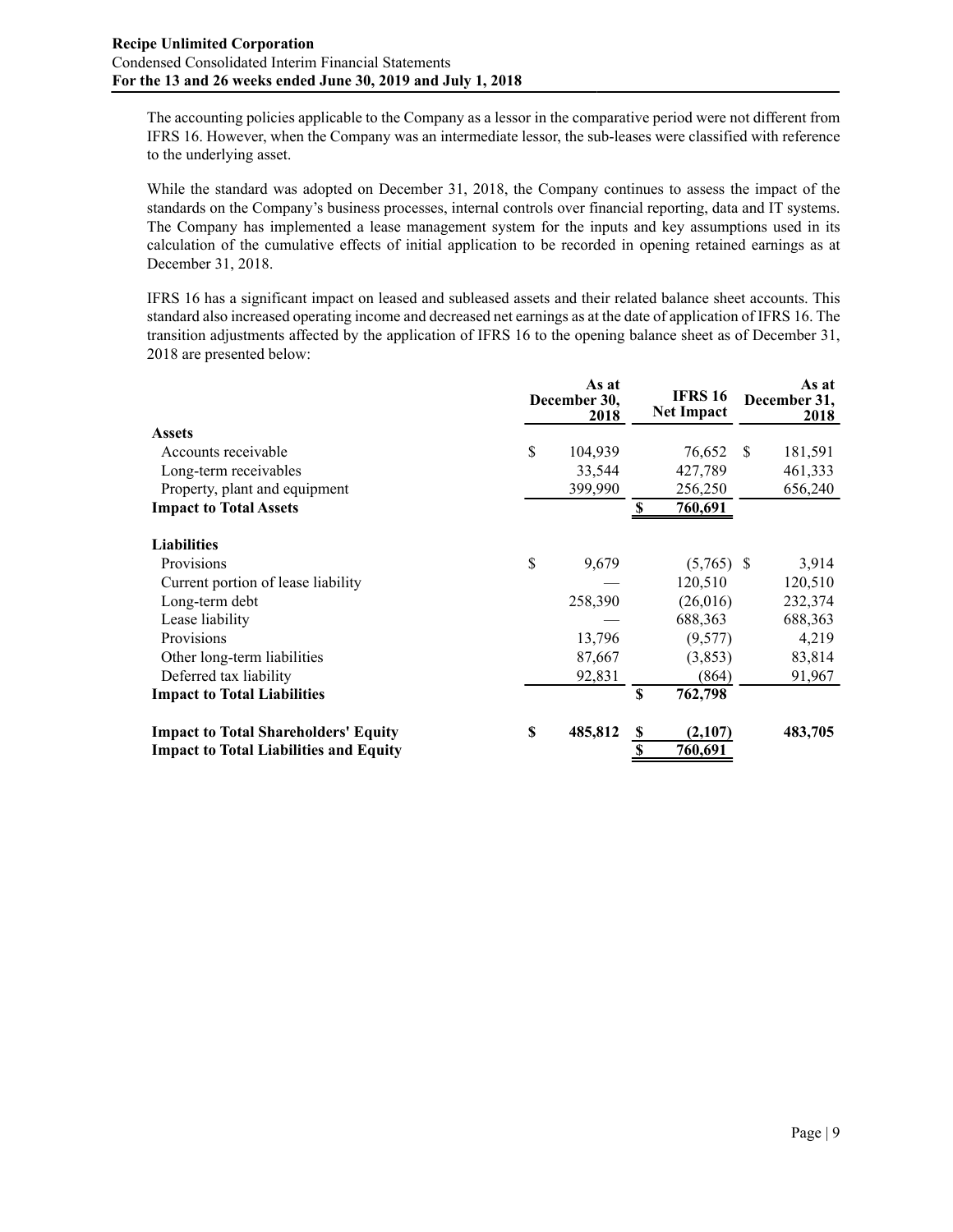The IFRS 16 impact on net earnings for the 13 and 26 weeks ended June 30, 2019 compared to the impact of IAS 17 and IFRIC 4 on net earnings for the 13 and 26 weeks ended July 1, 2018 are presented below:

|                                                                                                                                       | For the 13 weeks<br>June 30, 2019 |                                                       |                                      |    |                         |    | For the 13 weeks<br><b>July 1, 2018</b>                               |                                                                               |                          |   |                         |  |  |
|---------------------------------------------------------------------------------------------------------------------------------------|-----------------------------------|-------------------------------------------------------|--------------------------------------|----|-------------------------|----|-----------------------------------------------------------------------|-------------------------------------------------------------------------------|--------------------------|---|-------------------------|--|--|
|                                                                                                                                       |                                   | <b>Earnings</b><br>before<br><b>IFRS 16</b><br>impact | <b>IFRS 16</b><br>adoption<br>impact |    | Consolidated            |    | Earnings<br>before<br><b>IAS 17</b><br>and<br><b>IFRIC4</b><br>impact | <b>Finance</b><br>lease<br>impact of<br><b>IAS 17</b><br>and<br><b>IFRIC4</b> |                          |   | Consolidated            |  |  |
| <b>Total gross revenue</b>                                                                                                            |                                   | \$ 311,857                                            |                                      | -S | 311,857                 | \$ | 309,508                                                               |                                                                               | $\overline{\phantom{0}}$ | S | 309,508                 |  |  |
| Cost of inventories sold<br>Selling, general and administrative expenses                                                              |                                   | (111, 460)<br>(167,261)                               |                                      |    | (111,460)<br>(167, 261) |    | (99, 507)<br>(175, 454)                                               |                                                                               |                          |   | (99, 507)<br>(175, 454) |  |  |
| Operating lease costs<br>Depreciation expense                                                                                         |                                   |                                                       | 15,010<br>(11, 145)                  |    | 15,010<br>(11, 145)     |    |                                                                       |                                                                               | 1,195<br>(328)           |   | 1,195<br>(328)          |  |  |
| Impairment of assets, net of reversals<br>Restructuring and other                                                                     |                                   | (3,961)<br>(700)                                      |                                      |    | (3,961)<br>(700)        |    | (689)<br>(516)                                                        |                                                                               |                          |   | (689)<br>(516)          |  |  |
| <b>Operating income</b>                                                                                                               | \$                                | 28,475 \$                                             | $3,865$ \$                           |    | 32,340                  | s  | 33,342 \$                                                             |                                                                               | 867 \$                   |   | 34,209                  |  |  |
| <b>Finance costs</b><br>Net interest expense and other financing charges<br>Share of (loss) gain from investment in joint<br>ventures |                                   | (3,480)<br>(114)                                      | (4,031)                              |    | (7,511)<br>(114)        |    | (2,520)<br>837                                                        |                                                                               | (466)                    |   | (2,986)<br>837          |  |  |
| Earnings before change in fair value and income<br>taxes                                                                              | \$                                | 24,881 \$                                             | $(166)$ \$                           |    | 24,715                  | S  | 31,659 \$                                                             |                                                                               | 401 S                    |   | 32,060                  |  |  |
| Change in fair value of non-controlling interest<br>Change in fair value of Exchangeable Keg                                          |                                   |                                                       |                                      |    |                         |    | (1,000)                                                               |                                                                               |                          |   | (1,000)                 |  |  |
| Partnership units                                                                                                                     |                                   | (907)                                                 |                                      |    | (907)                   |    | (2,619)                                                               |                                                                               |                          |   | (2,619)                 |  |  |
| <b>Earnings before income taxes</b>                                                                                                   | \$                                | 23,974 \$                                             | $(166)$ \$                           |    | 23,808                  | s  | 28,040 \$                                                             |                                                                               | 401S                     |   | 28,441                  |  |  |

|                                                                                              | For the 26 weeks<br>June 30, 2019 |                                                |  |                                      |   |              |   | For the 26 weeks<br><b>July 1, 2018</b>                               |  |                                                                               |   |              |  |  |
|----------------------------------------------------------------------------------------------|-----------------------------------|------------------------------------------------|--|--------------------------------------|---|--------------|---|-----------------------------------------------------------------------|--|-------------------------------------------------------------------------------|---|--------------|--|--|
|                                                                                              |                                   | Earnings<br>before<br><b>IFRS 16</b><br>impact |  | <b>IFRS 16</b><br>adoption<br>impact |   | Consolidated |   | Earnings<br>before<br><b>IAS 17</b><br>and<br><b>IFRIC4</b><br>impact |  | <b>Finance</b><br>lease<br>impact of<br><b>IAS 17</b><br>and<br><b>IFRIC4</b> |   | Consolidated |  |  |
| <b>Total gross revenue</b>                                                                   |                                   | \$616,504                                      |  |                                      | S | 616,504      |   | \$553,657                                                             |  |                                                                               | S | 553,657      |  |  |
| Cost of inventories sold                                                                     |                                   | (219, 935)                                     |  |                                      |   | (219, 935)   |   | (184, 263)                                                            |  |                                                                               |   | (184, 263)   |  |  |
| Selling, general and administrative expenses                                                 |                                   | (334,310)                                      |  |                                      |   | (334,310)    |   | (303, 292)                                                            |  |                                                                               |   | (303, 292)   |  |  |
| Operating lease costs                                                                        |                                   |                                                |  | 28,947                               |   | 28,947       |   |                                                                       |  | 2,401                                                                         |   | 2,401        |  |  |
| Depreciation expense                                                                         |                                   |                                                |  | (22.914)                             |   | (22,914)     |   | $\overline{\phantom{0}}$                                              |  | (1, 495)                                                                      |   | (1, 495)     |  |  |
| Impairment of assets, net of reversals                                                       |                                   | (3,961)                                        |  |                                      |   | (3,961)      |   | (1,267)                                                               |  |                                                                               |   | (1,267)      |  |  |
| Restructuring and other                                                                      |                                   | (475)                                          |  |                                      |   | (475)        |   | (745)                                                                 |  |                                                                               |   | (745)        |  |  |
| <b>Operating income</b>                                                                      | S.                                | 57,823 \$                                      |  | $6,033$ \$                           |   | 63,856       | S | 64,090 \$                                                             |  | 906 S                                                                         |   | 64,996       |  |  |
| <b>Finance costs</b>                                                                         |                                   |                                                |  |                                      |   |              |   |                                                                       |  |                                                                               |   |              |  |  |
| Net interest expense and other financing charges                                             |                                   | (5,053)                                        |  | (6.918)                              |   | (11, 971)    |   | (5,371)                                                               |  | (932)                                                                         |   | (6,303)      |  |  |
| Share of gain (loss) from investment in joint                                                |                                   |                                                |  |                                      |   |              |   |                                                                       |  |                                                                               |   |              |  |  |
| ventures                                                                                     |                                   | (691)                                          |  |                                      |   | (691)        |   | 439                                                                   |  |                                                                               |   | 439          |  |  |
| Earnings before change in fair value and income                                              |                                   |                                                |  |                                      |   |              |   |                                                                       |  |                                                                               |   |              |  |  |
| taxes                                                                                        | S                                 | 52,079 \$                                      |  | $(885)$ \$                           |   | 51,194       | S | 59,158 \$                                                             |  | $(26)$ \$                                                                     |   | 59,132       |  |  |
| Change in fair value of non-controlling interest<br>Change in fair value of Exchangeable Keg |                                   |                                                |  |                                      |   |              |   | (1,000)                                                               |  |                                                                               |   | (1,000)      |  |  |
| Partnership units                                                                            |                                   | 3,921                                          |  |                                      |   | 3,921        |   | (363)                                                                 |  |                                                                               |   | (363)        |  |  |
| <b>Earnings before income taxes</b>                                                          |                                   | 56,000                                         |  | $(885)$ \$                           |   | 55,115       | S | 57,795                                                                |  | $(26)$ \$                                                                     |   | 57,769       |  |  |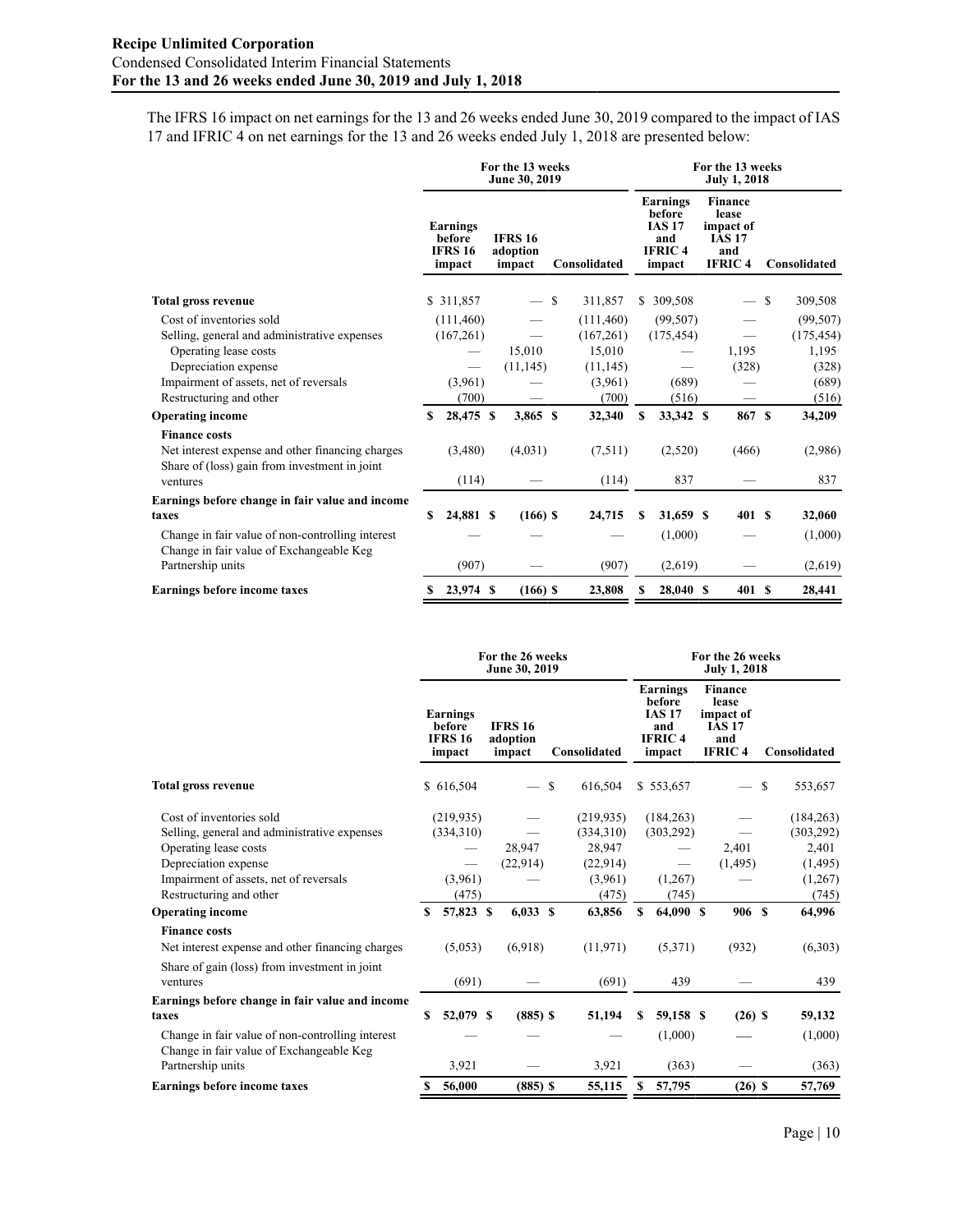## **IFRIC 23 Uncertainty over Income Tax Treatments**

IFRIC 23 provides guidance on the accounting for current and deferred tax liabilities and assets in circumstances in which there is uncertainty over income tax treatments. The Interpretation requires an entity to contemplate whether uncertain tax treatments should be considered separately, or together as a group, based on which approach provides better predictions of the resolution, reflect an uncertainty in the amount of income tax payable (recoverable) if it is probable that it will pay (or recover) an amount for the uncertainty, and measure a tax uncertainty based on the most likely amount or expected value depending on whichever method better predicts the amount payable (recoverable). There was no material impact on the consolidated financial statements.

## **Annual Improvements to IFRS Standards (2015-2017) Cycle**

On December 12, 2017 the IASB issued narrow-scope amendments to three standards as part of its annual improvements process. The amendments are effective on or after January 1, 2019, with early application permitted. Each of the amendments has its own specific transition requirements.

- IFRS 3 Business Combinations and IFRS 11 Joint Arrangements to clarify how a company accounts for increasing its interest in a joint operation that meets the definition of a business;
- IAS 12 Income Taxes to clarify that all income tax consequences of dividends are recognized consistently with the transactions that generated the distributable profits – i.e. in profit or loss, OCI, or equity; and
- IAS 23 Borrowing Costs to clarify that specific borrowings i.e. funds borrowed specifically to finance the construction of a qualifying asset – should be transferred to the general borrowings pool once the construction of the qualifying asset has been completed.

The Company has adopted these amendments in its financial statements for the annual period beginning on December 31, 2018. There was no material impact on the consolidated financial statements.

## **Plan Amendment, Curtailment or Settlement (Amendments to IAS 19)**

On February 7, 2018, the IASB issued Plan Amendment, Curtailment or Settlement (Amendments to IAS 19). The amendments apply for plan amendments, curtailments or settlements that occur on or after January 1, 2019, or the date on which they are first applied (earlier application is permitted). The amendments to IAS 19 clarify that:

- on amendment, curtailment or settlement of a defined benefit plan, a company now uses updated actuarial assumptions to determine its current service cost and net interest for the period; and
- the effect of the asset ceiling is disregarded when calculating the gain or loss on any settlement of the plan.

The Company has adopted the amendments to IAS 19 in its financial statements for the annual period beginning on December 31, 2018. There was no material impact on the consolidated financial statements.

#### **Long-term interest in associates and joint ventures**

In October 2017, the IASB issued narrow-scope amendments to IAS 28 Investments in Associates and Joint Ventures, clarifying that long-term interests in associates and joint ventures, to which the equity method is not applied, are in the scope of both IFRS 9 Financial Instruments (including its impairment requirements) and IAS 28. The amendments are effective for annual periods beginning on or after January 1, 2019. The Company has adopted the amendments to IAS 28 in its financial statements for the annual period beginning on December 31, 2018. There was no material impact on the consolidated financial statements.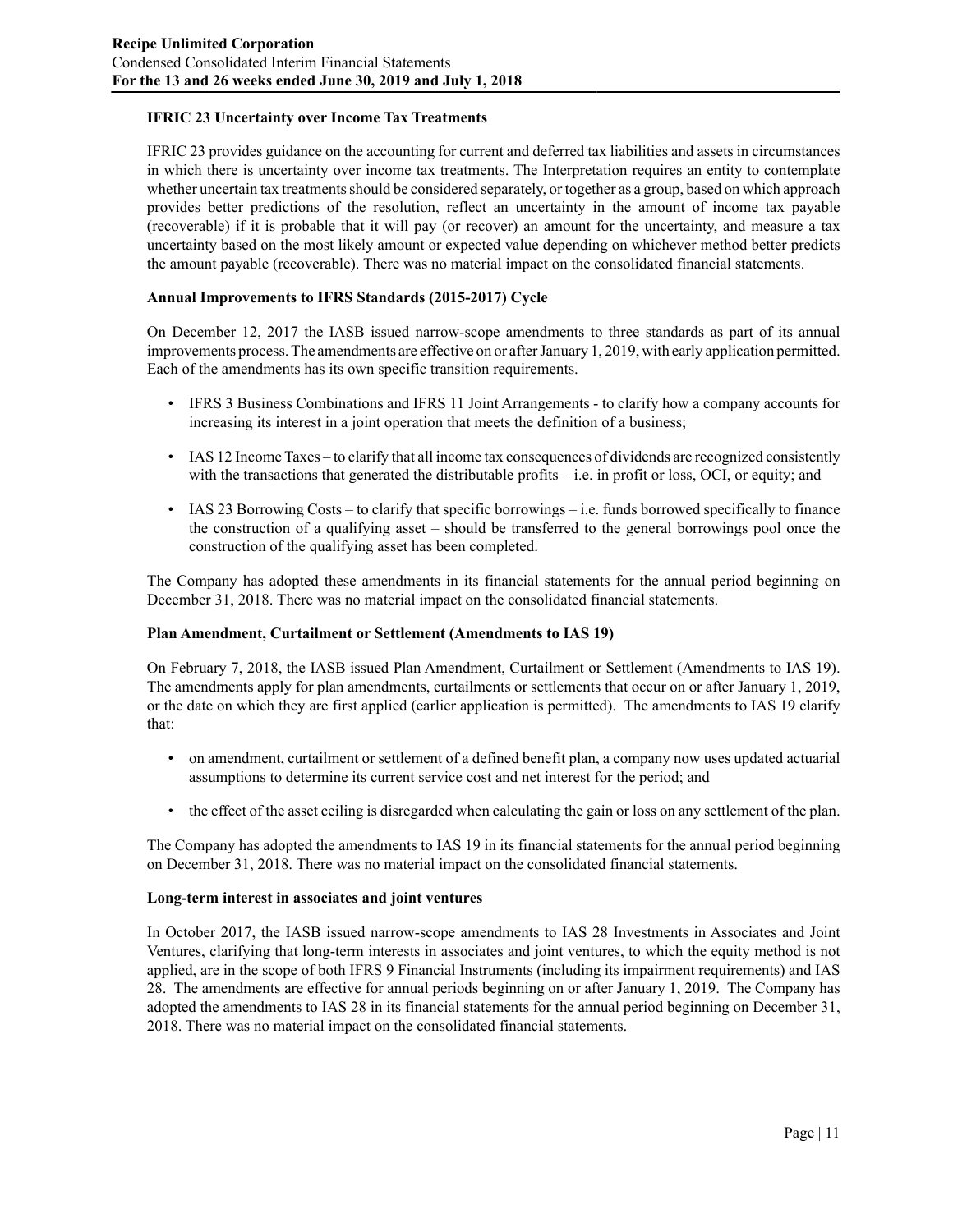#### **4 Future accounting standards**

#### **Transfer of assets between an investor and its associate or joint venture**

On September 11, 2014 the IASB issued Sale or Contribution of Assets between an Investor and its Associate or Joint Venture (Amendments to IFRS 10 and IAS 28). The amendments address an acknowledged inconsistency between the requirements in IFRS 10 and those in IAS 28 (2011), in dealing with the sale or contribution of assets between an investor and its associate or joint venture (JV). Specifically, under the existing consolidation standard the parent recognizes the full gain on the loss of control, whereas under the existing guidance on associates and JVs the parent recognizes the gain only to the extent of unrelated investors' interests in the associate or JV. The main consequence of the amendments is that a full gain/loss is recognized when the assets transferred meet the definition of a 'business' under IFRS 3 Business Combinations. A partial gain/loss is recognized when the assets transferred do not meet the definition of a business, even if these assets are housed in a subsidiary. The Company did not adopt these amendments in its financial statements for the annual period beginning January 1, 2018, as the effective date for these amendments has been deferred indefinitely.

#### **5 Acquisitions and Buyouts**

The Company has accounted for all acquisitions using the acquisition method, with the results of the businesses acquired included in the consolidated financial statements from the date of acquisition.

#### **Anejo and Blanco Cantina**

On May 24, 2019, the Company purchased the assets of Anejo and Blanco Cantina, 2 Mexican themed restaurants, and related brand intellectual property for \$5.0 million, which was settled by drawing on the Company's existing credit facility on the date of acquisition.

Below is an allocation summary in connection with the acquisition of Anejo and Blanco Cantina:

|                               |   | May 24, 2019 |
|-------------------------------|---|--------------|
| <b>Consideration</b>          |   |              |
| Cash                          | S | 5,030        |
| <b>Total Consideration</b>    | Я | 5,030        |
| Net assets acquired           |   |              |
| Inventories                   | S | 30           |
| Property, plant and equipment |   | 616          |
| <b>Total Assets</b>           |   | 646          |
| Goodwill                      |   | 4,384        |
| Total                         |   | 5,030        |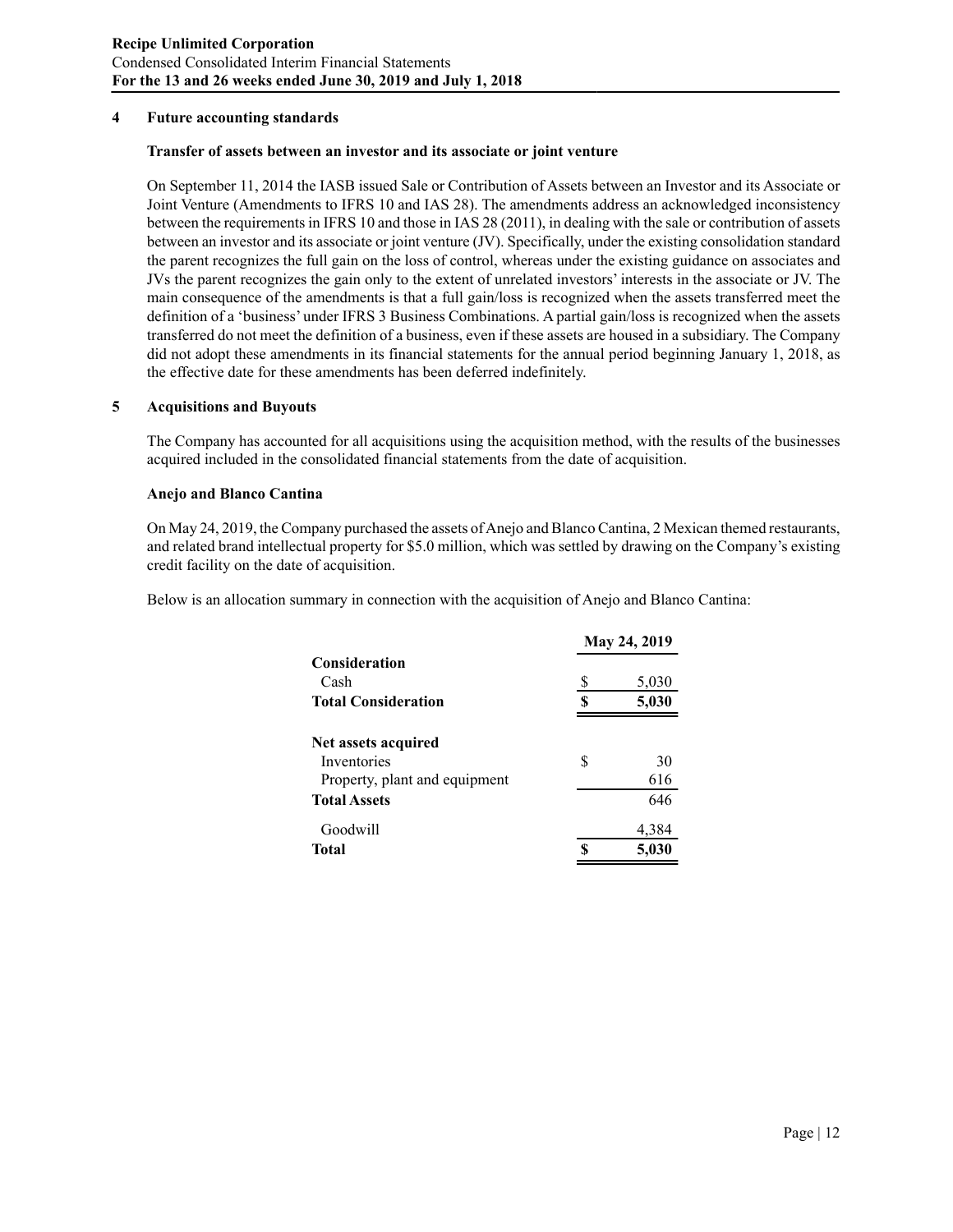## **Re-acquired franchise locations**

In the normal course of business, the Company may acquire or re-acquire franchise restaurants and convert them into corporate restaurants. During the 13 and 26 weeks ended June 30, 2019 , 1 and 9 franchise locations (July 1, 2018 – 2 and 3 locations) were re-acquired by the Company.

Below is a allocation summary of the re-acquired franchise locations for the 13 and 26 weeks ended June 30, 2019, compared to July 1, 2018:

| (in thousands of Canadian dollars) | For the 13 weeks ended  |    |                 | For the 26 weeks ended |                         |          |                 |  |  |
|------------------------------------|-------------------------|----|-----------------|------------------------|-------------------------|----------|-----------------|--|--|
|                                    | <b>June 30,</b><br>2019 |    | July 1,<br>2018 |                        | <b>June 30,</b><br>2019 |          | July 1,<br>2018 |  |  |
| <b>Consideration</b>               |                         |    |                 |                        |                         |          |                 |  |  |
| Cash                               |                         | \$ | 18              | S                      | 3,388                   | -S       | 18              |  |  |
| <b>Total Consideration</b>         | \$                      | \$ | 18              | S                      | 3,388                   | <b>S</b> | 18              |  |  |
| Net assets acquired                |                         |    |                 |                        |                         |          |                 |  |  |
| Inventories                        | \$                      | \$ | 18 \$           |                        | 195                     | -\$      | 18              |  |  |
| Property, plant and equipment      |                         |    |                 |                        | 187                     |          |                 |  |  |
| Brands and other assets            |                         |    |                 |                        | 1,971                   |          |                 |  |  |
| <b>Total Assets</b>                |                         |    | 18              |                        | 2,353                   |          | 18              |  |  |
| <b>Liabilities</b>                 |                         |    |                 |                        |                         |          |                 |  |  |
| Accounts payable and accrued       |                         |    |                 |                        | 256                     |          |                 |  |  |
| <b>Total liabilities</b>           |                         |    |                 |                        | 256                     |          |                 |  |  |
| Goodwill                           |                         |    |                 |                        | 1,291                   |          |                 |  |  |
| <b>Total</b>                       | \$                      | S  | 18              | S                      | 3,388                   | -S       | 18              |  |  |

## **Marigolds and Onions**

On December 11, 2018, the Company completed the 100% equity interest acquisition of Marigolds and Onions Ltd., an event catering company based in Ontario, for approximately \$6.8 million, of which \$4.0 million was settled by drawing on the Company's existing credit facility on the date of acquisition. The remaining balance of \$2.8 million will be paid in December 2019 and December 2020 if certain targets and conditions are met. The Company has completed the fair value determination of the identifiable assets acquired and liabilities assumed in connection with the acquisition of Marigolds and Onions.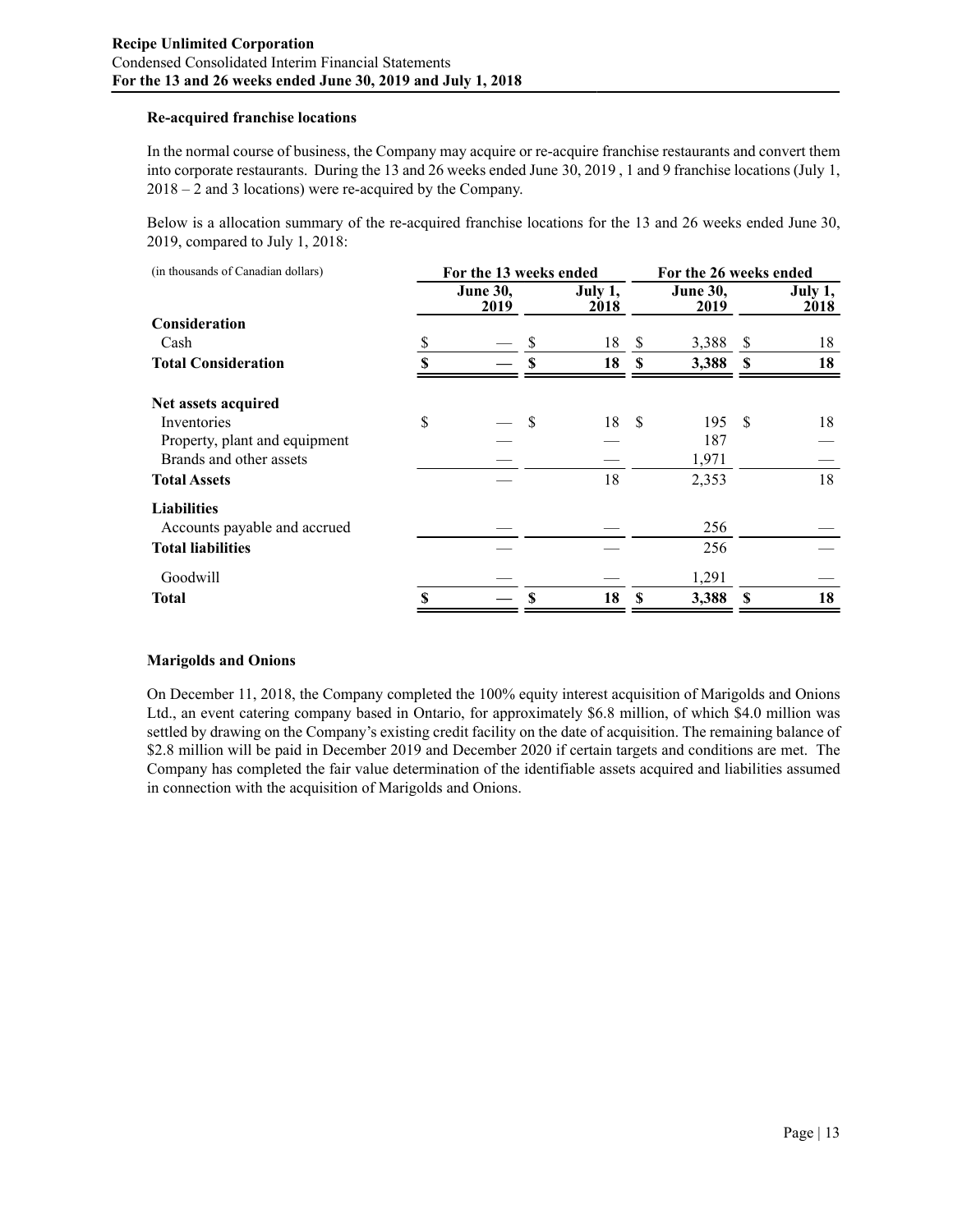#### **6 Sales**

Sales are made up of the direct sales of prepared food and beverage to customers at company-owned restaurants and from its catering division, sales of St-Hubert and The Keg branded and other private label products produced and shipped from the Company's manufacturing plant and distribution centers to retail grocery customers and to its network of St-Hubert restaurants, and revenue from processing off-premise phone, web and mobile orders for franchised locations.

|                                        |   | For the 13 weeks ended  |                 |                         | For the 26 weeks ended |                 |  |  |
|----------------------------------------|---|-------------------------|-----------------|-------------------------|------------------------|-----------------|--|--|
| (in thousands of Canadian dollars)     |   | <b>June 30,</b><br>2019 | July 1,<br>2018 | <b>June 30,</b><br>2019 |                        | July 1,<br>2018 |  |  |
| Sales at corporate restaurants         | S | 188,316 \$              | 193,118         | 373.408                 | -S                     | 330,031         |  |  |
| Food processing and distribution sales |   | 69,070                  | 66,135          | 137,872                 |                        | 127,281         |  |  |
| Catering sales                         |   | 4.525                   | 1,393           | 7,227                   |                        | 2,395           |  |  |
| Call centre service charge revenues    |   | 2,640                   | 2.878           | 5.529                   |                        | 5,963           |  |  |
|                                        |   | 264,551                 | 263,524         | 524,036                 |                        | 465,670         |  |  |

#### **7 Franchise revenues**

The Company grants license agreements to independent operators ("franchisees"). As part of the license agreements, the franchisees pay franchise fees, marketing fund contributions, conversion fees for established locations, and other payments, which may include payments for royalties, equipment and property rents.

|                                     |   | For the 13 weeks ended  |                 | For the 26 weeks ended |                         |     |                 |  |  |
|-------------------------------------|---|-------------------------|-----------------|------------------------|-------------------------|-----|-----------------|--|--|
| (in thousands of Canadian dollars)  |   | <b>June 30,</b><br>2019 | July 1,<br>2018 |                        | <b>June 30,</b><br>2019 |     | July 1,<br>2018 |  |  |
| Royalty revenue                     | S | 27,414                  | 26,900          | -S                     | 54,293                  | -S  | 51,433          |  |  |
| Marketing fund contributions        |   | 16,083                  | 15,631          |                        | 31,295                  |     | 30,008          |  |  |
| Other rental income                 |   | 2,287                   | 2,504           |                        | 4,433                   |     | 4,608           |  |  |
| Franchise fees on new and renewal   |   | 1,038                   | 614             |                        | 1,531                   |     | 928             |  |  |
| Income on finance leases            |   | 371                     | 413             |                        | 756                     |     | 834             |  |  |
| Amortization of unearned conversion |   | 113                     | (78)            |                        | 160                     |     | 176             |  |  |
|                                     |   | 47,306                  | 45,984          |                        | 92,468                  | -SS | 87,987          |  |  |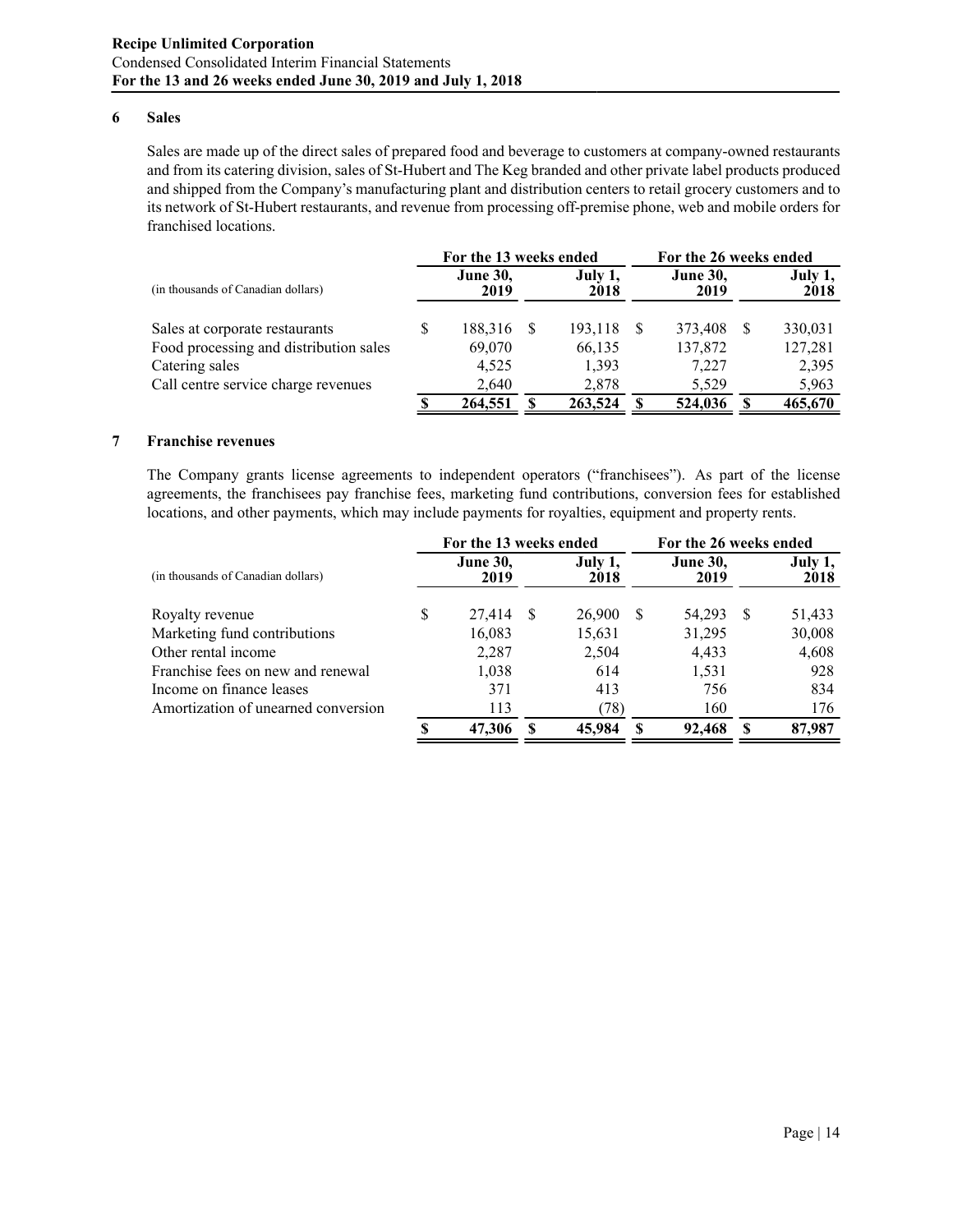## **8 Selling, general and administrative expenses**

Included in operating income are the following selling, general and administrative expenses.

|                                        |   | For the 13 weeks ended  |   |                 |    |                         | For the 26 weeks ended |                 |  |  |
|----------------------------------------|---|-------------------------|---|-----------------|----|-------------------------|------------------------|-----------------|--|--|
| (in thousands of Canadian dollars)     |   | <b>June 30,</b><br>2019 |   | July 1,<br>2018 |    | <b>June 30,</b><br>2019 |                        | July 1,<br>2018 |  |  |
| Corporate restaurant expenses          | S | 112,369                 | S | 111,034         | -S | 223,608                 | S                      | 197,159         |  |  |
| Advertising fund transfers             |   | 16,083                  |   | 15,631          |    | 31,295                  |                        | 30,008          |  |  |
| The Keg royalty expense                |   | 6,136                   |   | 6.044           |    | 12,822                  |                        | 8,458           |  |  |
| Franchise assistance and bad debt      |   | 474                     |   | 2,414           |    | 1,625                   |                        | 4,406           |  |  |
| Depreciation of property, plant and    |   |                         |   |                 |    |                         |                        |                 |  |  |
| equipment (note 14)                    |   | 26,414                  |   | 14,095          |    | 52,498                  |                        | 27,155          |  |  |
| Amortization of other assets (note 15) |   | 1,999                   |   | 1,205           |    | 3,324                   |                        | 2,740           |  |  |
| Other                                  |   | (79)                    |   | 24,164          |    | 3,105                   |                        | 32,460          |  |  |
|                                        | S | 163,396                 |   | 174,587         |    | 328,277                 | S                      | 302,386         |  |  |

For the 13 and 26 weeks ended June 30, 2019, \$1.0 million and \$1.9 million (13 and 26 weeks ended July 1, 2018 - \$0.7 million and \$1.5 million) of depreciation related to property, plant and equipment has been included in cost of inventories sold as part of food processing and distribution.

Included in depreciation of property, plant and equipment for the 13 and 26 weeks ended June 30, 2019 is \$11.1 million and \$22.9 million related to depreciation of the Right-of-use assets as a result of adopting IFRS 16 (see note 3) (13 and 26 weeks ended July 1, 2018 - \$0.3 and \$1.5 million finance lease depreciation reported under IAS 17 and IFRIC 4).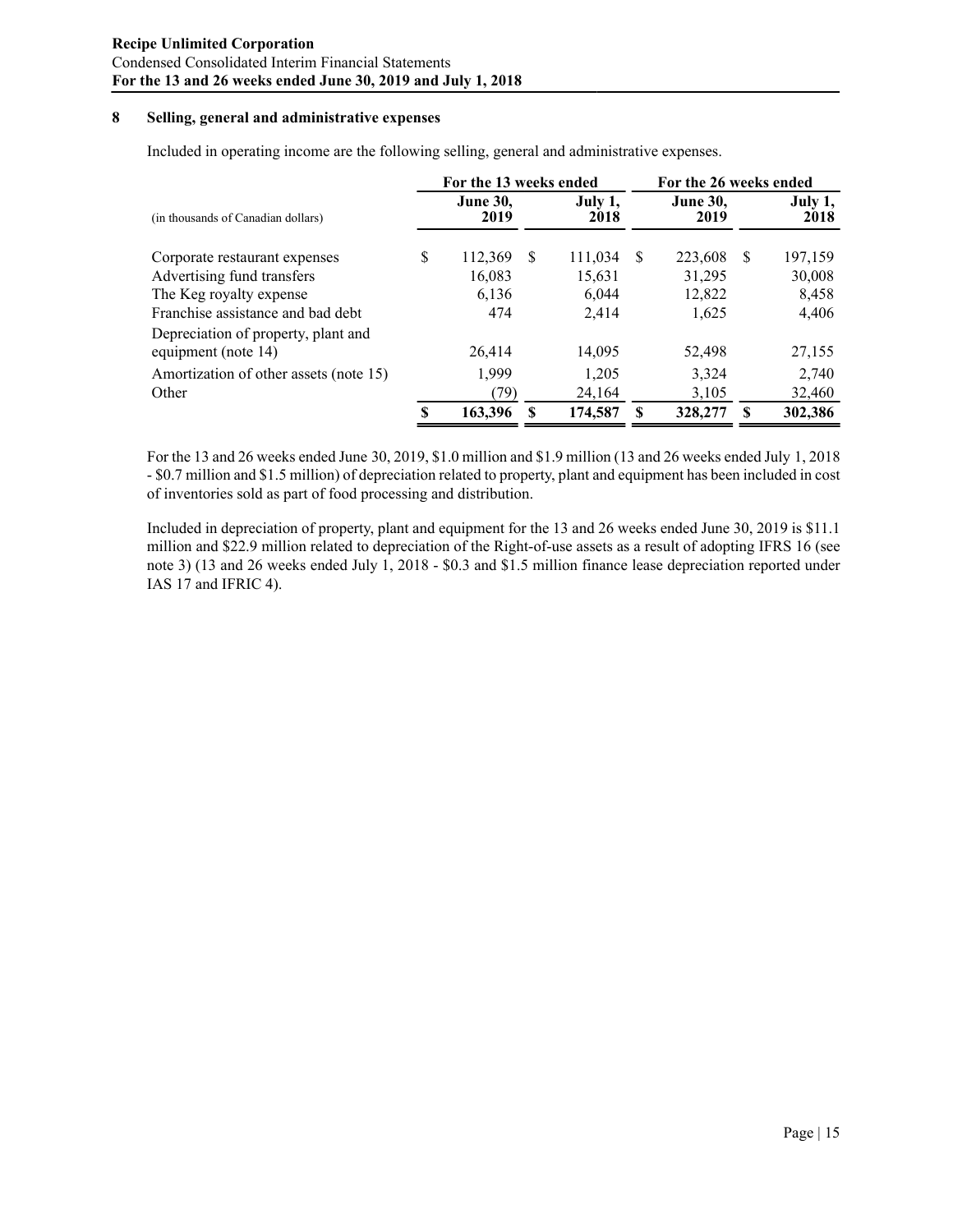## **9 Restructuring and other**

Restructuring and other costs consist of plans to consolidate and eliminate certain home office and brand operations positions related to Recipe's acquisitions, comprised primarily of severance costs and lease settlement costs. Restructuring costs also consist of closure costs related to repositioning certain brands.

The following table provides a summary of the costs recognized and cash payments made, as well as the corresponding net liability as at June 30, 2019:

|                                    |          | For the 13 weeks ended  |               |                 |              |                         | For the 26 weeks ended |                 |  |  |
|------------------------------------|----------|-------------------------|---------------|-----------------|--------------|-------------------------|------------------------|-----------------|--|--|
| (in thousands of Canadian dollars) |          | <b>June 30,</b><br>2019 |               | July 1,<br>2018 |              | <b>June 30,</b><br>2019 |                        | July 1,<br>2018 |  |  |
| Net liability, beginning of period | \$       | 9,992                   | <sup>\$</sup> | 1,147           | -S           | 11,524                  | -S                     | 2,057           |  |  |
| <b>Cost recognized</b>             |          |                         |               |                 |              |                         |                        |                 |  |  |
| Employee termination benefits      |          | 273                     |               | 378             |              | 351                     |                        | 460             |  |  |
| Site closing costs and other       |          | 427                     |               | 138             |              | 124                     |                        | 285             |  |  |
|                                    | \$       | 700                     | $\mathbf{s}$  | 516             | $\mathbf{s}$ | 475                     | $\mathbf{\mathcal{S}}$ | 745             |  |  |
| <b>Cash payments</b>               |          |                         |               |                 |              |                         |                        |                 |  |  |
| Employee termination benefits      |          | 417                     |               | 184             |              | 1,054                   |                        | 950             |  |  |
| Site closing costs and other       |          | 808                     |               | 385             |              | 1,478                   |                        | 758             |  |  |
|                                    | <b>S</b> | 1,225                   | £.            | 569             | $\mathbf{s}$ | 2,532                   | $\mathbf{s}$           | 1,708           |  |  |
| Net liability, end of period       | \$       | 9,467                   |               | 1,094           |              | 9,467                   | S                      | 1,094           |  |  |

#### **Recorded in the consolidated balance sheets as follows:**

| (in thousands of Canadian dollars)                                                   |   | <b>June 30,</b><br>2019 |    | December 30,<br>2018 | July 1,<br>2018 |
|--------------------------------------------------------------------------------------|---|-------------------------|----|----------------------|-----------------|
| Employee termination benefits:<br>Accounts payable and accrued liabilities           | S | 1.231                   | -8 | 1.934 S              | 863             |
| Site closing costs and other are recorded as a reduction to:<br>Long-term receivable |   | 1,816                   |    | 2.538                |                 |
| Provisions (current)<br>Property, plant and equipment                                |   | 6.420                   |    | 7.051                | 231             |
|                                                                                      | S | 9.467                   |    | 11,523               | 1.094           |

#### **10 Net interest expense and other financing charges**

|                                      |    | For the 13 weeks ended  |     |                 |                         | For the 26 weeks ended |                 |  |  |
|--------------------------------------|----|-------------------------|-----|-----------------|-------------------------|------------------------|-----------------|--|--|
| (in thousands of Canadian dollars)   |    | <b>June 30,</b><br>2019 |     | July 1,<br>2018 | <b>June 30,</b><br>2019 |                        | July 1,<br>2018 |  |  |
| Interest expense on long-term debt   | \$ | 5,213                   | - S | 5,324           | 9,888                   | -S                     | 9,411           |  |  |
| Financing costs                      |    | 202                     |     | 195             | 422                     |                        | 299             |  |  |
| Write off of deferred financing fees |    | 1,023                   |     |                 | 1,023                   |                        |                 |  |  |
| Interest expense - other             |    | 84                      |     | 104             | 121                     |                        | 248             |  |  |
| Interest income on Partnership units |    | (2,681)                 |     | (2,581)         | (5,515)                 |                        | (3, 546)        |  |  |
| Interest income                      |    | (361)                   |     | (522)           | (886)                   |                        | (1,041)         |  |  |
| Interest on lease obligations        |    | 8,818                   |     | 466             | 16,439                  |                        | 932             |  |  |
| Interest income on lease receivable  |    | (4,787)                 |     |                 | (9, 521)                |                        |                 |  |  |
|                                      | S  | 7.511                   |     | 2.986           | 11,971                  |                        | 6.303           |  |  |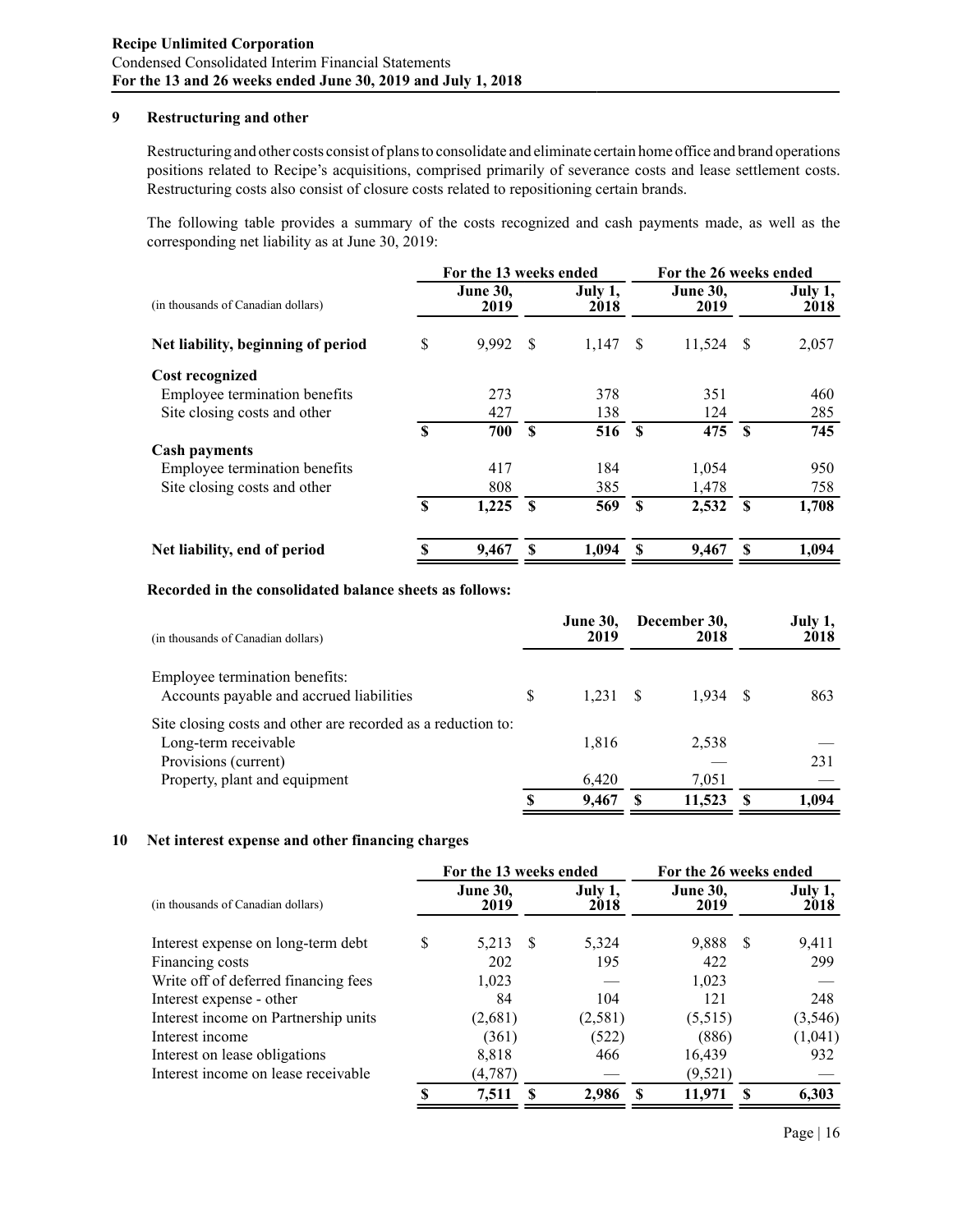## **11 Income taxes**

The Company's provision for income taxes is comprised of the following:

|                                       |          | For the 13 weeks ended                                                |      |       |                 | For the 26 weeks ended |          |        |  |  |
|---------------------------------------|----------|-----------------------------------------------------------------------|------|-------|-----------------|------------------------|----------|--------|--|--|
| (in thousands of Canadian dollars)    |          | <b>June 30,</b><br><b>June 30,</b><br>July 1,<br>2019<br>2018<br>2019 |      |       | July 1,<br>2018 |                        |          |        |  |  |
| Current income tax expense            |          |                                                                       |      |       |                 |                        |          |        |  |  |
| Current period                        | \$       | 6,332                                                                 | - \$ | 3,116 | - S             | 13,422 \$              |          | 5,765  |  |  |
| Adjustments for prior years           |          |                                                                       |      | (228) |                 |                        |          | (217)  |  |  |
|                                       | \$       | 6,332                                                                 | S    | 2,888 | S               | 13,422                 | S        | 5,548  |  |  |
| Deferred income tax expense           |          |                                                                       |      |       |                 |                        |          |        |  |  |
| Origination and reversal of temporary |          |                                                                       |      |       |                 |                        |          |        |  |  |
| differences                           | \$       | 835 \$                                                                |      | 5,491 | - \$            | $1,444$ \$             |          | 10,625 |  |  |
| Adjustments for prior years           |          |                                                                       |      | 263   |                 | 931                    |          | 316    |  |  |
| Benefit from previously unrecognized  |          |                                                                       |      |       |                 |                        |          |        |  |  |
| tax asset                             |          | 30                                                                    |      | 333   |                 |                        |          | 277    |  |  |
|                                       | <b>S</b> | 865                                                                   | S    | 6,087 | S               | 2,375                  | <b>S</b> | 11,218 |  |  |
| Net income tax expense                | \$       | 7,197                                                                 |      | 8,975 |                 | 15,797                 | S        | 16,766 |  |  |

## *Recognized deferred tax assets and liabilities*

| (in thousands of Canadian dollars)                      |    | <b>June 30,</b><br>2019 |    | December 30,<br>2018 |    | July 1,<br>2018 |
|---------------------------------------------------------|----|-------------------------|----|----------------------|----|-----------------|
| Opening balance                                         | \$ | $(70, 420)$ \$          |    | $(77, 437)$ \$       |    | (77, 437)       |
| Deferred income tax expense                             |    | (2,375)                 |    | (16,368)             |    | (11,218)        |
| IFRS 16 Adjustment to Opening Balance                   |    | 864                     |    |                      |    |                 |
| Original Joe's acquisition                              |    |                         |    | (40)                 |    |                 |
| Marigolds and Onions                                    |    |                         |    | (530)                |    |                 |
| Other                                                   |    | (91)                    |    |                      |    |                 |
| The Keg acquisition                                     |    |                         |    | 24,162               |    | 24,074          |
| Income taxes recognized in other comprehensive income   |    |                         |    | (207)                |    |                 |
|                                                         | S  | (72, 022)               | -S | $(70, 420)$ \$       |    | (64, 581)       |
| Recorded in the consolidated balance sheets as follows: |    |                         |    |                      |    |                 |
| Deferred tax asset                                      | \$ | 26,329                  | -S | 22,411               | -S | 33,383          |
| Deferred tax liability                                  |    | (98, 351)               |    | (92, 831)            |    | (97, 964)       |
|                                                         |    | (72, 022)               |    | (70, 420)            | -S | (64, 581)       |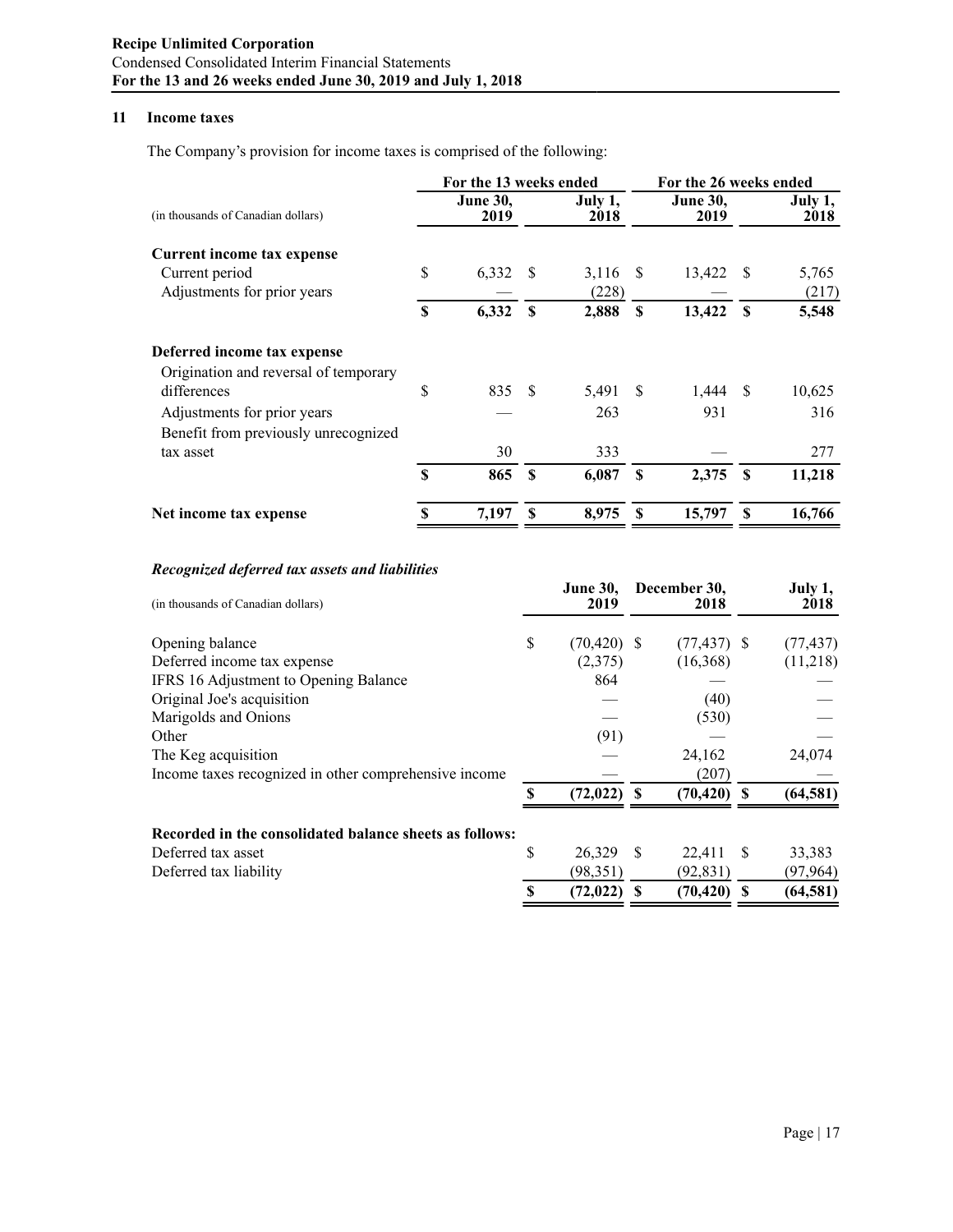## **12 Inventories**

Inventories consist of food and packaging materials used in St-Hubert's and The Keg's food processing and distribution division and food and beverage items for use at the Company's corporately-owned locations and catering divisions. Inventories are stated at the lower of cost and estimated net realizable value of corporate restaurant inventory. Costs consist of the cost to purchase, direct labour, an allocation of variable and fixed manufacturing overheads, and other costs incurred in bringing the inventory to its present location reduced by vendor allowances. The cost of inventories is determined using the first-in, first-out method.

|    | (in thousands of Canadian dollars)                      |    | <b>June 30,</b><br>2019 |              | December 30,<br>2018 |               | July 1,<br>2018 |
|----|---------------------------------------------------------|----|-------------------------|--------------|----------------------|---------------|-----------------|
|    | Raw materials                                           | \$ | 6,436                   | <sup>S</sup> | 6,678                | <sup>\$</sup> | 5,238           |
|    | Work in progress                                        |    | 821                     |              | 843                  |               | 917             |
|    | Finished goods                                          |    | 19,942                  |              | 15,661               |               | 20,569          |
|    | Food and beverage supplies                              |    | 12,801                  |              | 13,404               |               | 13,028          |
|    |                                                         | S  | 40,000                  | <b>S</b>     | 36,586               | S             | 39,752          |
| 13 | Long-term receivables                                   |    |                         |              |                      |               |                 |
|    | (in thousands of Canadian dollars)                      |    | <b>June 30,</b><br>2019 |              | December 30,<br>2018 |               | July 1,<br>2018 |
|    | Lease receivable (note 3)                               | \$ | 485,371                 | -\$          |                      | S             |                 |
|    | Franchise receivable                                    |    | 16,505                  |              | 18,430               |               | 22,143          |
|    | Due from related parties (note 27)                      |    | 16,669                  |              | 15,448               |               | 17,795          |
|    | Promissory notes                                        |    | 868                     |              | 1,091                |               | 913             |
|    |                                                         | S  | 519,413                 | \$           | 34,969               | S             | 40,851          |
|    | Recorded in the consolidated balance sheets as follows: |    |                         |              |                      |               |                 |
|    | (in thousands of Canadian dollars)                      |    | <b>June 30,</b><br>2019 |              | December 30,<br>2018 |               | July 1,<br>2018 |

# Current portion of long-term receivables  $$ 81,616 \text{ s} 4,900 \text{ s} 6,239$ Long-term receivables 437,797 30,069 34,612 **\$ 519,413 \$ 34,969 \$ 40,851**

#### **Lease receivable**

Lease receivables are related to the lease liability where the Company is on the real estate head lease of its franchised locations and a corresponding sublease contract is entered into between the Company and its franchisees. These subleases are all related to non-consolidated franchisees and are related to the long-term obligation of the franchisee sub-tenants to pay the Company over the term of the lease agreements excluding any unexercised renewal options, as they have not been determined to be certain to be exercised.

The comparative information has not been restated and continues to be reported under IAS 17 and IFRIC 4. The impact of changes related to the adoption of IFRS 16 are disclosed in note 3.

Lease receivables are reviewed for impairment based on expected losses at each balance sheet date in accordance with IFRS 9. An impairment loss is recorded when the credit risk is assessed to have increased for the lease receivables. For the 13 and 26 weeks ended June 30, 2019, the Company recorded a impairment reversal of \$0.7 million and an impairment loss of \$0.5 million, respectively (13 and 26 weeks ended July 1, 2018 - \$nil) on longterm lease receivables.

Lease receivables have maturity dates ranging from 2020 to 2037 and bear an average effective interest rate of 3.7% to 4.4%.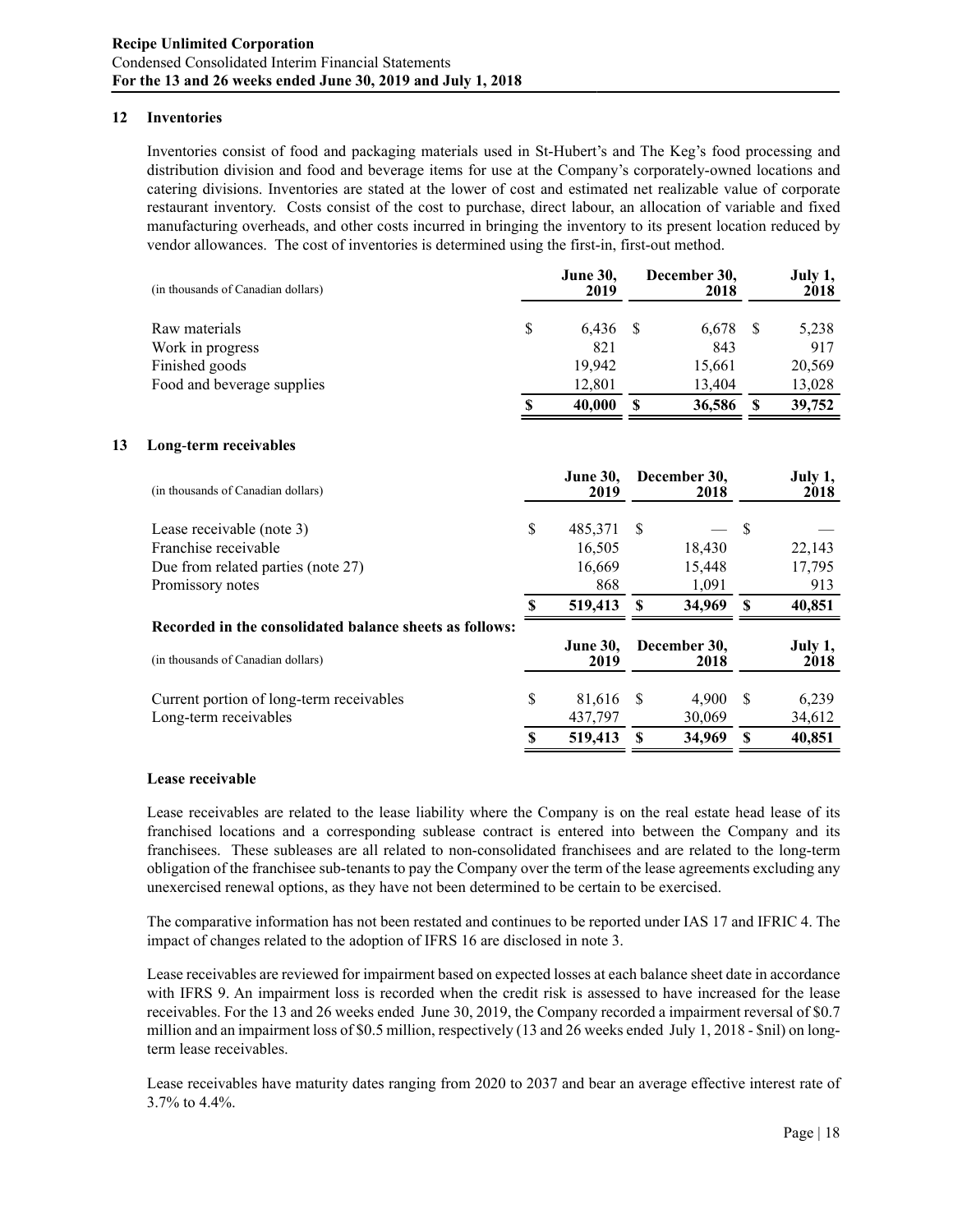## **Franchise receivable**

In prior years, the Company converted certain corporate restaurants to franchise and sold the restaurants to independent operators ("franchisees"). As part of these conversion agreements certain franchisees entered into rental agreements to rent certain restaurant assets from the Company. Franchise receivables of \$16.5 million (December 30, 2018 - \$18.4 million; July 1, 2018 - \$21.6 million) relates primarily to the long-term obligation of the franchisees to pay the Company over the term of the rental agreement which is equal to the term of the license agreement or the term to the expected buyout date assuming that the franchisee is more likely than not to acquire the rented assets from the Company.

Long-term franchise receivables are reviewed for impairment based on expected losses at each balance sheet date. An impairment loss is recorded when the credit risk is assessed to have increased for the lease receivables. For the 13 and 26 weeks ended June 30, 2019, the Company recorded \$nil (13 and 26 weeks ended July 1, 2018 - \$nil) of impairment losses on long-term franchise receivables.

Franchise receivables have maturity dates ranging from 2019 to 2034 and bear an average effective interest rate of 8% - 10%.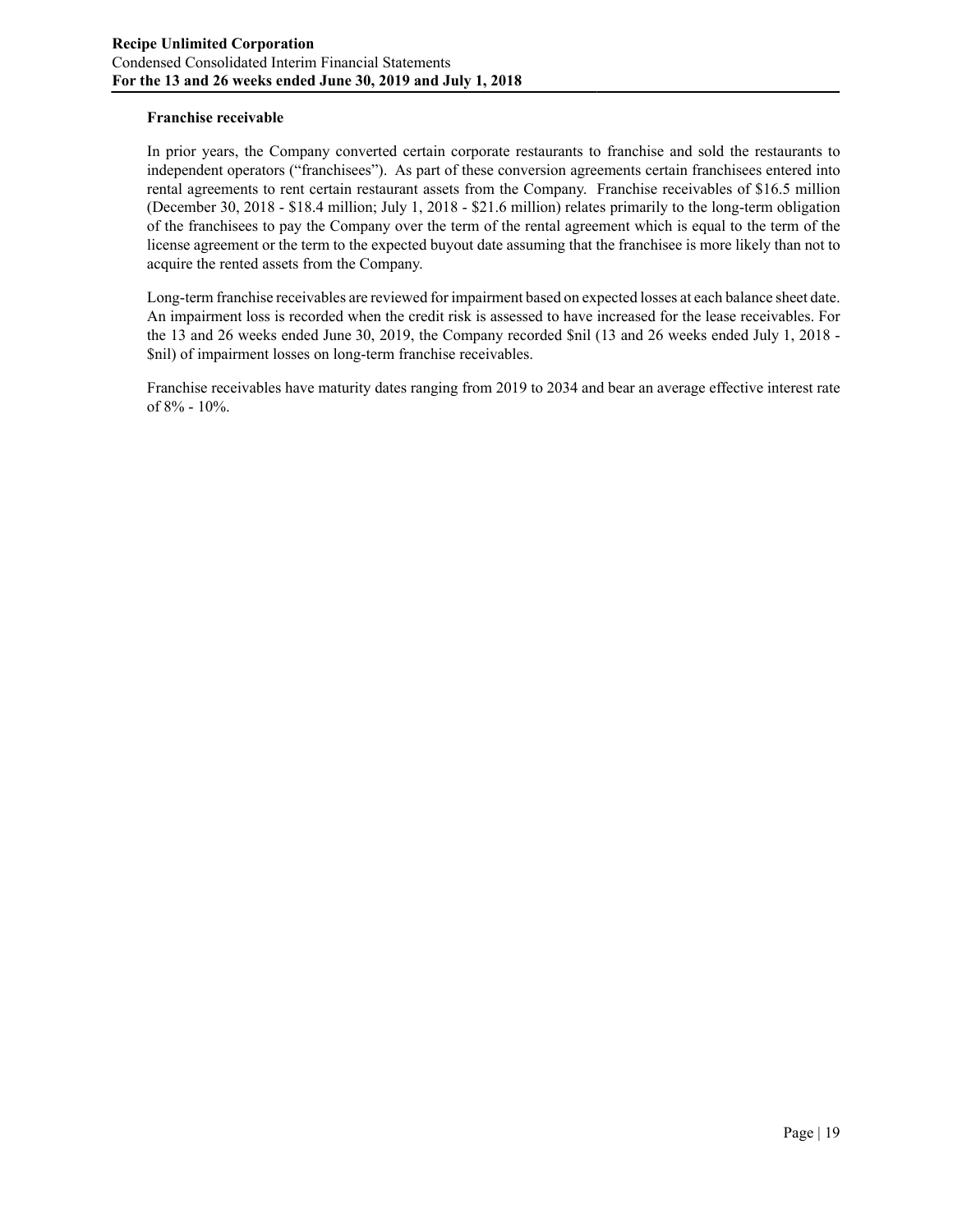# **14 Property, plant and equipment**

|                                                          |           |   |                  | As at June 30, 2019 |           |    |                           |    |                                      |    |                        |    |                              |    |           |
|----------------------------------------------------------|-----------|---|------------------|---------------------|-----------|----|---------------------------|----|--------------------------------------|----|------------------------|----|------------------------------|----|-----------|
| (in thousands of<br>Canadian dollars)                    | Land      |   | <b>Buildings</b> |                     | Equipment |    | Leasehold<br>improvements |    | <b>Assets under</b><br>finance lease |    | Right-of-Use<br>Assets |    | Construction-<br>in-progress |    | Total     |
| Cost                                                     |           |   |                  |                     |           |    |                           |    |                                      |    |                        |    |                              |    |           |
| Balance, beginning of<br>year<br>IFRS 16 Adjustment      | \$36,359  | S | 114,335          | \$                  | 231,834   | \$ | 208,987                   | \$ | 42,811                               | \$ |                        | \$ | 8,947                        | \$ | 643,273   |
| to Opening Balance<br>(note 3)                           |           |   |                  |                     |           |    | 12,516                    |    | (41,589)                             |    | 265,423                |    |                              |    | 236,350   |
| Additions                                                |           |   | 3                |                     | 1,762     |    | 275                       |    |                                      |    | 9,427                  |    | 7,586                        |    | 19,053    |
| Acquisitions and<br>Buybacks (note 5)                    |           |   |                  |                     | 187       |    |                           |    |                                      |    |                        |    |                              |    | 187       |
| Disposals and<br>adjustments                             | (118)     |   | (138)            |                     | (2,513)   |    | 3,965                     |    | (1,222)                              |    | 508                    |    |                              |    | 482       |
| Foreign exchange<br>translation<br>Transfer to/(from)    |           |   |                  |                     | (289)     |    | (719)                     |    |                                      |    | (295)                  |    |                              |    | (1,303)   |
| construction-in-<br>progress                             |           |   | 13               |                     | 1,926     |    | 2,742                     |    |                                      |    |                        |    | (4,681)                      |    |           |
| <b>Balance as at March</b><br>31, 2019                   | \$ 36,241 | s | 114,213          | \$                  | 232,907   | \$ | 227,766                   | S  |                                      | \$ | 275,063                | S  | 11,852                       | S  | 898,042   |
| Additions                                                |           |   |                  |                     | 1,736     |    | 1,478                     |    |                                      |    | 8,262                  |    | 10,293                       |    | 21,769    |
| Acquisitions and<br>Buybacks (note 5)                    |           |   |                  |                     | 616       |    |                           |    |                                      |    |                        |    |                              |    | 616       |
| Other IFRS 16<br>transition adjustments                  |           |   |                  |                     | 1,427     |    | 5,660                     |    |                                      |    | (9, 535)               |    |                              |    | (2, 448)  |
| Disposals and<br>adjustments                             | (270)     |   | (125)            |                     | (5,220)   |    | (6, 551)                  |    |                                      |    | 1,180                  |    |                              |    | (10,986)  |
| Foreign exchange<br>translation<br>Transfer to/(from)    |           |   |                  |                     | (282)     |    | (709)                     |    |                                      |    | (293)                  |    |                              |    | (1, 284)  |
| construction-in-<br>progress                             |           |   |                  |                     | 3,448     |    | 897                       |    |                                      |    |                        |    | (4,345)                      |    |           |
| <b>Balance as at June</b><br>30, 2019                    | \$35,971  | S | 114,088          | \$                  | 234,632   | \$ | 228,541                   | S  |                                      | \$ | 274,677                | S  | 17,800                       | \$ | 905,709   |
| Accumulated depreciation and impairment losses           |           |   |                  |                     |           |    |                           |    |                                      |    |                        |    |                              |    |           |
| Balance, beginning of<br>year                            | \$        | S | 11,675           | s                   | 132,848   | S  | 78,068                    | S  | 20,692                               | S  |                        | \$ |                              | \$ | 243,283   |
| IFRS 16 Adjustment<br>to Opening Balance<br>(note 3)     |           |   |                  |                     |           |    | 971                       |    | (19,900)                             |    | (971)                  |    |                              |    | (19,900)  |
| Depreciation expense                                     |           |   | 1,212            |                     | 6,789     |    | 7,273                     |    |                                      |    | 11,769                 |    |                              |    | 27,043    |
| Foreign exchange<br>translation                          |           |   |                  |                     | (230)     |    | (536)                     |    |                                      |    | (72)                   |    |                              |    | (838)     |
| Disposals and<br>adjustments                             |           |   | (257)            |                     | (3, 164)  |    | 4,972                     |    | (792)                                |    |                        |    |                              |    | 759       |
| <b>Balance as at March</b><br>31, 2019                   | \$        | S | 12,630           | \$                  | 136,243   | \$ | 90,748                    | \$ |                                      | \$ | 10,726                 | S  |                              | \$ | 250,347   |
| Depreciation expense                                     |           |   | 957              |                     | 7,100     |    | 8,168                     |    |                                      |    | 11,145                 |    |                              |    | 27,370    |
| Impairment losses                                        |           |   |                  |                     | 927       |    | 2,488                     |    |                                      |    |                        |    |                              |    | 3,415     |
| Foreign exchange<br>translation                          |           |   |                  |                     | (227)     |    | (544)                     |    |                                      |    | (95)                   |    |                              |    | (866)     |
| Other IFRS 16<br>transition adjustments<br>Disposals and |           |   |                  |                     |           |    |                           |    |                                      |    | 971                    |    |                              |    | 971       |
| adjustments                                              |           |   | (89)             |                     | (4,366)   |    | (7, 729)                  |    |                                      |    | (173)                  |    |                              |    | (12, 357) |
| <b>Balance as at June</b><br>30, 2019                    | \$        | S | 13,498           | S                   | 139,677   | S  | 93,131                    | \$ |                                      | \$ | 22,574                 | S  |                              | \$ | 268,880   |
| <b>Carrying amount as</b><br>at June 30, 2019            | \$ 35,971 | S | 100,590          | S                   | 94,955    | S  | 135,410                   | S  |                                      | \$ | 252,103                | S  | 17,800                       | S  | 636,829   |
| December 30, 2018                                        | \$ 36,359 | S | 102,660          | \$                  | 98,986    | \$ | 130,919                   | \$ | 22,119                               | \$ |                        | \$ | 8,947                        | S  | 399,990   |
| July 1, 2018                                             | \$ 38,816 | S | 105,927          | \$                  | 90,428    | \$ | 145,533                   | \$ | 23,766                               | \$ |                        | \$ | 12,202                       | S  | 416,672   |

Page | 20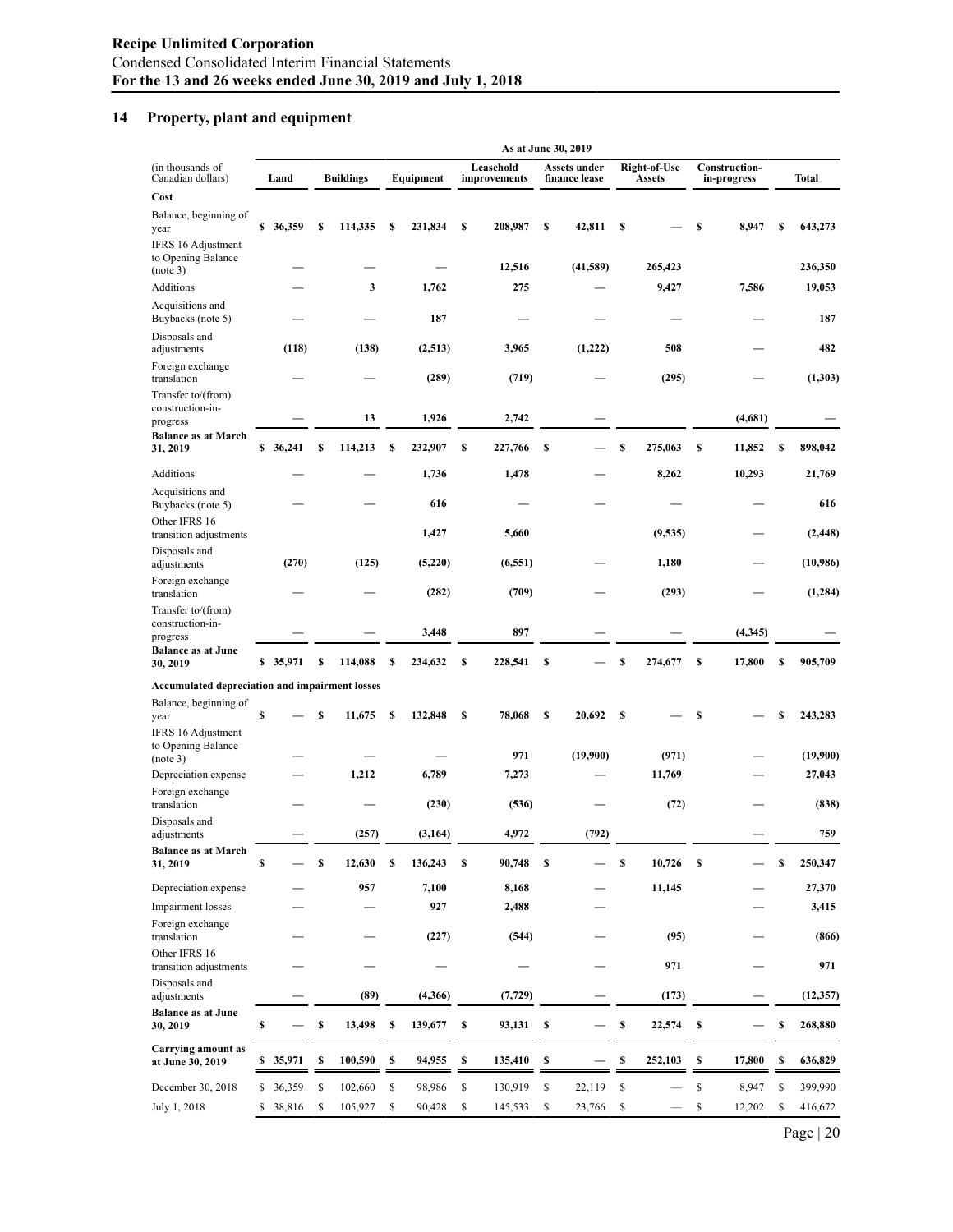## **Right-of-use assets**

IFRS 16 defines a lease as a contract that conveys the right to use an asset for a period of time in exchange for consideration. On January 1, 2019, the initial commencement date of IFRS 16, the Company's right-of-use assets were recognized and calculated as the initial amount of the lease liability, plus any lease payment made before the commencement date, plus any initial direct costs incurred, minus any lease incentives received. Subsequent to initial recognition, the Company measures the right-of-use assets at cost less accumulated depreciation and impairment losses. The carrying value is also adjusted for any re-measurement of the lease liability.

The amortization period for the right-of-use asset is from the initial commencement date to the end of the lease term including any exercised renewal options.

#### **Impairment losses**

For the 13 and 26 weeks ended June 30, 2019, the Company recorded \$3.4 million (July 1, 2018 - \$0.6 million) of impairment losses on property, plant and equipment in respect of 9 cash generating units ("CGUs") (July 1, 2018 - 14 CGUs). An impairment loss is recorded when the carrying amount of the restaurant location exceeds its recoverable amount. The recoverable amount is based on the greater of the CGU's fair value less costs to sell ("FVLCS") and its value in use ("VIU"). Approximately 67% (July 1, 2018 - 50%) of impaired CGUs had carrying values greater than their FVLCS. The remaining 33% (July 1, 2018 - 50%) of impaired CGUs had carrying values greater than their VIU**.** 

For the 13 and 26 weeks ended June 30, 2019, the Company did not record any impairment reversals (July 1, 2018 - nil).

When determining the VIU of a restaurant location, the Company employs a discounted cash flow model for each CGU. The duration of the cash flow projections for individual CGUs varies based on the remaining useful life of the significant asset within the CGU or the remaining lease term of the location. Sales forecasts for cash flows are based on actual operating results, operating budgets and long-term growth rates that were consistent with strategic plans presented to the Company's Board and ranged between 0% and 3%. The estimate of the VIU of the relevant CGUs was determined using an after-tax discount rate of 4.0% to 18.5% at June 30, 2019 (July 1, 2018 - 8.2% to 12.5%).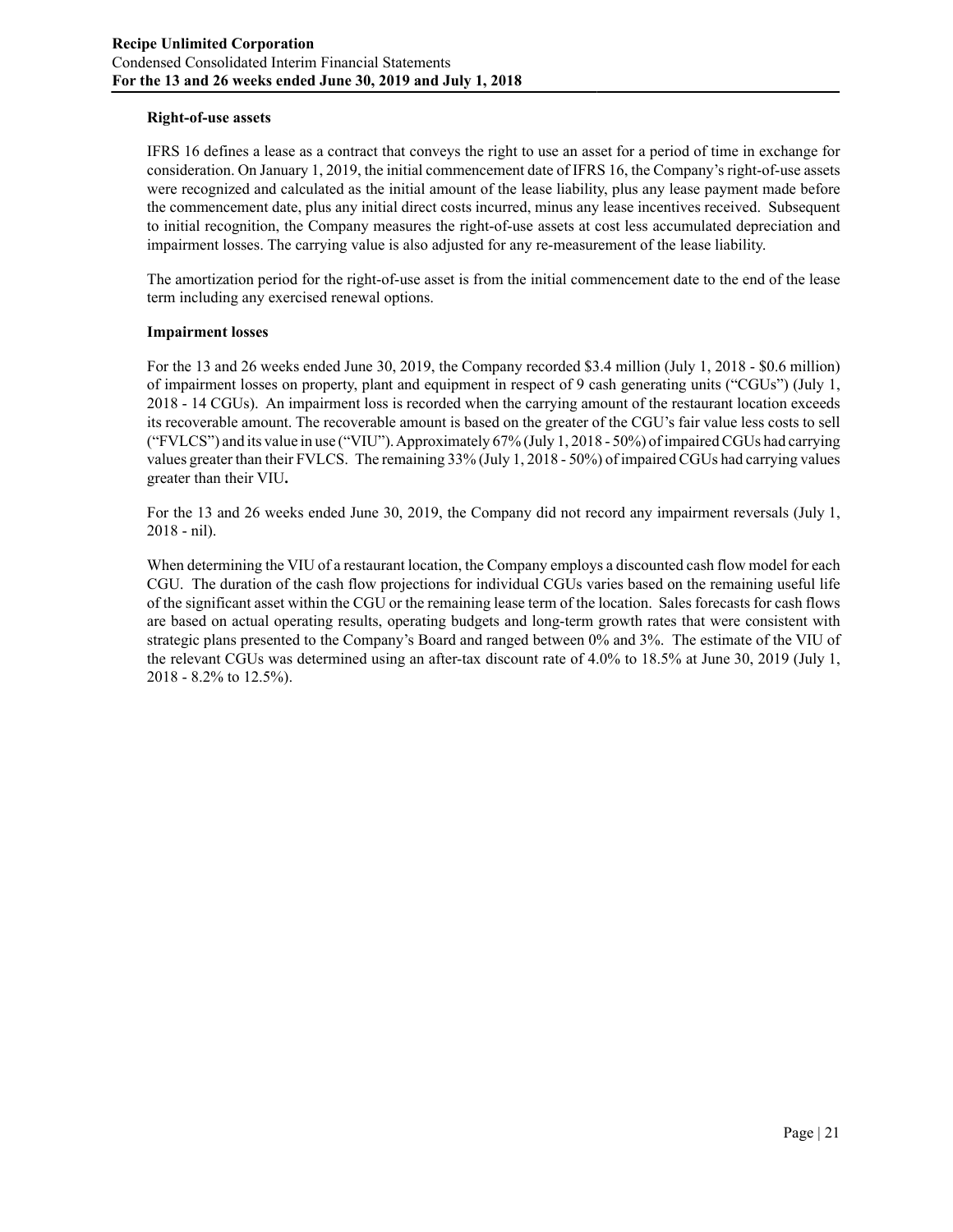#### **15 Brands and other assets**

Brands and other assets including re-acquired franchise rights are recorded at their fair value at the date of acquisition. The Company assesses each intangible asset and other assets for legal, regulatory, contractual, competitive or other factors to determine if the useful life is definite. Brands are measured at cost less net accumulated impairment losses and are not amortized as they are considered to have an indefinite useful life. Indefinite life intangible assets are tested for impairment at least annually and whenever there is an indication that the asset may be impaired. Re-acquired franchise rights and other assets are amortized on a straight-line basis over their estimated useful lives, averaging approximately five years and are tested for impairment whenever there is an indication that the asset may be impaired.

|                                               | As at June 30, 2019 |               |                    |                 |                    |                                                     |             |              |  |  |  |  |  |
|-----------------------------------------------|---------------------|---------------|--------------------|-----------------|--------------------|-----------------------------------------------------|-------------|--------------|--|--|--|--|--|
| (in thousands of Canadian dollars)            |                     | <b>Brands</b> |                    | Other<br>assets |                    | <b>Investment</b> in<br>joint ventures<br>(note 26) |             | <b>Total</b> |  |  |  |  |  |
| Cost                                          |                     |               |                    |                 |                    |                                                     |             |              |  |  |  |  |  |
| Balance, beginning of year                    | \$                  | 526,072       | \$                 | 98,336          | \$                 | 18,635                                              | \$          | 643,043      |  |  |  |  |  |
| Additions from business acquisitions (note 5) |                     |               |                    | 1,971           |                    |                                                     |             | 1,971        |  |  |  |  |  |
| Disposal                                      |                     |               |                    |                 |                    | (31)                                                |             | (31)         |  |  |  |  |  |
| Share of loss                                 |                     |               |                    |                 |                    | (247)                                               |             | (247)        |  |  |  |  |  |
| Balance as at March 31, 2019                  | $\mathbf{\hat{S}}$  | 526,072       | $\mathbf{\hat{S}}$ | 100,307         | $\mathbf{\hat{S}}$ | 18,357                                              | $\mathbf S$ | 644,736      |  |  |  |  |  |
| Adjustments                                   |                     |               |                    | 347             |                    |                                                     |             | 347          |  |  |  |  |  |
| Disposal                                      |                     |               |                    |                 |                    | (178)                                               |             | (178)        |  |  |  |  |  |
| Share of earnings                             |                     |               |                    |                 |                    | 102                                                 |             | 102          |  |  |  |  |  |
| Balance as at June 30, 2019                   | $\mathbf S$         | 526,072       | \$                 | 100,654         | \$                 | 18,281                                              | \$          | 645,007      |  |  |  |  |  |
| <b>Accumulated amortization</b>               |                     |               |                    |                 |                    |                                                     |             |              |  |  |  |  |  |
| Balance, beginning of year                    | \$                  |               | \$                 | 26,860          | \$                 |                                                     | \$          | 26,860       |  |  |  |  |  |
| Amortization                                  |                     |               |                    | 1,325           |                    |                                                     |             | 1,325        |  |  |  |  |  |
| Other                                         |                     |               |                    | 77              |                    |                                                     |             | 77           |  |  |  |  |  |
| Balance as at March 31, 2019                  | $\mathbf S$         |               | \$                 | 28,262          | $\mathsf{\$}$      |                                                     | \$          | 28,262       |  |  |  |  |  |
| Adjustments                                   | \$                  |               | \$                 |                 | \$                 | 347                                                 | \$          | 347          |  |  |  |  |  |
| Amortization                                  |                     |               |                    | 2,001           |                    |                                                     |             | 2,001        |  |  |  |  |  |
| Other                                         |                     |               |                    | 78              |                    |                                                     |             | 78           |  |  |  |  |  |
| Balance as at June 30, 2019                   | $\mathbf S$         |               | \$                 | 30,341          | \$                 | 347                                                 | $\mathbf S$ | 30,688       |  |  |  |  |  |
| Carrying amount as at June 30, 2019           | \$                  | 526,072       | \$                 | 70,313          | \$                 | 17,934                                              | \$          | 614,319      |  |  |  |  |  |
| December 30, 2018                             | \$                  | 526,072       | \$                 | 71,476          | \$                 | 18,635                                              | \$          | 616,183      |  |  |  |  |  |
| July 1, 2018                                  | \$                  | 526,072       | \$                 | 70,254          | \$                 | 20,283                                              | \$          | 616,609      |  |  |  |  |  |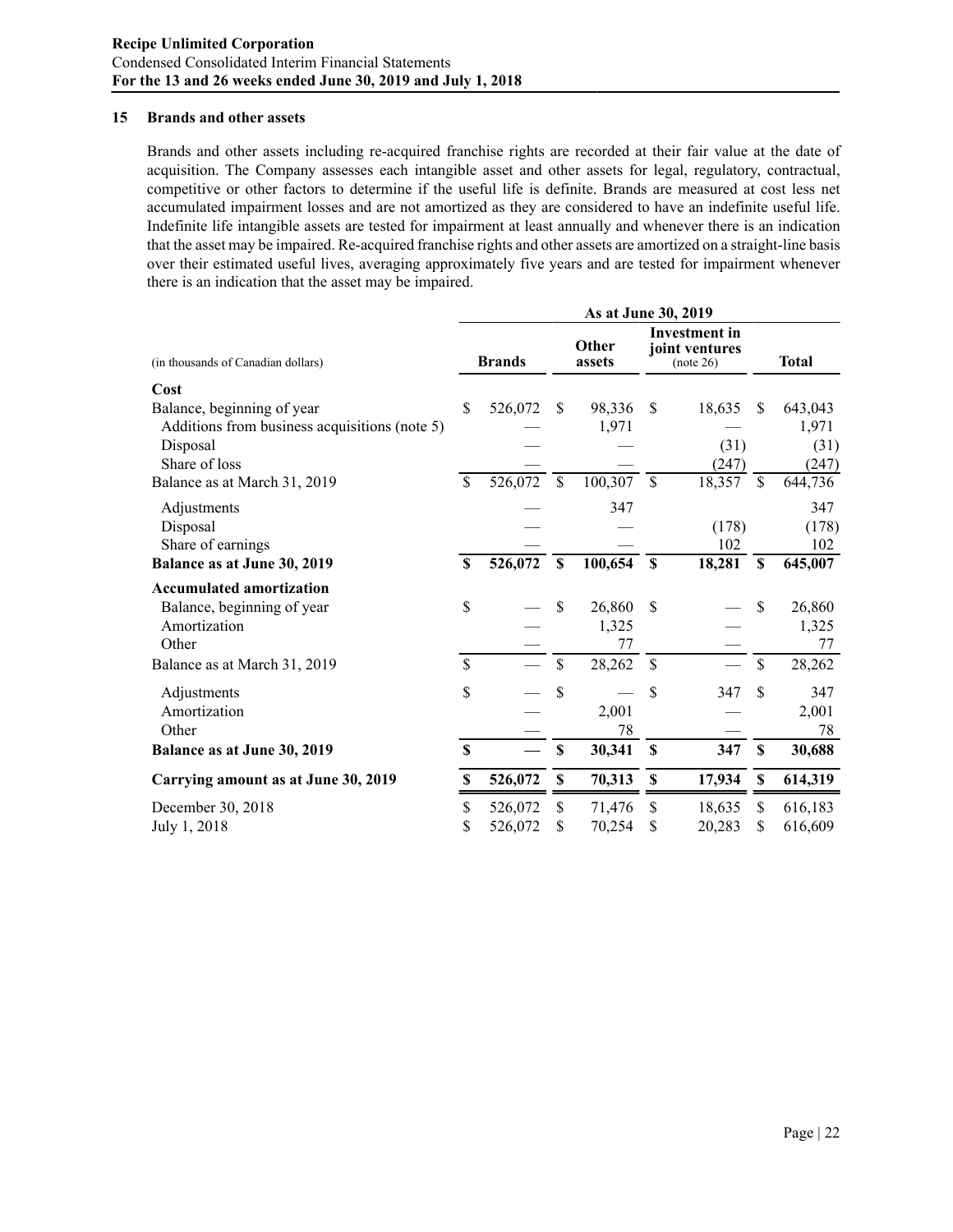#### **16 Goodwill**

Goodwill arising in a business combination is recognized as an asset at the date that control is acquired. Goodwill represents the excess of the purchase price of a business acquired over the fair value of the underlying net assets acquired at the date of acquisition. Goodwill is allocated at the date of the acquisition to a group of cash generating units that are expected to benefit from the synergies of the business combination, but no higher than an operating segment. Goodwill is not amortized and is tested for impairment at least annually and whenever there is an indication that the asset may be impaired.

| (in thousands of Canadian dollars)                      |   | <b>June 30,</b><br>2019 | December 30,<br>2018 | July 1,<br>2018 |
|---------------------------------------------------------|---|-------------------------|----------------------|-----------------|
| Cost                                                    |   |                         |                      |                 |
| Balance, beginning of period                            | S | 196,638                 | 191,111              | 191,111         |
| Additions from business acquisitions (note 5)           |   | 5,675                   | 5,527                |                 |
| Additions resulting from change in Preliminary Purchase |   |                         |                      |                 |
| Equation                                                |   | 384                     |                      |                 |
| <b>Balance, end of period</b>                           |   | 202,697                 | 196.638              | 191.111         |
|                                                         |   |                         |                      |                 |

#### **17 Provisions**

Provisions are recognized when there is a legal or constructive obligation as a result of a past event, it is probable that an outflow of economic benefits will be required to settle the obligation and the obligation can be measured reliably. If the effect of the time value of money is material, provisions are discounted using a current pre-tax rate that reflects the risk specific to the liability. Provisions are reviewed on a regular basis and adjusted to reflect management's best current estimates. Due to the judgemental nature of these items, future settlements may differ from amounts recognized.

|                                    |    |                                    |               |                                                   |               | As at June 30, 2019               |               |       |              |              |
|------------------------------------|----|------------------------------------|---------------|---------------------------------------------------|---------------|-----------------------------------|---------------|-------|--------------|--------------|
| (in thousands of Canadian dollars) |    | Asset<br>retirement<br>obligations |               | Lease<br>obligations<br>for closed<br>restaurants |               | Franchise<br>onerous<br>contracts | Other         |       |              | <b>Total</b> |
| Balance, beginning of period       | \$ | 5,478                              | <sup>\$</sup> | 13,154                                            | <sup>\$</sup> | 2,279                             | <sup>\$</sup> | 2,564 | <sup>S</sup> | 23,475       |
| <b>Additions</b>                   |    | 130                                |               |                                                   |               |                                   |               |       |              | 130          |
| Accretion                          |    | 48                                 |               |                                                   |               |                                   |               |       |              | 48           |
| Payments                           |    | (12)                               |               |                                                   |               |                                   |               |       |              | (12)         |
| Adjustments                        |    | (13)                               |               | (90)                                              |               |                                   |               | (83)  |              | (186)        |
| Impact from transition to IFRS 16  |    |                                    |               | (13,064)                                          |               | (2,279)                           |               |       |              | (15, 343)    |
| Balance as at March 31, 2019       | \$ | 5,631                              | $\mathbf{s}$  |                                                   | S             |                                   | \$            | 2,481 | <b>S</b>     | 8,112        |
| Additions                          |    | 8                                  |               |                                                   |               |                                   |               | 25    |              | 33           |
| Accretion                          |    | 47                                 |               |                                                   |               |                                   |               |       |              | 47           |
| Payments                           |    | (16)                               |               |                                                   |               |                                   |               | (17)  |              | (33)         |
| Adjustments                        |    | 2                                  |               |                                                   |               |                                   |               | (2)   |              |              |
| Balance as at June 30, 2019        | \$ | 5,672                              | <b>S</b>      |                                                   | \$            |                                   | \$            | 2,487 | <b>S</b>     | 8,159        |
| December 30, 2018                  | \$ | 5,478                              | S             | 13,154                                            | S             | 2,279                             | S             | 2,564 | \$.          | 23,475       |
| July 1, 2018                       | \$ | 6,042                              | \$            | 2,594                                             | S             | 2,796                             | S             | 2,692 | S            | 14,124       |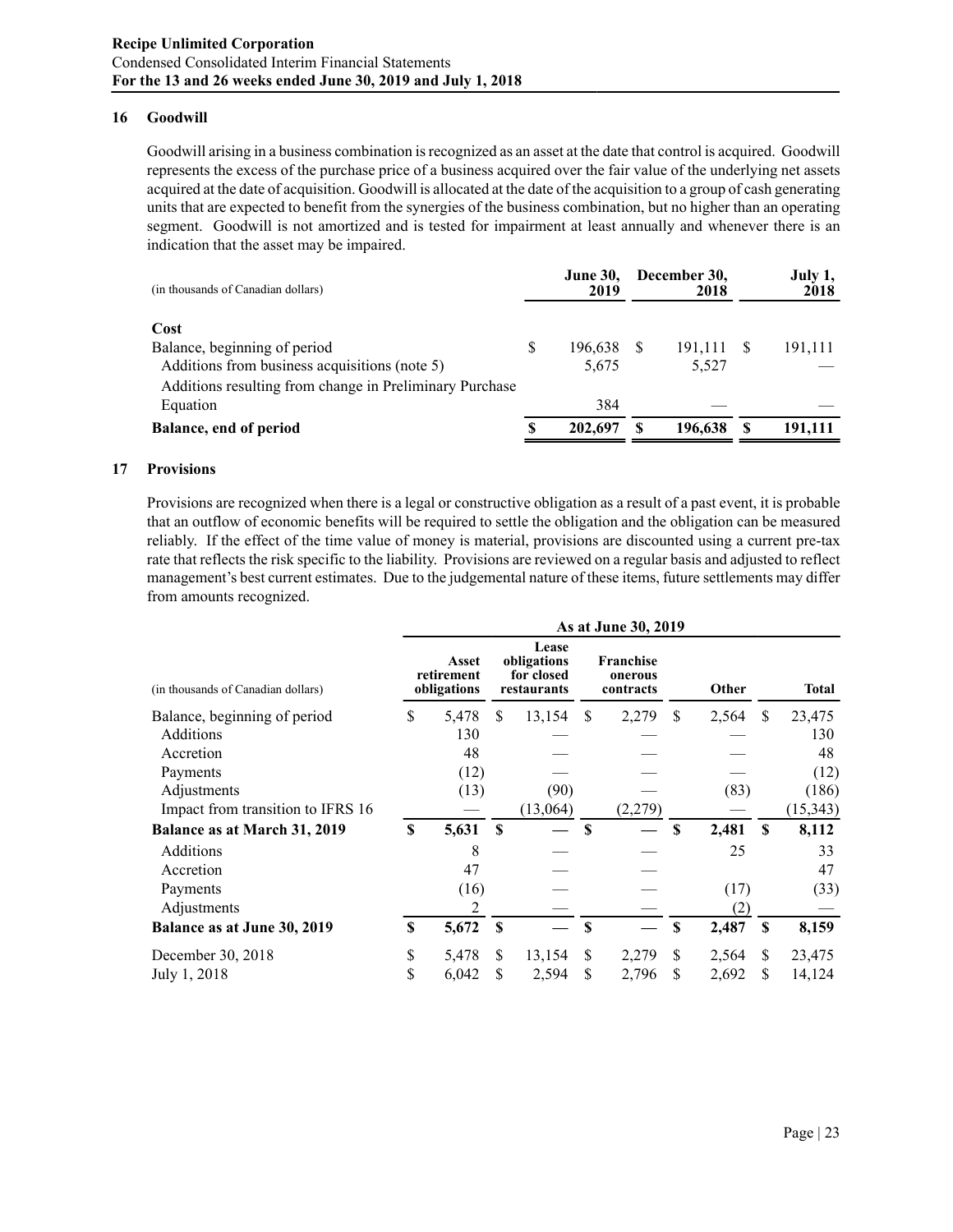#### **Recorded in the consolidated balance sheets as follows:**

| (in thousands of Canadian dollars)         |   | <b>June 30,</b><br>2019 | December 30,<br>2018 | July 1,<br>2018 |
|--------------------------------------------|---|-------------------------|----------------------|-----------------|
| Provisions-current<br>Provisions-long-term |   | 3.595<br>4.564          | 9.679<br>13.796      | 7.027<br>7.097  |
|                                            | S | 8.159                   | 23,475               | 14.124          |

#### **18 Long-term debt**

| (in thousands of Canadian dollars)   |   | <b>June 30,</b><br>2019 |     | December 30,<br>2018 |    | July 1,<br>2018 |
|--------------------------------------|---|-------------------------|-----|----------------------|----|-----------------|
| Private debt                         | S | 250,000                 | -SS |                      | -8 |                 |
| Term credit facility - revolving     |   | 128,325                 |     | 220,025              |    | 300,025         |
| Term credit facility - non-revolving |   |                         |     | 150,000              |    | 150,000         |
| The Keg credit facilities            |   | 19,000                  |     | 21,000               |    | 23,000          |
|                                      |   | 397,325                 |     | 391,025              |    | 473,025         |
| Less: financing costs                |   | 2,899                   |     | 1,459                |    | 1,832           |
|                                      |   | 394,426                 |     | 389,566              |    | 471,193         |

## **Recorded in the consolidated balance sheets as**

| follows:                            | <b>June 30,</b> |  | December 30, | July 1, |
|-------------------------------------|-----------------|--|--------------|---------|
| (in thousands of Canadian dollars)  | 2019            |  | 2018         | 2018    |
| Current portion of long-term debt   | 4.000           |  | 154,000      | 4.000   |
| Long-term portion of long-term debt | 390.426         |  | 235.566      | 467.193 |
|                                     | 394.426         |  | 389,566      | 471,193 |

## **Private debt**

On May 1, 2019, the Company issued \$250.0 million First Lien 10 year Senior Secured Notes by way of a private placement (the "Notes"). The Notes rank pari passu in right of payment with the lenders under the Company's amended and restated credit agreement ("New Credit Facility"), is secured on a first lien basis on the assets that secure the Company's New Credit Facility, and is guaranteed by all material subsidiaries and holding companies of the Company on the same basis as the New Credit Facility. The Notes bear interest from their date of issue at a rate of 4.72% per annum, payable semi-annually and maturing on May 1, 2029. As at June 30, 2019, \$250.0 million (December 30, 2018 - \$nil; July 1, 2018 - \$nil) was drawn under the Notes.

## **Term credit facility**

On May 1, 2019, the Company amended and extended the terms of its existing syndicated bank credit facility. The New Credit Facility, the fifth amended and restated credit agreement, is comprised of a revolving credit facility in the amount of \$550.0 million with an accordion feature of up to \$250.0 million. The \$550.0 million revolving facility includes a \$400.0 million tranche that matures on May 1, 2024 (5 years) and a \$150.0 million tranche that matures on May 1, 2022 (3 years). The \$250.0 million accordion feature is applicable to either tranche and it has been upsized from \$50.0 million under the Company's previous credit facility.

The interest rate applied on amounts drawn by the Company under its new credit facility is the effective bankers' acceptance rate or prime rate plus a spread. The spread is based on the Company's total funded net debt to Earnings Before Interest, Taxes, Depreciation and Amortization ("EBITDA") ratio, as defined in the new credit agreement, measured using EBITDA for the four most recently completed fiscal quarters.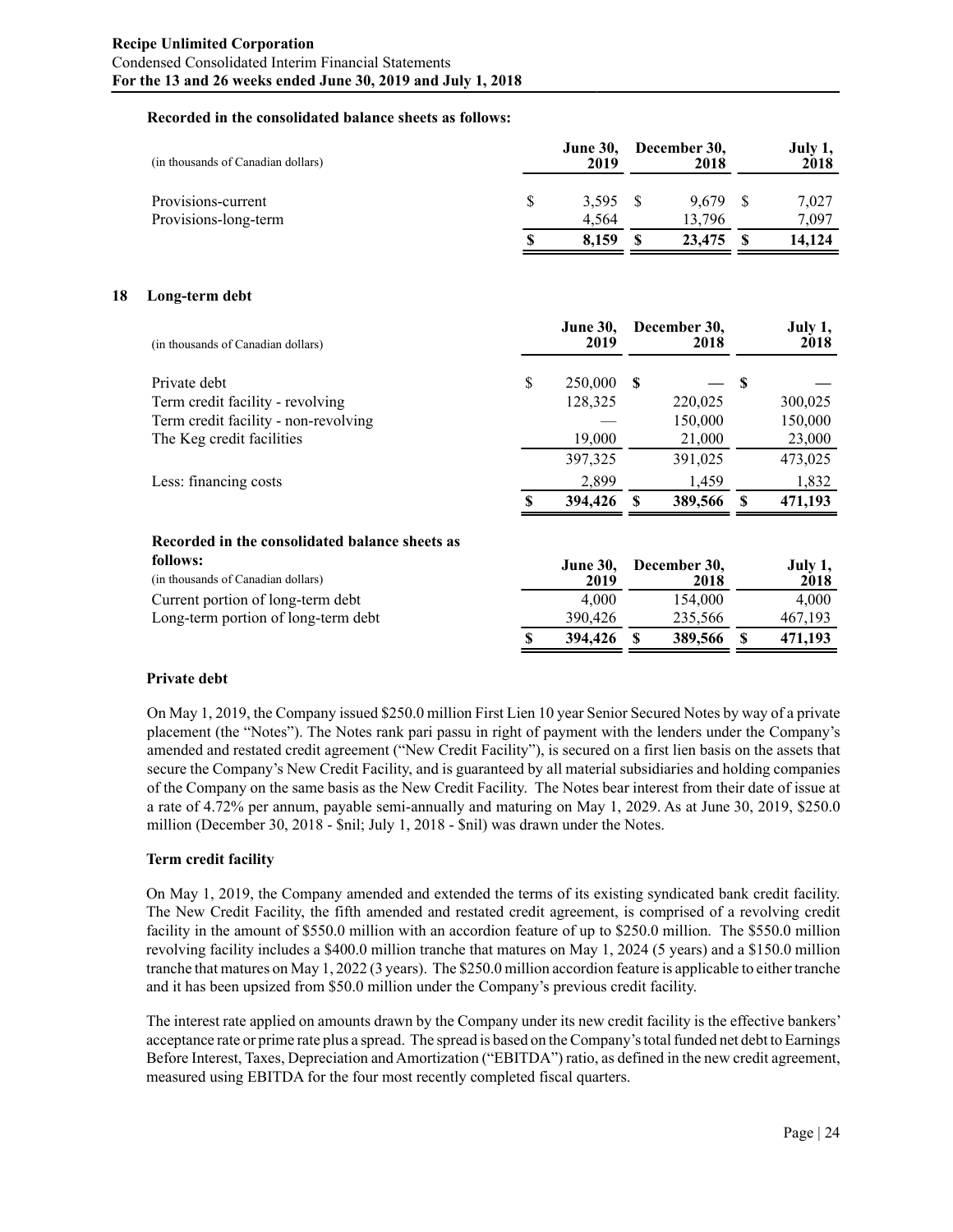As at June 30, 2019, \$128.3 million (December 30, 2018 - \$370.0 million; July 1, 2018 - \$450.0 million) was drawn under the amended and extended credit facilities with an effective interest rate of 3.93% representing bankers acceptance rate of 2.0% plus 1.38% borrowing spread, standby fees and the amortization of deferred financing fees of 0.55%.

The Company is also required to pay a standby fee of between 0.20% and 0.46% per annum on the undrawn portion of the \$550.0 million revolving facility. The standby fee, like the interest rate, is based on the Company's total funded net debt to EBITDA ratio. As of June 30, 2019, the standby fee rate was 0.25%.

As at June 30, 2019, the Company was in compliance with all covenants and has not exceeded any covenant levels requiring early repayments.

## **The Keg Credit Facilities**

In connection with The Keg merger (note 27), the Company assumed a multi-option credit agreement with a Canadian banking syndicate for the expansion of restaurant operations. The revolving credit and term loan facilities, with a syndicate of two Canadian banks, are available to finance the construction of certain new corporate restaurants and major renovations in Canada. These facilities are comprised of a \$9.0 million reducing term facility, a \$35.0 million revolving facility for future restaurant expansion which is subject to annual repayment based on 25% of excess operating cash flow, and a revolving demand operating facility of up to \$3.0 million available for general corporate purposes, including working capital, overdrafts and letters of credit.

Excess operating cash flow is defined in the credit agreement as operating cash flow for the financial year plus extraordinary or non-recurring items and any net decrease in working capital less interest paid, debt principal repayments, unfunded capital expenditures, income taxes paid and any net increase in working capital. Operating cash flow is defined as the sum of net income for the financial year, adjusted for gains or losses from dispositions not in the ordinary course of business, extraordinary or non-recurring items and equity income or losses from subsidiaries plus interest expense, income tax expense and depreciation and amortization.

As at June 30, 2019, \$19.0 million of the revolving facility has been drawn and is due on the July 2, 2020 maturity date, and less than \$0.1 million of the revolving demand operating facility has been used to issue letters of credit.

On June 18, 2018, the Company renegotiated the terms of its credit agreement with its existing banking syndicate. The credit facilities now bear interest at a rate between bank prime plus 0.25% to bank prime plus 1.0% based on certain financial criteria. As at June 30, 2019, the Company meets the criteria for interest at bank prime plus  $0.25%$ .

The above credit facilities are secured by a general security agreement and hypothecation over Keg Restaurants Ltd.'s ("KRL's") Canadian and US assets and a pledge of all equity interests in The Keg Rights Limited Partnership (the "Partnership").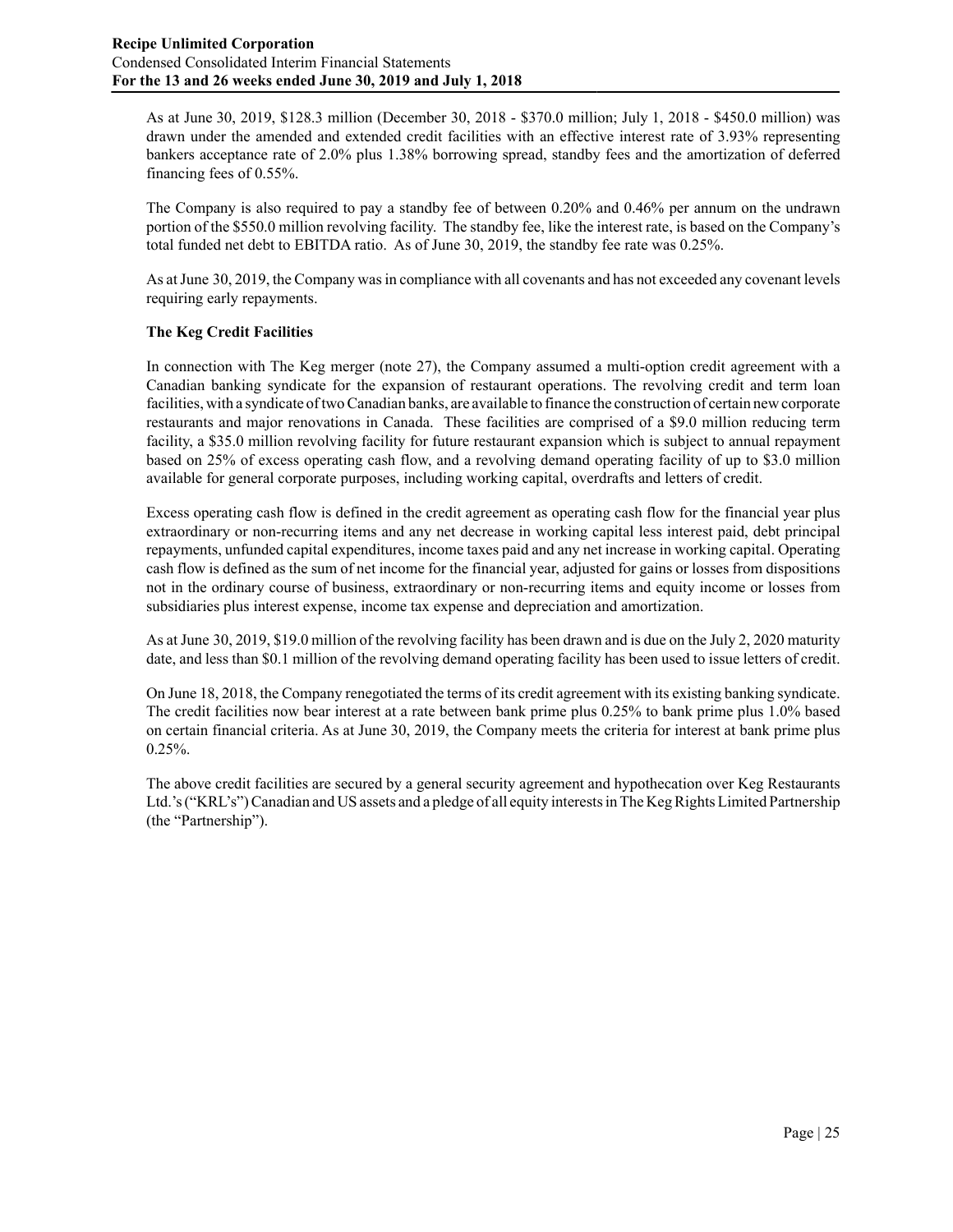The movement in long-term debt from December 30, 2018 to June 30, 2019 is as follows:

| (in thousands of Canadian dollars)                                              |    | Private<br><b>Debt</b> |               | <b>Term Credit</b><br>facility |               | Keg credit<br>facilities |     | <b>Total</b> |
|---------------------------------------------------------------------------------|----|------------------------|---------------|--------------------------------|---------------|--------------------------|-----|--------------|
| Balance at December 30, 2018                                                    | \$ |                        | \$            | 370,025                        | <sup>\$</sup> | 21,000                   | \$  | 391,025      |
| Less Financing costs                                                            |    |                        |               | (1,306)                        |               | (153)                    |     | (1, 459)     |
|                                                                                 |    |                        |               | 368,719                        |               | 20,847                   |     | 389,566      |
| <b>Changes from financing cash flows</b>                                        |    |                        |               |                                |               |                          |     |              |
| Issuance of borrowings                                                          |    |                        |               |                                |               |                          |     |              |
| Repayment of borrowings                                                         |    |                        |               |                                |               | (1,000)                  |     | (1,000)      |
| <b>Balance due to changes from financing</b><br>cash flows as at March 31, 2019 | \$ |                        | S             | 368,719                        | -S            | 19,847                   | \$. | 388,566      |
| Repayment of borrowings                                                         |    |                        |               | (256,700)                      |               | (1,000)                  |     | (257,700)    |
| Issuance of borrowings                                                          |    | 250,000                |               | 15,000                         |               |                          |     | 265,000      |
| Addition to deferred financing costs                                            |    | (1,664)                |               | (1,221)                        |               |                          |     | (2,885)      |
| <b>Balance due to changes from financing</b><br>cash flows as at June 30, 2019  | \$ | 248,336                | <sup>\$</sup> | 125,798                        | <sup>\$</sup> | 18,847                   | \$  | 392,981      |
| <b>Non-cash movements</b>                                                       |    |                        |               |                                |               |                          |     |              |
| Amortization of deferred financing costs                                        |    | 70                     |               | 301                            |               | 51                       |     | 422          |
| Write-off of deferred financing costs                                           |    |                        |               | 1,023                          |               |                          |     | 1,023        |
| <b>Balance at June 30, 2019</b>                                                 | S  | 248,406                | \$            | 127,122                        | <b>S</b>      | 18,898                   | S   | 394,426      |

The movement in long-term debt from December 31, 2017 to July 1, 2018 is as follows:

| (in thousands of Canadian dollars)                                             | <b>Term Credit</b><br>facility |                    |               | Keg credit<br>facilities |               | Total              |
|--------------------------------------------------------------------------------|--------------------------------|--------------------|---------------|--------------------------|---------------|--------------------|
| Balance at December 31, 2017                                                   | \$                             | 379,025            | <sup>\$</sup> |                          | \$            | 379,025            |
| Less Financing costs                                                           |                                | (1,905)<br>377,120 |               |                          |               | (1,905)<br>377,120 |
| <b>Changes from financing cash flows</b>                                       |                                |                    |               |                          |               |                    |
| Issuance of borrowings                                                         |                                | 104,000            |               |                          |               | 104,000            |
| Repayment of borrowings                                                        |                                | (15,000)           |               |                          |               | (15,000)           |
| Debt assumed on acquisition (note 26)                                          |                                |                    |               | 23,774                   |               | 23,774             |
| <b>Balance due to changes from financing</b><br>cash flows as at April 1, 2018 | \$                             | 466,120            | <b>S</b>      | 23,774                   | \$.           | 489,894            |
| Repayment of borrowings<br>Issuance of borrowings                              |                                | (18,000)           |               | (1,000)                  |               | (19,000)           |
| <b>Balance due to changes from financing</b><br>cash flows as at July 1, 2018  | \$                             | 448,120            | <sup>\$</sup> | 22,774                   | <sup>\$</sup> | 470,894            |
| <b>Non-cash movements</b>                                                      |                                |                    |               |                          |               |                    |
| Amortization of deferred financing costs                                       |                                | 258                |               | 41                       |               | 299                |
| <b>Balance at July 1, 2018</b>                                                 | S                              | 448,378            | S             | 22,815                   | S             | 471,193            |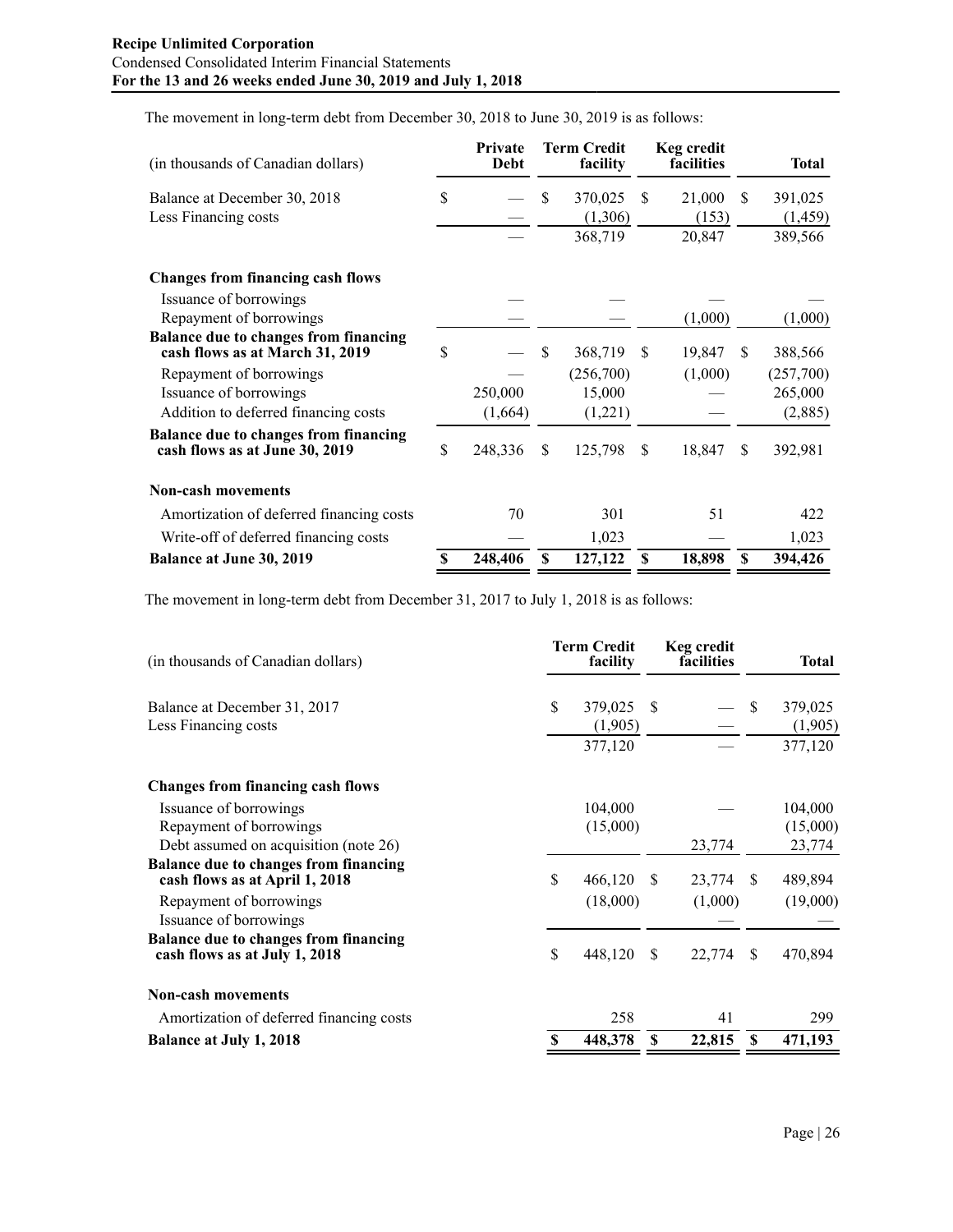#### **19 Leases**

The Company's lease contracts consist of real estate leases for use in the operation of its corporate restaurants, call centre, retail and catering business, and corporate head offices; leased IT equipment, leased vehicles and equipment for use in its retail and catering business. The Company is also on the head lease of many of its franchised locations whereby a corresponding sublease contract is entered into between the Company and its franchisees (see note 13).

At the initial commencement date, the Company's lease liabilities are measured at the present value of the future lease payments using the Company's incremental borrowing rate. After initial recognition, the lease liabilities are measured at amortized cost using the effective interest method.The comparative information has not been restated and continues to be reported under IAS 17 and IFRIC 4. The impact of changes related to the adoption of IFRS 16 are disclosed in note 3.

| (in thousands of Canadian dollars)    |   | <b>June 30.</b><br>2019 | December 30,<br>2018 |   | July 1,<br>2018 |
|---------------------------------------|---|-------------------------|----------------------|---|-----------------|
| Balance, beginning of year            | S | 26,016                  | 27,496               | S | 27,496          |
| IFRS 16 inception adjustment (note 3) |   | 782,857                 |                      |   |                 |
| Additions                             |   | 37,243                  | 1,490                |   | 1,490           |
| Adjustments                           |   | (3,822)                 |                      |   |                 |
| Interest expense                      |   | 16,439                  | 1,906                |   | 932             |
| Foreign translation adjustment        |   | (562)                   |                      |   |                 |
| Payments                              |   | (76, 176)               | (4, 876)             |   | (2, 401)        |
| Balance, end of period                | ¢ | 781,995                 | 26,016               |   | 27,517          |

#### **Recorded in the consolidated balance sheets as follows:**

| (in thousands of Canadian dollars) | <b>June 30,</b><br>2019 | December 30,<br>2018 | July 1,<br>2018 |
|------------------------------------|-------------------------|----------------------|-----------------|
| Current portion of lease liability | 120,556                 | 3.192                | 3,097           |
| Lease liability                    | 661.439                 | 22,824               | 24,420          |
|                                    | 781,995                 | 26,016               | 27,517          |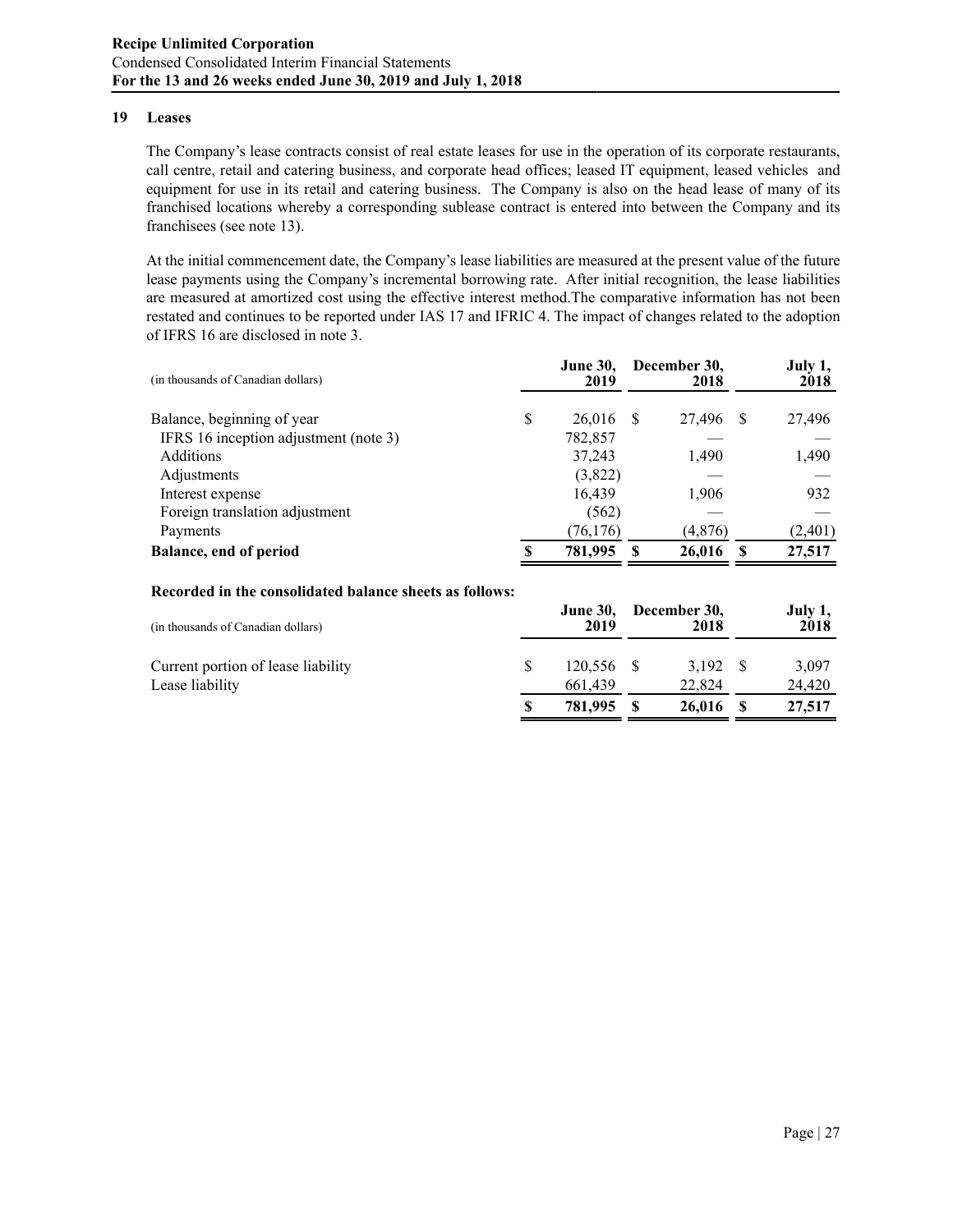## **Recipe Unlimited Corporation** Condensed Consolidated Interim Financial Statements **For the 13 and 26 weeks ended June 30, 2019 and July 1, 2018**

## **20 Other long-term liabilities**

| (in thousands of Canadian dollars)                      |    | <b>June 30,</b><br>2019 |                      | December 30,<br>2018 |              | July 1,<br>2018 |
|---------------------------------------------------------|----|-------------------------|----------------------|----------------------|--------------|-----------------|
| Accrued pension and other benefit plans                 | S  | 21,725                  | - S                  | 22,132 \$            |              | 23,375          |
| Non-controlling interest liability                      |    | 23,011                  |                      | 23,011               |              | 20,511          |
| Contingent liability                                    |    | 19,778                  |                      | 19,778               |              | 17,000          |
| Deferred income                                         |    | 12,830                  |                      | 8,012                |              | 9,303           |
| Deferred rental income                                  |    | 6,193                   |                      | 7,055                |              | 8,243           |
| Accrued rent expense (note 3)                           |    |                         |                      | 7,554                |              | 6,767           |
| Other long-term liabilities                             |    | 3,814                   |                      | 3,572                |              | 7,597           |
| Deferred share units                                    |    | 1,425                   |                      | 1,141                |              | 1,303           |
|                                                         |    | 88,776                  | -S                   | 92,255 \$            |              | 94,099          |
| Recorded in the consolidated balance sheets as follows: |    |                         |                      |                      |              |                 |
| (in thousands of Canadian dollars)                      |    | <b>June 30,</b><br>2019 | December 30,<br>2018 |                      |              | July 1,<br>2018 |
| Accounts payable and accrued liabilities                | \$ | 8,133                   | <b>S</b>             | 4,588                | S            | 1,812           |
| Other long-term liabilities                             |    | 80,643                  |                      | 87,667               |              | 92,287          |
|                                                         |    | 88,776                  |                      | 92,255               | $\mathbf{s}$ | 94,099          |

#### **Accrued pension and other benefit plans**

The Company sponsors a number of pension plans, including a registered funded defined benefit pension plan, a multi-employer pension plan, a defined contribution plan and other supplemental unfunded unsecured arrangements providing pension benefits in excess of statutory limits. The defined benefit plans are noncontributory and these benefits are, in general, based on career average earnings subject to limits.

For the 13 and 26 weeks ended June 30, 2019, the Company recorded expenses of \$0.2 million and \$0.3 million (13 and 26 weeks ended July 1, 2018 - \$0.1 million and \$0.3 million) related to pension benefits.

## **Non-controlling interest liability**

In connection with the Original Joe's transaction, a non-controlling interest liability representing the expected earn-out liability, on a discounted basis, to purchase the remaining 10.8% ownership of Original Joe's Franchise Group Inc. based on meeting certain targets over a period of time.

#### **Contingent liability**

In connection with The Keg and the Marigolds and Onions acquisitions, a contingent liability in the amounts of \$17.0 million and \$2.8 million, respectively, has been recorded as at June 30, 2019 (December 30, 2018 - \$17.0 million and \$2.8 million; July 1, 2018 - \$17.0 million and \$nil), representing amounts payable to the former shareholders contingent on certain targets and conditions being met.

## **Deferred income**

#### *Unearned franchise and conversion fee income*

At June 30, 2019, the Company had deferred \$3.6 million (December 30, 2018 - \$4.0 million; July 1, 2018 - \$4.5 million) of initial franchise fees and conversion fees received from franchisees that will be recognized over the remaining term of the respective franchise agreements.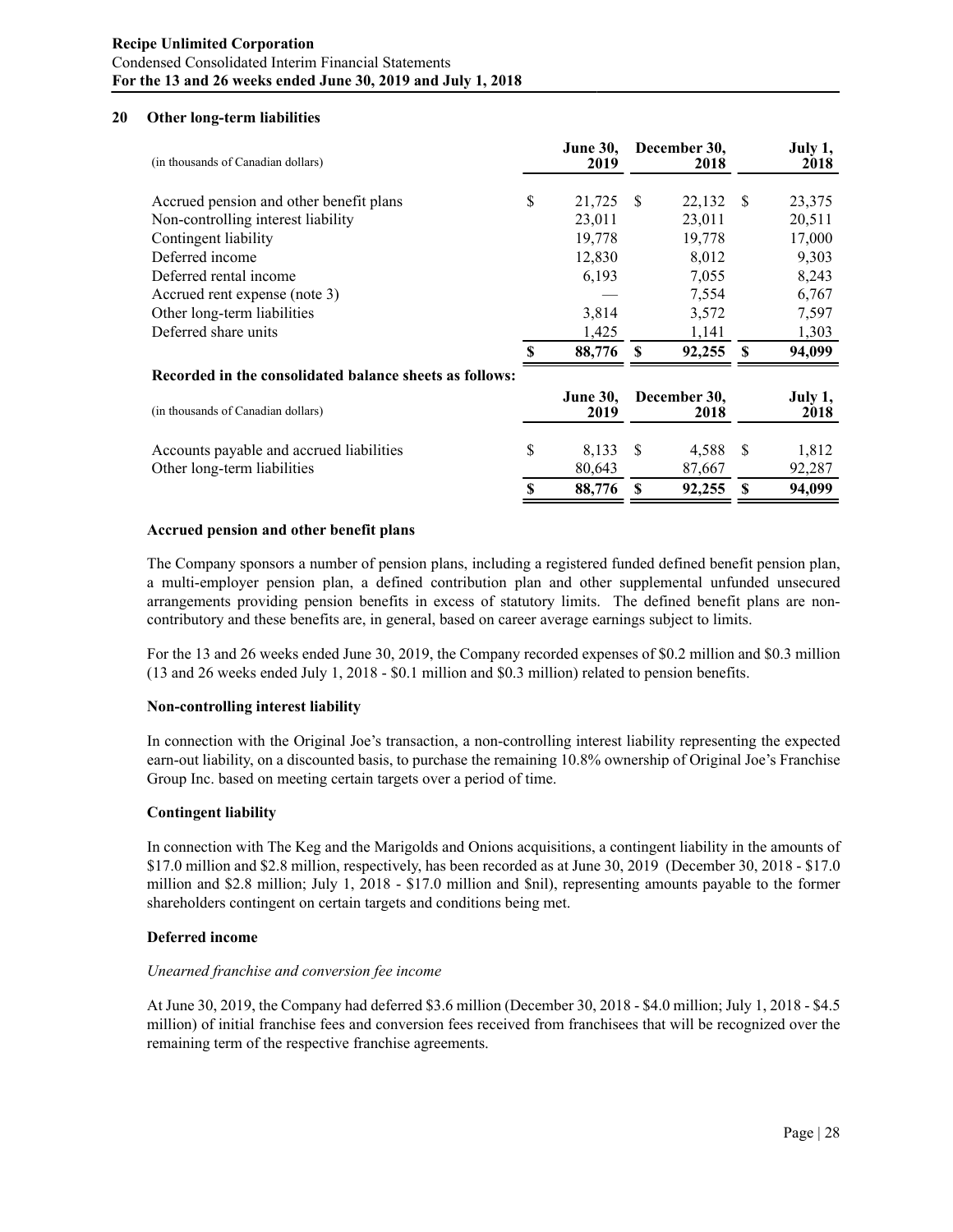## *Sale-leaseback transactions*

At June 30, 2019, the Company had deferred \$2.6 million (December 30, 2018 - \$2.9 million; July 1, 2018 - \$3.2 million) related to gains realized on sale-leaseback transactions.

#### *Covenancy fees*

The Company collects covenancy fees from franchisees on subtenant leases. At June 30, 2019, the Company had unearned convenancy fees of \$4.2 million (December 30, 2018 - nil; July 1, 2018 - \$nil) in connection with recording a lease receivable on transition to IFRS 16 (see note 3 and 13).

#### **Deferred rental income**

In prior years, the Company converted certain corporate restaurants to franchise and sold the restaurants to independent operators ("franchisees"). As part of these conversion agreements, certain franchisees entered into rental agreements to rent certain restaurant assets from the Company. The \$6.2 million (December 30, 2018 - \$7.1 million; July 1, 2018 – \$8.2 million) represents the unearned revenue associated with the rental agreements calculated as the present value of the minimum lease payments using an interest rate implicit in the rental agreement.

#### **Deferred share units ("DSU")**

The non-employee board members receive DSUs as compensation for their participation on the board. These DSUs are settled for cash when members cease to participate on the board of directors. For the 13 and 26 weeks ended June 30, 2019, the Company recognized an expense of \$0.2 million and \$0.3 million (13 and 26 weeks ended July 1, 2018 - \$0.1 million and \$0.3 million) and a liability was recorded as part of Other Long-Term Liabilities in the amount of \$1.4 million as at June 30, 2019 (December 30, 2018 - \$1.1 million; July 1, 2018 - \$1.0 million).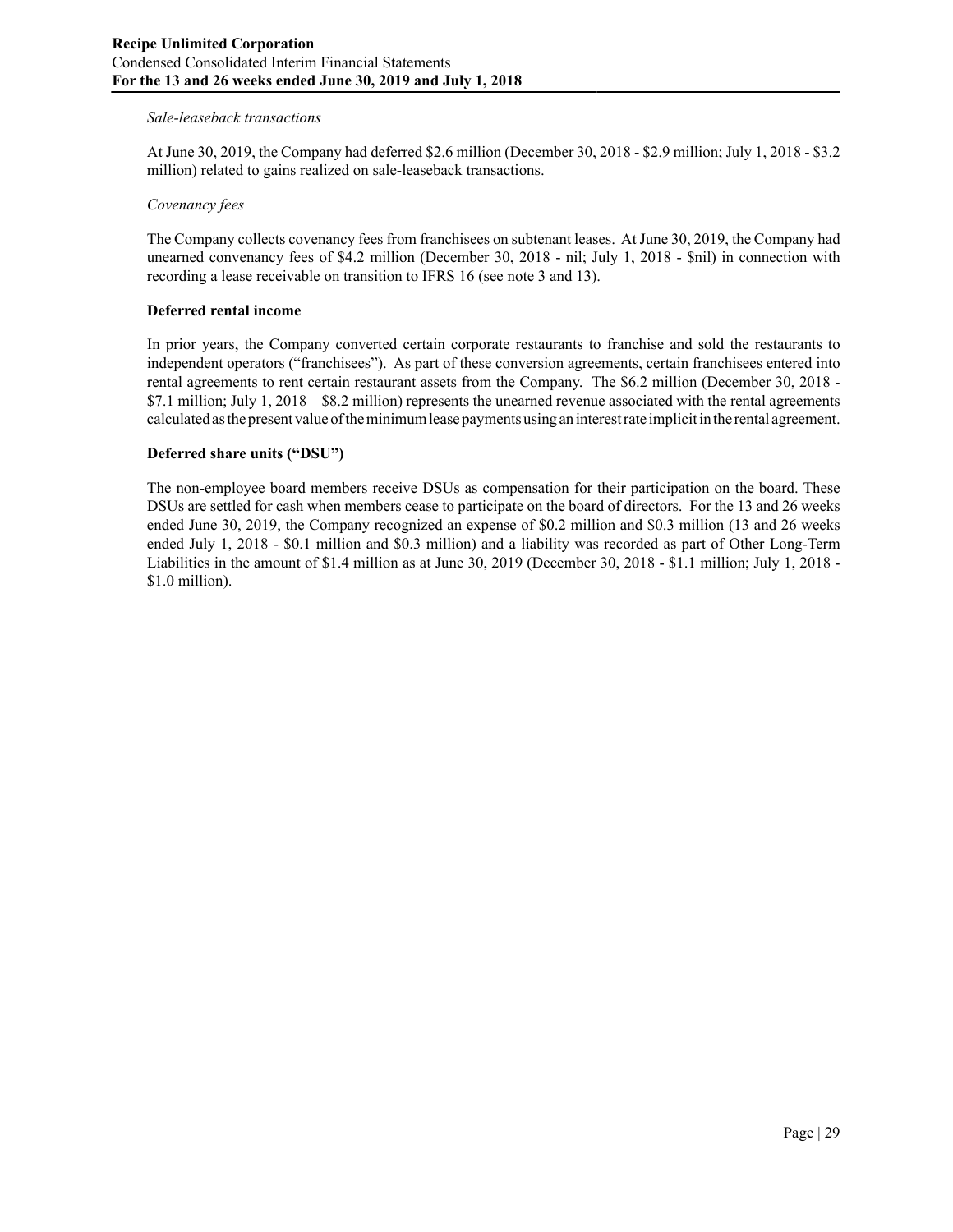## **21 Long-term incentive plans**

Under the various stock option plans, the Company may grant options to buy up to 15% of its total Subordinate and Multiple Voting Shares outstanding, a total of 9.2 million shares, a guideline the Company has set on the number of stock option grants. As at June 30, 2019, approximately 7.1 million stock options were granted and outstanding.

Stock options outstanding as at June 30, 2019 have a term of up to eight years from the initial grant date. Each stock option is exercisable into one Subordinate Voting Share at the price specified in the terms of the option agreement. There were no accelerated vesting features upon the initial public offering under any of the plans described below.

The following table summarizes the options granted:

|                                                                  | For the 13 and 26 weeks ended June 30, 2019                          |           |                                                |                                                  |  |                                                |                                                 |  |                                                |  |  |
|------------------------------------------------------------------|----------------------------------------------------------------------|-----------|------------------------------------------------|--------------------------------------------------|--|------------------------------------------------|-------------------------------------------------|--|------------------------------------------------|--|--|
|                                                                  | <b>CEO</b> stock option plan                                         |           |                                                | <b>Employee stock option</b><br>plan             |  |                                                | Total                                           |  |                                                |  |  |
|                                                                  | <b>Options</b><br>(number<br>of shares)                              |           | Weighted<br>average<br>exercise<br>price/share | <b>Options</b><br>(number<br>of shares)          |  | Weighted<br>average<br>exercise<br>price/share | <b>Options</b><br>(number<br>of shares)         |  | Weighted<br>average<br>exercise<br>price/share |  |  |
| Outstanding options, December 30, 2018<br>Exercised<br>Forfeited | 2,899,355 \$<br>$\overline{\phantom{m}}$<br>$\overline{\phantom{m}}$ | S<br>S    | 11.61                                          | 4,495,106 \$<br>$(125,040)$ \$<br>$(30, 250)$ \$ |  | 29.63<br>10.31<br>25.21                        | 7,394,461 \$<br>$(125,040)$ \$<br>$(30,250)$ \$ |  | 22.56<br>10.31<br>25.21                        |  |  |
| Outstanding options, March 31, 2019<br>Exercised                 | 2,899,355                                                            | \$.<br>-S | 11.61                                          | 4,339,816 \$<br>$(94,203)$ \$                    |  | 30.21<br>8.51                                  | 7,239,171 \$<br>$(94,203)$ \$                   |  | 22.76<br>8.51                                  |  |  |
| Outstanding options, June 30, 2019                               | 2,899,355                                                            | S         | 11.61                                          | 4,245,613 \$                                     |  | 30.75                                          | 7,144,968 \$                                    |  | 22.98                                          |  |  |
| Options exercisable, June 30, 2019                               | 2,419,355 \$                                                         |           | 8.51                                           | 777,828 \$                                       |  | 17.40                                          | 3,197,183 \$                                    |  | 10.67                                          |  |  |

|                                        | For the 13 and 26 weeks ended July 1, 2018 |                                                |                                         |                                                |                                         |                                                |  |  |  |  |  |
|----------------------------------------|--------------------------------------------|------------------------------------------------|-----------------------------------------|------------------------------------------------|-----------------------------------------|------------------------------------------------|--|--|--|--|--|
|                                        | CEO stock option plan                      |                                                | <b>Employee stock option</b><br>plan    |                                                | <b>Total</b>                            |                                                |  |  |  |  |  |
|                                        | <b>Options</b><br>number)<br>of shares)    | Weighted<br>average<br>exercise<br>price/share | <b>Options</b><br>(number<br>of shares) | Weighted<br>average<br>exercise<br>price/share | <b>Options</b><br>(number<br>of shares) | Weighted<br>average<br>exercise<br>price/share |  |  |  |  |  |
| Outstanding options, December 31, 2017 | 2,449,355 \$                               | 8.74                                           | 1,680,071 \$                            | 17.06                                          | 4,129,426 \$                            | 12.12                                          |  |  |  |  |  |
| Exercised<br>Forfeited                 |                                            | S                                              | $(16,270)$ \$<br>$(32,181)$ \$          | 8.51<br>23.06                                  | $(16,270)$ \$<br>$(32,181)$ \$          | 8.51<br>23.06                                  |  |  |  |  |  |
| Outstanding options, April 1, 2018     | 2,449,355                                  | 8.74<br>-S                                     | 1,631,620 \$                            | 17.02                                          | 4,080,975 \$                            | 12.05                                          |  |  |  |  |  |
| Granted<br>Forfeited                   | 450,000 \$                                 | 27.24                                          | 3,150,000 \$<br>$(2,080)$ \$            | 34.63<br>25.51                                 | 3,600,000 \$<br>$(2,080)$ \$            | 33.71<br>25.51                                 |  |  |  |  |  |
| Outstanding options, July 1, 2018      | 2,899,355                                  | 11.61<br>\$.                                   | 4,779,540 \$                            | 28.43                                          | $7,678,895$ \$                          | 22.20                                          |  |  |  |  |  |
| Options exercisable, July 1, 2018      | 2,419,355                                  | 8.51<br>S                                      | 241,935 \$                              | 8.51                                           | 2,661,290 \$                            | 8.51                                           |  |  |  |  |  |

## **CEO stock option plan**

Under the CEO Stock Option Plan ("CEO Plan"), the Company's CEO was granted the right to purchase Subordinate Voting Shares of the Company. The options vest pro-rata each year and expire after eight years. The settlement of the option can only be into the common share equity of the Company.

During the 13 and 26 weeks ended June 30, 2019, no stock options were granted under the CEO Plan. During the 13 and 26 weeks ended July 1, 2018, 150,000 stock options at an exercise price of \$27.39 were granted under the CEO Plan to the Executive Chair of the Board and the former CEO, Bill Gregson (13 and 26 weeks ended July 1, 2018 – nil and 20,000 stock options at an exercise price of \$24.64) and 300,000 stock options at an exercise price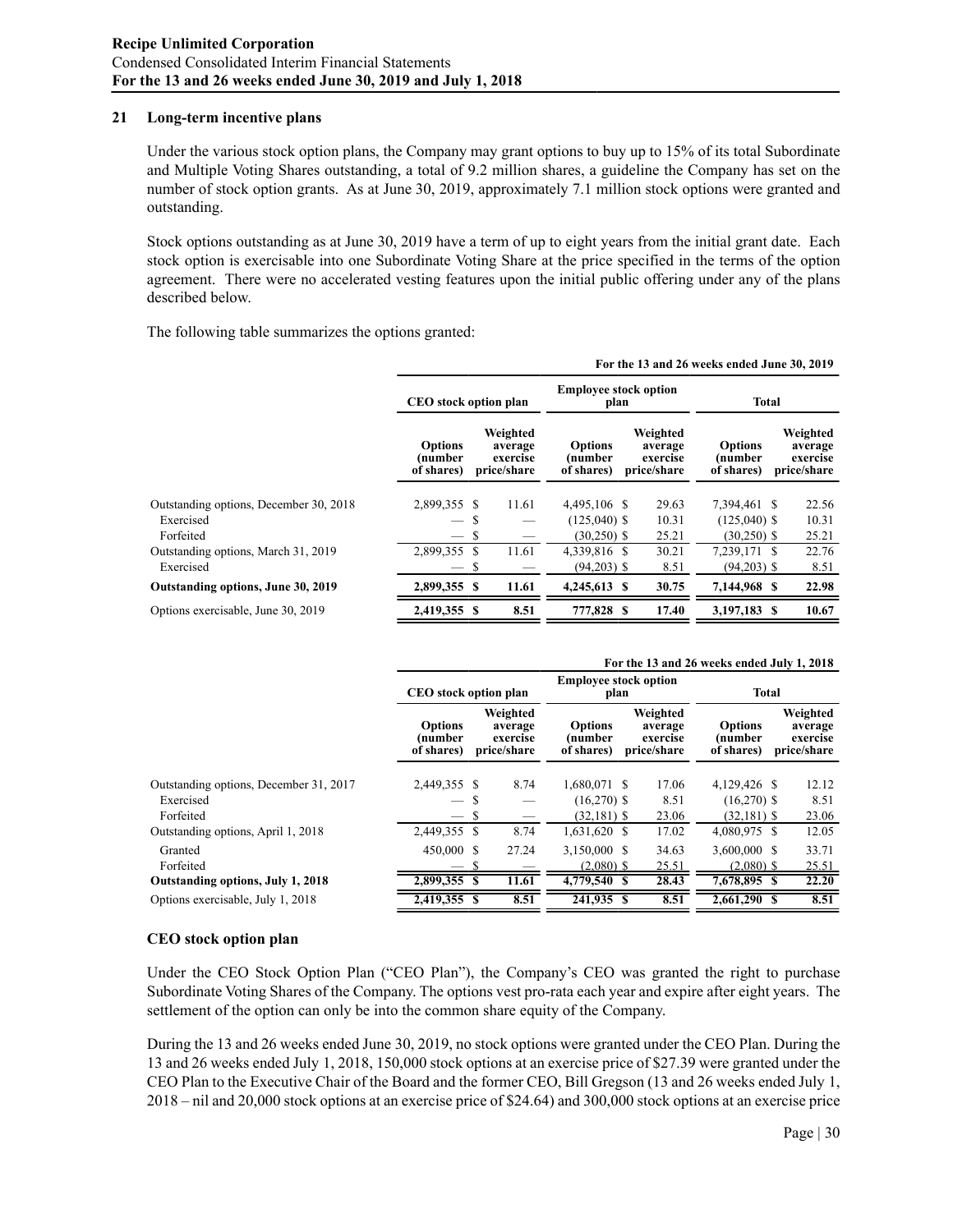of \$27.17 were granted to the current CEO, Frank Hennessey. These options vest over five years and expire after eight years.

During the 13 and 26 weeks ended June 30, 2019 and July 1, 2018, no stock options were exercised or forfeited under the CEO Plan.

For the 13 and 26 weeks ended June 30, 2019, the Company recognized stock-based compensation costs of \$0.2 million and \$0.6 million (13 and 26 weeks ended July 1, 2018 - \$0.2 million) related to the CEO Plan with a corresponding increase to contributed surplus.

## **Employee stock option plan**

Under the Employee Stock Option Plan ("Employee Plan"), the Company granted options in accordance with certain terms of the CFO employment agreement to purchase Subordinate Voting Shares of the Company.

Under the Employee Plan, the Company also granted options to various members of the Company's management team to purchase Subordinate Voting Shares of the Company. The options vest after 3 years and expire after eight years.

Under this plan, the CFO has 448,377 options at an average exercise price of \$16.08 and the Company's management team has 3,891,439 at an average exercise price of \$31.84.

During the 13 and 26 weeks ended June 30, 2019, nil options were granted to the CFO (13 and 26 weeks ended July 1, 2018 the CFO was granted 150,000 stock options at an exercise price of \$27.39).

During the 13 and 26 weeks ended June 30, 2019, the Company granted no stock options under the Employee Plan. During the 13 and 26 weeks ended July 1, 2018, in connection with his appointment to the board, Mr. David Aisenstat was granted 3,000,000 stock options at an exercise price of \$35.00. These stock options vest upon the achievement of specific Company performance measures and expire after 8 years. During the 13 and 26 weeks ended July 1, 2018, no options were granted under the Employee Plan.

During the 13 and 26 weeks ended June 30, 2019, 94,203 and 219,243 stock options with a weighted average exercise price of \$8.51 and \$9.54 were exercised, respectively (13 and 26 weeks ended July 1, 2018 – nil and 16,270 stock options with a weighted average exercise price of \$8.51).

During the 13 and 26 weeks ended June 30, 2019, nil and 30,250 stock options with a weighted average exercise price of \$25.21 were forfeited, respectively (13 and 26 weeks ended July 1, 2018 – 2,080 and 34,261 stock options with a weighted average exercise price of \$25.51 and \$23.21).

For the 13 and 26 weeks ended June 30, 2019, the Company recognized stock-based compensation cost of \$1.0 million and \$1.9 million, respectively (13 and 26 weeks ended July 1, 2018 - \$0.9 million and \$1.4 million) related to the Employee Plan with a corresponding increase to contributed surplus.

#### **Restricted share units ("RSU")**

RSUs are granted at the beginning of each year and are earned only if certain performance conditions are met. RSUs earned and outstanding represent RSUs that have been earned as a result of achieving certain performance targets. RSUs vest after 3 or 4 years and will be settled for subordinate voting shares.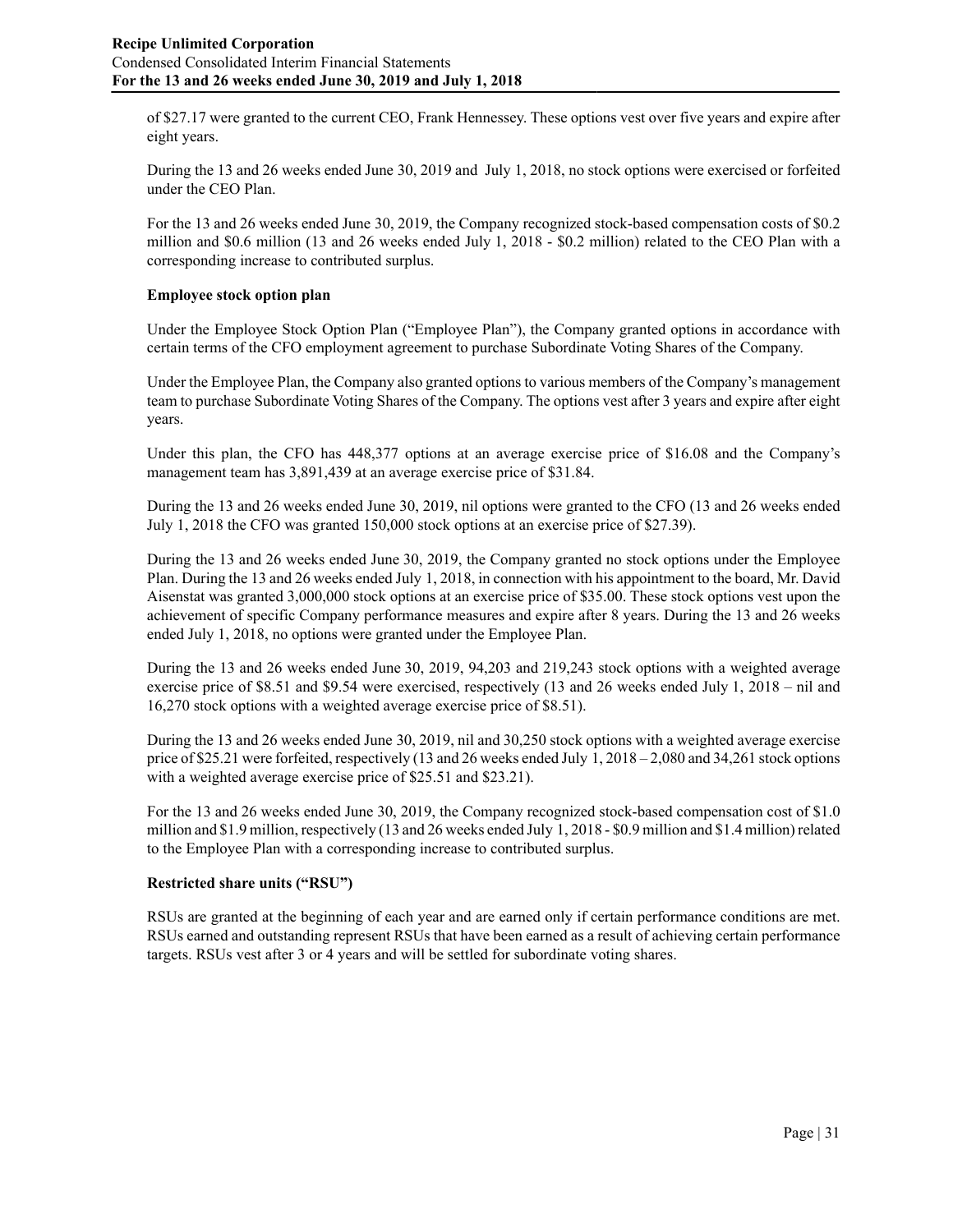|                                                           | For the 13 and 26 weeks ended<br>June 30, 2019       |
|-----------------------------------------------------------|------------------------------------------------------|
|                                                           | <b>RSUs earned and outstanding</b>                   |
| RSUs outstanding, December 30, 2018                       | 256,470                                              |
| RSUs granted in the period                                | 38,164                                               |
| RSU <sub>s</sub> forfeited                                | (3,327)                                              |
| RSUs outstanding, March 31, 2019                          | 291,307                                              |
| RSUs granted in the period                                |                                                      |
| RSU <sub>s</sub> forfeited                                | (10,607)                                             |
| RSUs outstanding, June 30, 2019                           | 280,700                                              |
| RSUs granted, not yet earned as at June 30, 2019          | 110,787                                              |
|                                                           | For the 13 and 26 weeks ended<br><b>July 1, 2018</b> |
|                                                           | RSUs earned and outstanding                          |
| RSUs outstanding, December 31, 2017                       |                                                      |
| RSUs granted in the period                                |                                                      |
| RSUs outstanding, April 1, 2018                           |                                                      |
| RSUs granted in the period                                | 234,042                                              |
| RSUs outstanding, July 1, 2018                            | 234,042                                              |
| RSUs granted, not yet earned as at<br><b>July 1, 2018</b> |                                                      |

During the 13 and 26 weeks ended June 30, 2019, nil and 38,164 RSUs were granted to certain key employees in connection with new long-term employment agreements. For the 13 and 26 weeks ended June 30, 2019, the Company recognized an expense of \$0.4 million and \$1.2 million (13 and 26 weeks ended July 1, 2018 - \$nil and \$0.3 million).

## **Performance Share Units ("PSU")**

PSUs are granted at the beginning of each year and are earned when certain long-term performance targets are achieved. The total number of PSUs earned can increase if maximum performance targets are met. PSUs are earned only if the performance target is achieved at the end of the 3-year period from grant date and vest 5 years from the grant date. As at June 30, 2019, there were 135,551 PSUs granted but not yet earned or vested that can increase to 251,103 PSUs if maximum 3 year performance targets are achieved. PSUs vest after 5 years and will be settled for subordinate voting shares.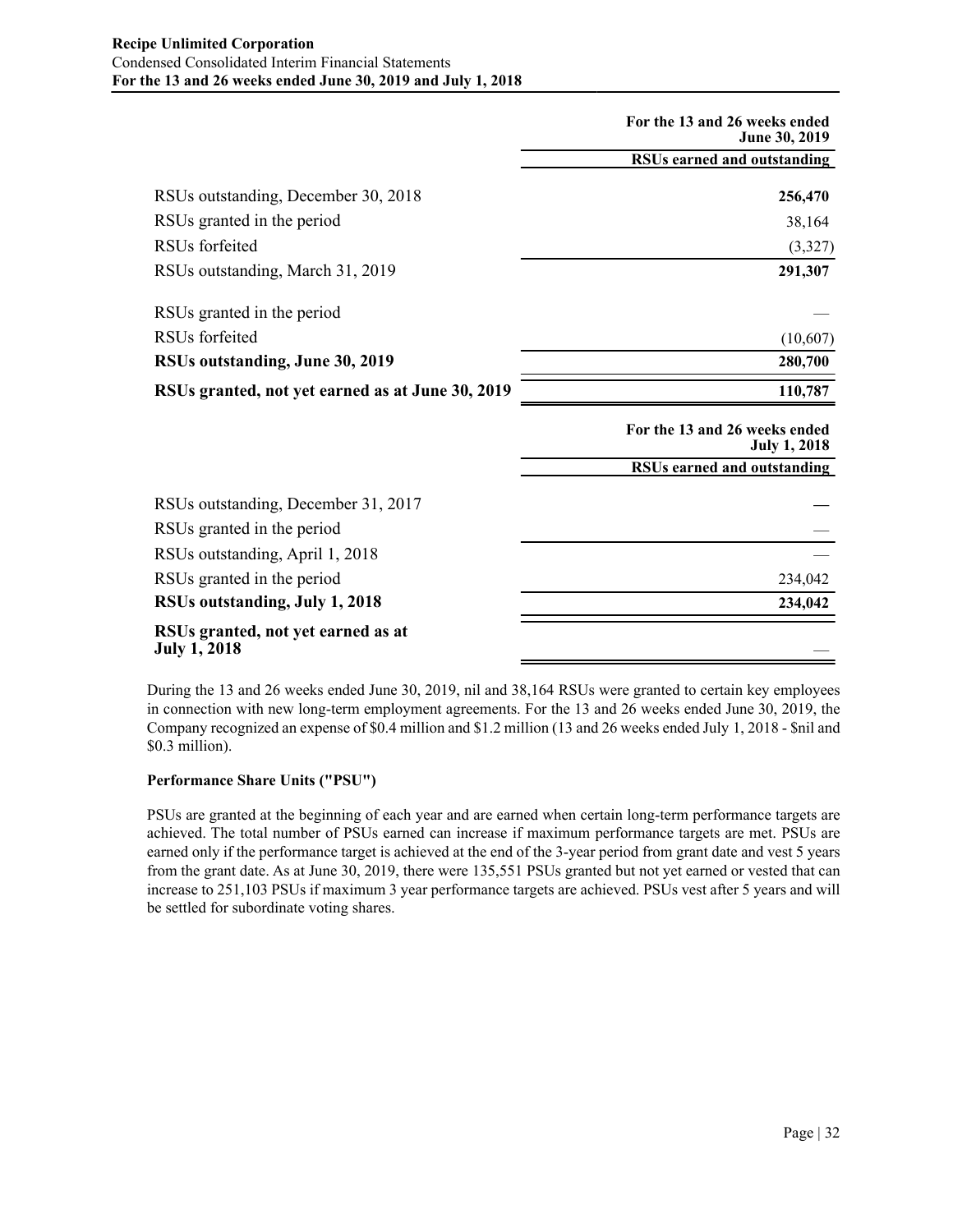## **22 Share capital**

The Company's authorized share capital consists of an unlimited number of two classes of issued and outstanding shares: Subordinate Voting Shares and Multiple Voting Shares, and together with the Subordinate Voting Shares (the ''Shares''). The Multiple Voting Shares are held by the Principal Shareholders, either directly or indirectly. Multiple Voting Shares may only be issued to the Principal Shareholders. The Subordinate Voting Shares and the Multiple Voting Shares are substantially identical with the exception of the voting, pre-emptive and conversion rights attached to the Multiple Voting Shares. Each Subordinate Voting Share is entitled to one vote and each Multiple Voting Share is entitled to 25 votes on all matters. The Multiple Voting Shares are convertible into Subordinate Voting Shares on a one-for-one basis at any time at the option of the holders thereof and automatically in certain other circumstances. The holders of Subordinate Voting Shares benefit from ''coattail'' provisions that give them certain rights in the event of a take-over bid for the Multiple Voting Shares.

Holders of Multiple Voting Shares and Subordinate Voting Shares will be entitled to receive dividends out of the assets of the Company legally available for the payment of dividends at such times and in such amount and form as the Board may determine. The Company will pay dividends thereon on a pari passu basis, if, as and when declared by the Board.

On February 22, 2018 the Company issued 3,801,284 subordinate voting shares in connection with the Keg merger (note 27).

On June 20, 2019, the Company announced its notice of intention to make a normal course issuer bid ("NCIB") for its Subordinate Voting Shares. The Company may purchase up to 1,822,329 Subordinate Voting Shares during the period from June 24, 2019 to June 23, 2020. Purchases of the Subordinate Voting Shares are made at market prices and any Subordinate Voting Shares purchased through the NCIB will be canceled. During the 26 weeks ended June 30, 2019, the Company purchased and canceled 703,924 Subordinate Voting Shares for \$18.8 million (52 weeks ended December 30, 2018 – 634,850 Subordinate Voting Shares for \$16.2 million, 26 weeks ended July 1, 2018 – 38,447 Subordinate Voting Shares for \$1.0 million).

As at June 30, 2019, there were 34,396,284 Multiple Voting Shares and 26,874,629 Subordinate Voting Shares issued and outstanding.

The following table provides a summary of changes to the Company's share capital:

|                                                 | <b>Number of Common Shares</b>                |                                           | <b>Share Capital</b><br>(in thousands of dollars) |                                               |     |                                                  |                                         |  |
|-------------------------------------------------|-----------------------------------------------|-------------------------------------------|---------------------------------------------------|-----------------------------------------------|-----|--------------------------------------------------|-----------------------------------------|--|
|                                                 | <b>Multiple</b><br>voting<br>common<br>shares | Subordinate<br>voting<br>common<br>shares | Total<br>Common<br><b>Shares</b>                  | <b>Multiple</b><br>voting<br>common<br>shares |     | <b>Subordinate</b><br>voting<br>common<br>shares | <b>Total</b><br><b>Share</b><br>Capital |  |
| <b>Balance at December 31, 2017</b>             | 34,396                                        | 24,176                                    | 58,572                                            | \$192,548                                     | \$. | 498,420                                          | \$690,968                               |  |
| Shares issued under stock option plan (note 21) |                                               | 17                                        | 17                                                |                                               |     | 173                                              | 173                                     |  |
| Shares re-purchased under NCIB                  |                                               | (635)                                     | (635)                                             |                                               |     | (16,207)                                         | (16,207)                                |  |
| Shares issued as part of Keg merger             |                                               | 3,801                                     | 3,801                                             |                                               |     | 94,728                                           | 94,728                                  |  |
| <b>Balance at December 30, 2018</b>             | 34,396                                        | 27,359                                    | 61,755                                            | \$192,548                                     | S   | 577,114                                          | \$769,662                               |  |
| Shares issued under stock option plan (note 21) |                                               | 125                                       | 125                                               |                                               |     | 2,222                                            | 2,222                                   |  |
| Shares re-purchased under NCIB                  |                                               | (266)                                     | (266)                                             |                                               |     | (7,079)                                          | (7,079)                                 |  |
| Balance at March 31, 2019                       | 34,396                                        | 27,218                                    | 61,614                                            | \$192,548                                     | \$. | 572,257                                          | \$764,805                               |  |
| Shares issued under stock option plan (note 21) |                                               | 94                                        | 94                                                |                                               |     | 1,068                                            | 1,068                                   |  |
| Shares re-purchased under NCIB                  |                                               | (438)                                     | (438)                                             |                                               |     | (11,674)                                         | (11,674)                                |  |
| <b>Balance at June 30, 2019</b>                 | 34,396                                        | 26,874                                    | 61,270                                            | \$192,548                                     | S   | 561,651                                          | \$754,199                               |  |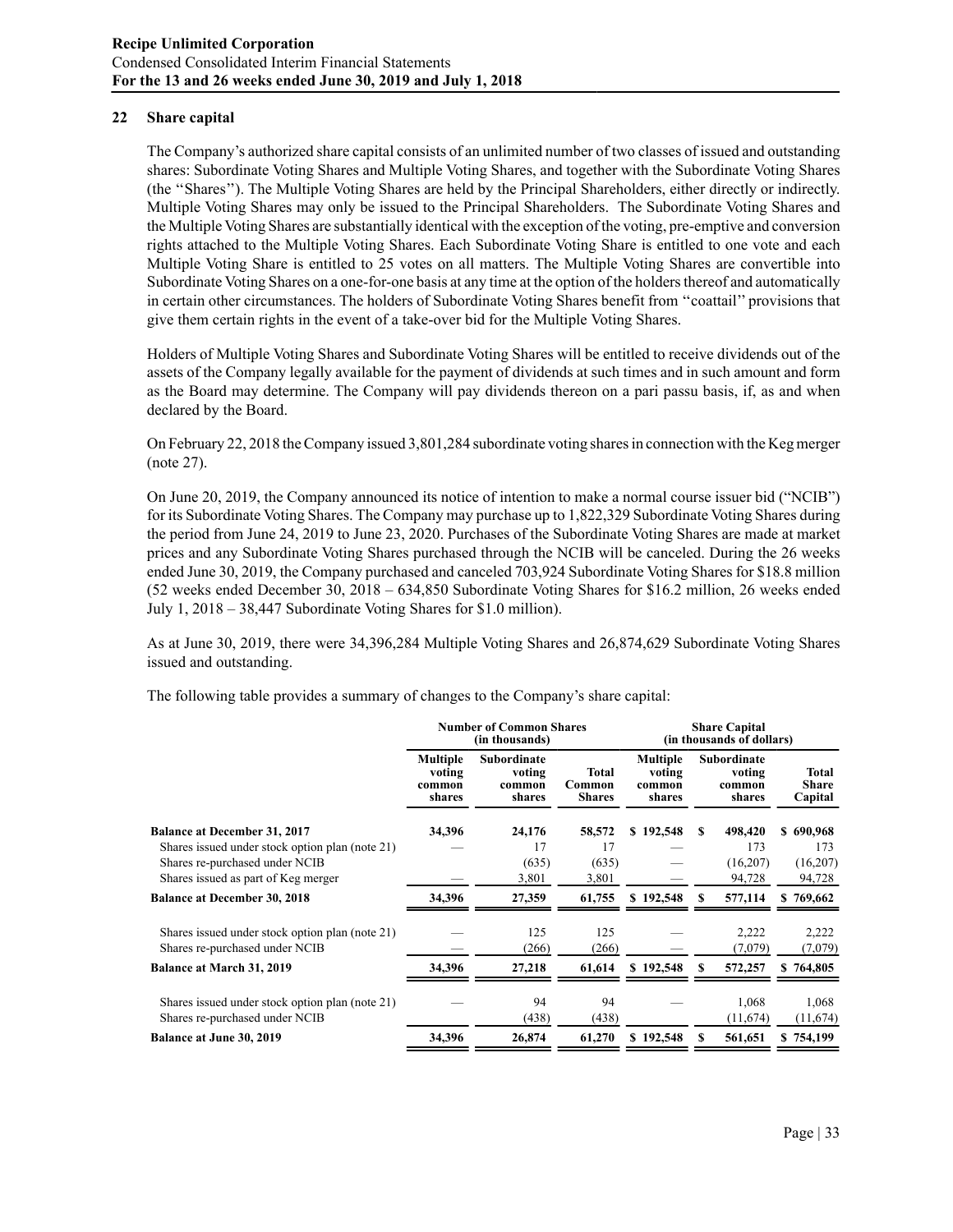## **Recipe Unlimited Corporation** Condensed Consolidated Interim Financial Statements **For the 13 and 26 weeks ended June 30, 2019 and July 1, 2018**

|                                                 | <b>Number of Common Shares (in</b>            |                                                  | Share Capital (in thousands of<br>dollars) |                                               |    |                                           |  |                                  |
|-------------------------------------------------|-----------------------------------------------|--------------------------------------------------|--------------------------------------------|-----------------------------------------------|----|-------------------------------------------|--|----------------------------------|
|                                                 | <b>Multiple</b><br>voting<br>common<br>shares | <b>Subordinate</b><br>voting<br>common<br>shares | Total<br>Common<br><b>Shares</b>           | <b>Multiple</b><br>voting<br>common<br>shares |    | Subordinate<br>voting<br>common<br>shares |  | <b>Total</b><br>Share<br>Capital |
| <b>Balance at December 25, 2016</b>             | 34,396                                        | 25,586                                           | 59,982                                     | \$192,548                                     | S. | 531,176                                   |  | \$723,724                        |
| Shares issued under stock option plan (note 21) |                                               | 28                                               | 28                                         |                                               |    | 351                                       |  | 351                              |
| Shares re-purchased under NCIB                  |                                               | (1, 468)                                         | (1, 468)                                   |                                               |    | (33, 857)                                 |  | (33, 857)                        |
| Shares issued as part of Pickle Barrel          |                                               |                                                  |                                            |                                               |    |                                           |  |                                  |
| transaction                                     |                                               | 30                                               | 30                                         |                                               |    | 750                                       |  | 750                              |
| <b>Balance at December 31, 2017</b>             | 34,396                                        | 24,176                                           | 58,572                                     | \$192,548                                     | S  | 498,420                                   |  | \$690,968                        |
| Shares issued under stock option plan (note 21) |                                               | 17                                               | 17                                         |                                               |    | 173                                       |  | 173                              |
| Shares re-purchased under NCIB                  |                                               | (27)                                             | (27)                                       |                                               |    | (654)                                     |  | (654)                            |
| Shares issued as part of Keg merger             |                                               | 3,801                                            | 3,801                                      |                                               |    | 94,728                                    |  | 94,728                           |
| <b>Balance at April 1, 2018</b>                 | 34,396                                        | 27,967                                           | 62,363                                     | \$192,548                                     | S  | 592,667                                   |  | \$785,215                        |
| Shares re-purchase under NCIB                   |                                               | (11)                                             | (11)                                       |                                               |    | (300)                                     |  | (300)                            |
| <b>Balance at July 1, 2018</b>                  | 34,396                                        | 27,956                                           | 62,352                                     | \$192,548                                     | S  | 592,367                                   |  | \$784,915                        |

#### **23 Earnings per share**

Basic earnings per share amounts are calculated by dividing the net earnings attributable to common shareholders of the Company by the weighted average number of shares issued during the period. Diluted earnings per share amounts are calculated by dividing the net earnings attributable to common shareholders of the Company by the weighted average number of shares issued during the period.

The following table sets forth the calculation of basic and diluted earnings per share ("EPS") attributable to Common Shareholders:

|              | 13 weeks ended June 30, 2019 |                                                                   |                                            |    |            |          |                                                                   | 13 weeks ended July 1, 2018                |   |            |  |  |
|--------------|------------------------------|-------------------------------------------------------------------|--------------------------------------------|----|------------|----------|-------------------------------------------------------------------|--------------------------------------------|---|------------|--|--|
|              |                              | Net earnings<br>attributable to<br>shareholders of<br>the Company | Weighted<br>average<br>number of<br>shares |    | <b>EPS</b> |          | Net earnings<br>attributable to<br>shareholders of<br>the Company | Weighted<br>average<br>number of<br>shares |   | <b>EPS</b> |  |  |
| <b>Basic</b> | S                            | 16,585                                                            | 61,368                                     | -S | 0.27       | -S       | 19.450                                                            | 62,363                                     | S | 0.31       |  |  |
| Diluted      | S                            | 16,585                                                            | 63,649                                     | S  | 0.26       | <b>S</b> | 19.450                                                            | 64,819                                     | S | 0.30       |  |  |

|              | 26 weeks ended June 30, 2019 |                                                                   |                                            |    |            |      |                                                                   | 26 weeks ended July 1, 2018                |    |            |  |
|--------------|------------------------------|-------------------------------------------------------------------|--------------------------------------------|----|------------|------|-------------------------------------------------------------------|--------------------------------------------|----|------------|--|
|              |                              | Net earnings<br>attributable to<br>shareholders of<br>the Company | Weighted<br>average<br>number of<br>shares |    | <b>EPS</b> |      | Net earnings<br>attributable to<br>shareholders of<br>the Company | Weighted<br>average<br>number of<br>shares |    | <b>EPS</b> |  |
| <b>Basic</b> |                              | 39,054                                                            | 61,499                                     | -S | 0.64       | - \$ | 41,149                                                            | 61,290                                     | -S | 0.67       |  |
| Diluted      |                              | 39,054                                                            | 63,783                                     | S  | 0.61       |      | 41,149                                                            | 63,645                                     | S  | 0.65       |  |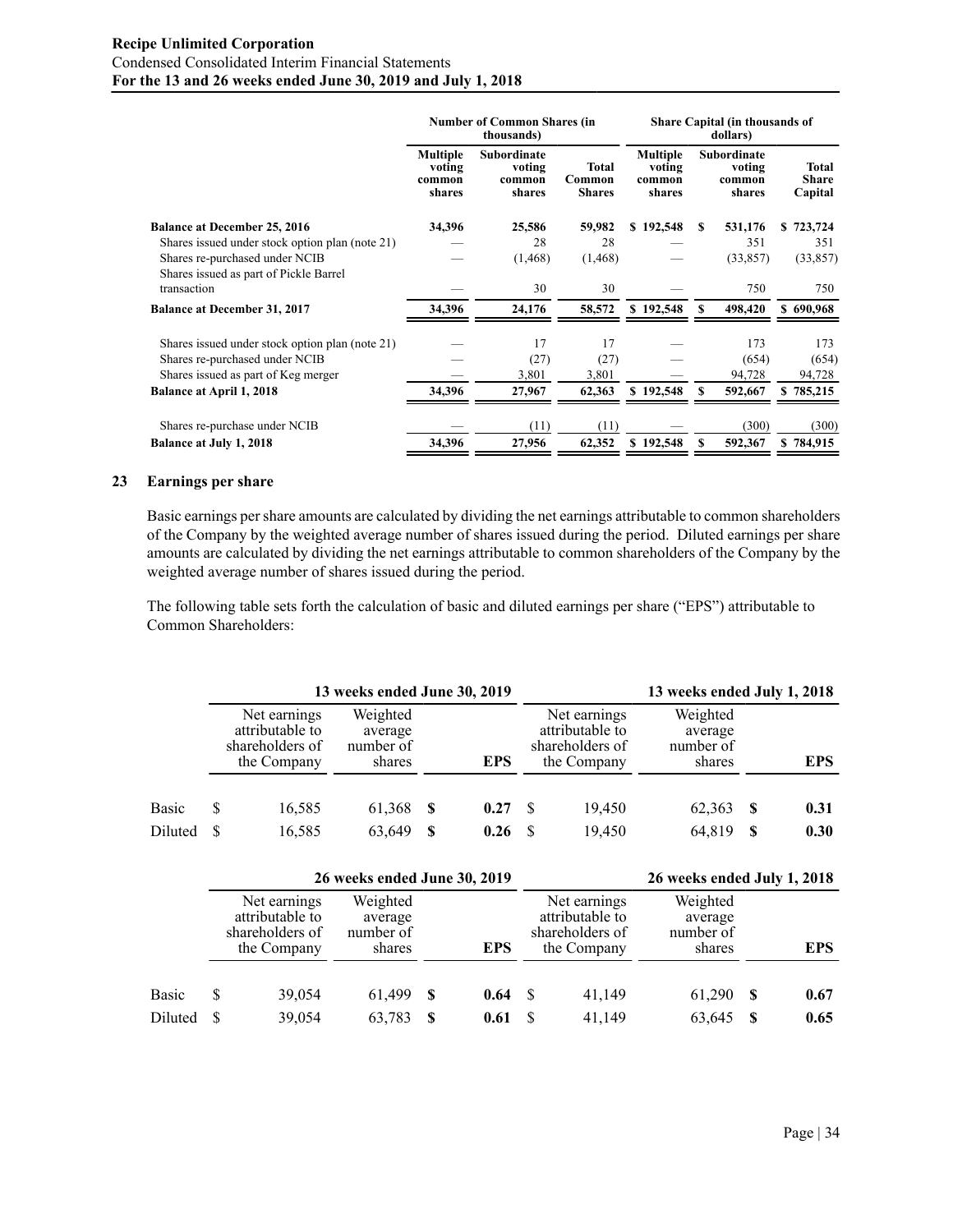The weighted average number of shares used in the calculation of basic and diluted earnings per share ("EPS"):

|                                      | For the 13 weeks ended |                     | For the 26 weeks ended |                     |  |  |
|--------------------------------------|------------------------|---------------------|------------------------|---------------------|--|--|
|                                      | <b>June 30, 2019</b>   | <b>July 1, 2018</b> | <b>June 30, 2019</b>   | <b>July 1, 2018</b> |  |  |
| Common shares                        | 61,368,302             | 62,363,007          | 61,499,261             | 61,290,071          |  |  |
| Effect of stock options issued $(1)$ | 2,281,024              | 2,456,330           | 2,283,896              | 2,355,398           |  |  |
|                                      | 63,649,326             | 64,819,337          | 63,783,157             | 63,645,469          |  |  |

 $(1)$  3,995,083 and 3,995,083 shares have been excluded from the 13 and 26 weeks ended June 30, 2019 because they are anti-dilutive (13 and 26 weeks ended July 1, 2018 - 3,393,913 and 3,694,490 shares)

#### **24 Cash flows**

The changes in non-cash working capital components, net of the effects of acquisitions and discontinued operations, are as follows:

|                                          |   | For the 13 weeks ended  |  |                 | For the 26 weeks ended  |              |                 |
|------------------------------------------|---|-------------------------|--|-----------------|-------------------------|--------------|-----------------|
| (in thousands of Canadian dollars)       |   | <b>June 30,</b><br>2019 |  | July 1,<br>2018 | <b>June 30,</b><br>2019 |              | July 1,<br>2018 |
| Accounts receivable                      | S | $(3,454)$ \$            |  | $(4,382)$ \$    | 28,977                  | <sup>S</sup> | (5, 562)        |
| Inventories                              |   | (6, 521)                |  | (5,280)         | (3,189)                 |              | (7, 458)        |
| Income taxes (recoverable) payable       |   | 994                     |  | (26)            | 998                     |              | (1,829)         |
| Prepaid expenses and other assets        |   | (1,440)                 |  | (1, 191)        | 1,302                   |              | (5,805)         |
| Accounts payable and accrued liabilities |   | 17,117                  |  | 6.979           | (3,042)                 |              | 2,234           |
| Gift card liability                      |   | (6,744)                 |  | (3,697)         | (48,982)                |              | (33, 336)       |
| Income taxes paid                        |   | 5,191                   |  | 2,882           | 10,001                  |              | 7.345           |
| Change in interest payable               |   | (627)                   |  | (2,656)         | (634)                   |              | (4, 584)        |
| Net change in non-cash operating         |   |                         |  |                 |                         |              |                 |
| working capital                          |   | 4,516                   |  | (7,371)         | (14, 569)               |              | (48,995)        |

#### **25 Commitments, contingencies and guarantees**

The Company is involved in and potentially subject to various claims by third parties arising out of the normal course and conduct of its business including, but not limited to, labour and employment, regulatory, franchisee related and environmental claims. In addition, the Company is involved in and potentially subject to regular audits from federal and provincial tax authorities relating to income, commodity and capital taxes and as a result of these audits may receive assessments and reassessments.

Although such matters cannot be predicted with certainty, management currently considers the Company's exposure to such claims and litigation, to the extent not covered by the Company's insurance policies or otherwise provided for, not to be material to these consolidated financial statements.

The Company has outstanding letters of credit amounting to \$0.6 million (December 30, 2018 - \$0.6 million; July 1, 2018 - \$0.6 million) primarily for various utility companies that provide services to corporate owned or franchised locations and support for certain franchisees' external financing used to fund their initial franchise fees and conversion fees, if applicable, payable to the Company. The probability of the letters of credit being drawn as a result of default by a franchisee is low.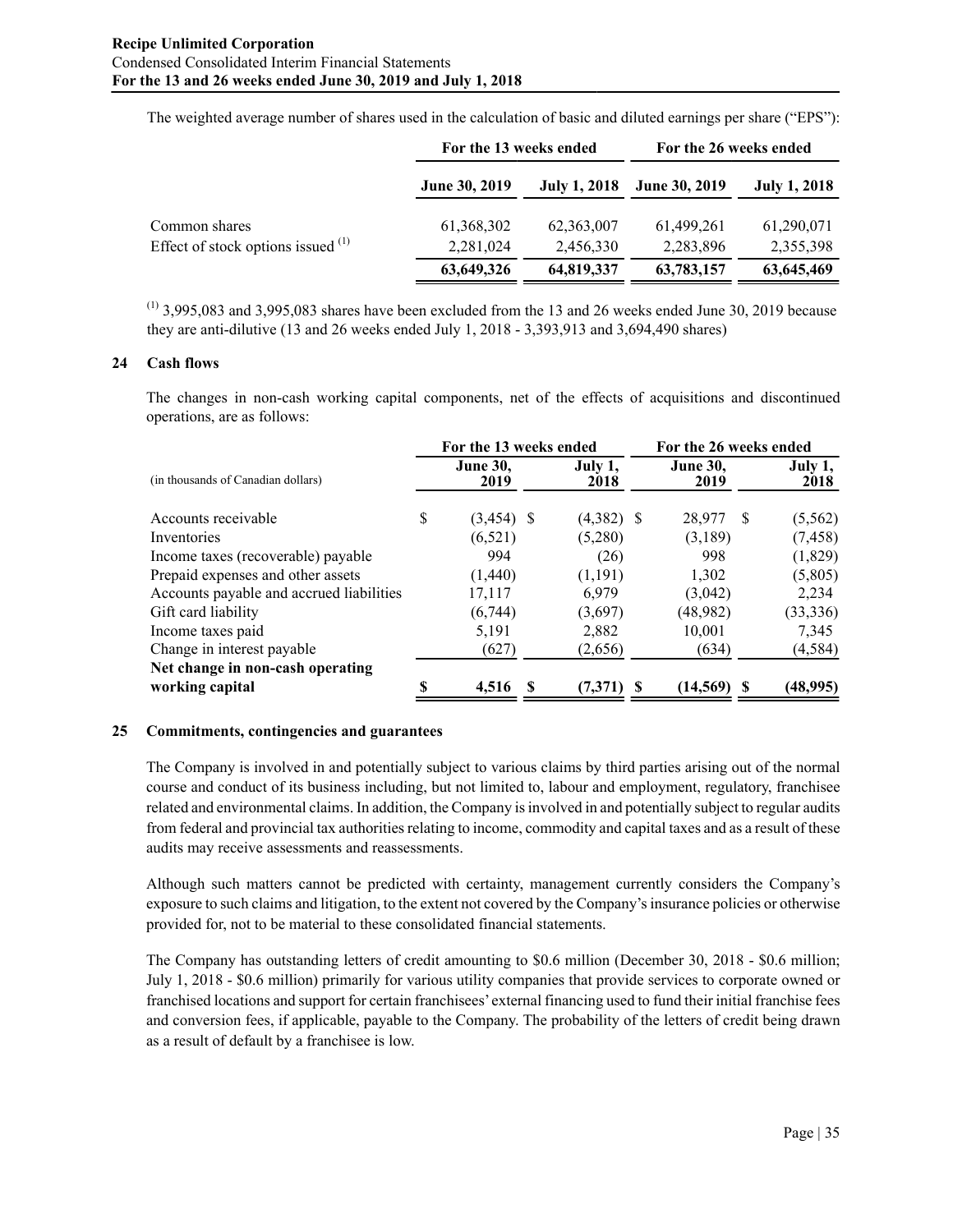#### **Indemnification provisions**

In addition to the above guarantees, the Company has also provided and the Company receives customary indemnifications in the normal course of business and in connection with business dispositions and acquisitions. These indemnifications include items relating to taxation, litigation or claims that may be suffered by a counterparty as a consequence of the transaction. Until such times as events take place and/or claims are made under these provisions, it is not possible to reasonably determine the amount of liability under these arrangements. Historically, the Company has not made significant payments relating to these types of indemnifications.

#### **26 Financial instruments and risk management**

#### **Market risk**

Market risk is the loss that may arise from changes in factors such as interest rate, commodity prices and the impact these factors may have on other counterparties.

#### *Interest rate risk*

The Company is exposed to interest rate risk from the issuance of variable rate long-term debt. To manage the exposure, the Company closely monitors market conditions for potential changes in interest rates and may enter into interest rate derivatives from time to time.

#### *Commodity price risk*

The Company is exposed to increases in the prices of commodities in operating its corporate restaurants and food manufacturing and distribution division. To manage this exposure, the Company uses purchase arrangements for a portion of its needs for certain consumer products that may be commodities based.

#### **Liquidity and capital availability risk**

Liquidity risk is the risk that the Company cannot meet a demand for cash or fund its obligations as they come due. Liquidity risk also includes the risk of not being able to liquidate assets in a timely manner at a reasonable price.

Should the Company's financial performance and condition deteriorate, the Company's ability to obtain funding from external sources may be restricted. In addition, credit and capital markets are subject to inherent global risks that may negatively affect the Company's access and ability to fund its long-term debt as it matures. The Company mitigates these risks by maintaining appropriate availability under the credit facilities and varying maturity dates of long-term obligations and by actively monitoring market conditions.

#### **Credit risk**

Credit risk refers to the risk of losses due to failure of the Company's customers or other counterparties to meet their payment obligations.

In the normal course of business, the Company is exposed to credit risk from its customers, primarily franchisees, joint ventures, and retail customers of the Company's food manufacturing operations. The Company performs ongoing credit evaluations of new and existing customers', primarily franchisees, financial condition and reviews the collectability of its trade and long-term accounts receivable in order to mitigate any possible credit losses.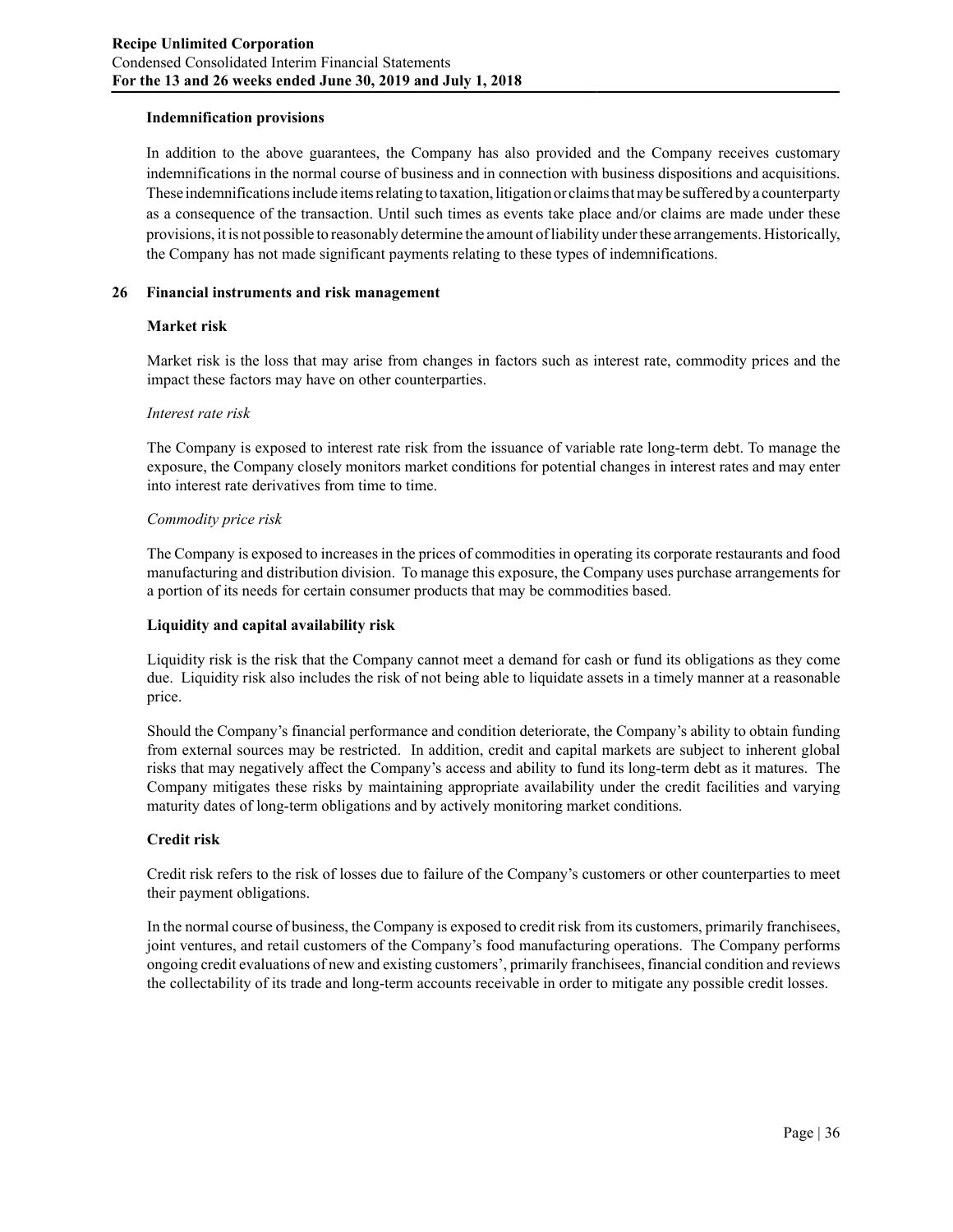The following is an aging of the Company's accounts receivable, net of the allowance for uncollectible accounts, as at June 30, 2019, December 30, 2018, and July 1, 2018:

| (in thousands of Canadian dollars)                      |                    |                        |  |                         |  |                        |  | <b>June 30, 2019</b> |  |
|---------------------------------------------------------|--------------------|------------------------|--|-------------------------|--|------------------------|--|----------------------|--|
|                                                         |                    | Current                |  | $>$ 30 days<br>past due |  | $>60$ days<br>past due |  | Total                |  |
| Accounts receivable (net of allowance)                  | S                  | 64.102 \$              |  | $5.626$ \$              |  | 4,689 S                |  | 74,417               |  |
| Balance at December 30, 2018<br>Balance at July 1, 2018 | <sup>S</sup><br>S. | 90.441 \$<br>66,090 \$ |  | 7,869 \$<br>4,958 \$    |  | 5,204 \$<br>2,443 \$   |  | 103,514<br>73,491    |  |

There are no significant impaired receivables that have not been provided for in the allowance. As at June 30, 2019, the Company believes that the \$13.1 million (December 30, 2018 - \$15.9 million; July 1, 2018 - \$14.4 million) allowance sufficiently covers any credit risk related to the receivable balances past due. The remaining amounts past due were not classified as impaired as the past due status was reasonably expected to remedied.

## **Fair value of financial instruments**

The fair value of derivative financial instruments is the estimated amount that the Company would receive or pay to terminate the instrument at the reporting date. The fair values have been determined by reference to prices provided by counterparties. The fair values of all derivative financial instruments are recorded in other long-term liabilities on the consolidated balance sheets.

The different levels used to determine fair values have been defined as follows:

• Level 1 - inputs use quoted prices (unadjusted) in active markets for identical financial assets or financial liabilities that the Company has the ability to access.

• Level 2 - inputs other than quoted prices included in Level 1 that are observable for the financial asset or financial liability, either directly or indirectly. Level 2 inputs include quoted prices for similar financial assets and financial liabilities in active markets, and inputs other than quoted prices that are observable for the financial assets or financial liabilities.

• Level 3 - inputs are unobservable inputs for the financial asset or financial liability and include situations where there is little, if any, market activity for the financial asset or financial liability.

The following describes the fair value determinations of financial instruments:

## *Long-term debt*

Fair value (Level 2) is based on the Company's current incremental borrowing rate for similar types of borrowing arrangements. The carrying amount of the debt associated with the Company's current financing would approximate its fair value as at June 30, 2019.

#### *Other financial instruments*

Other financial instruments of the Company consist of cash, accounts receivable, franchise receivables, due from related parties, and accounts payable and accrued liabilities. The carrying amount for these financial instruments approximates fair value due to the short term maturity of these instruments and/or the use of at market interest rates.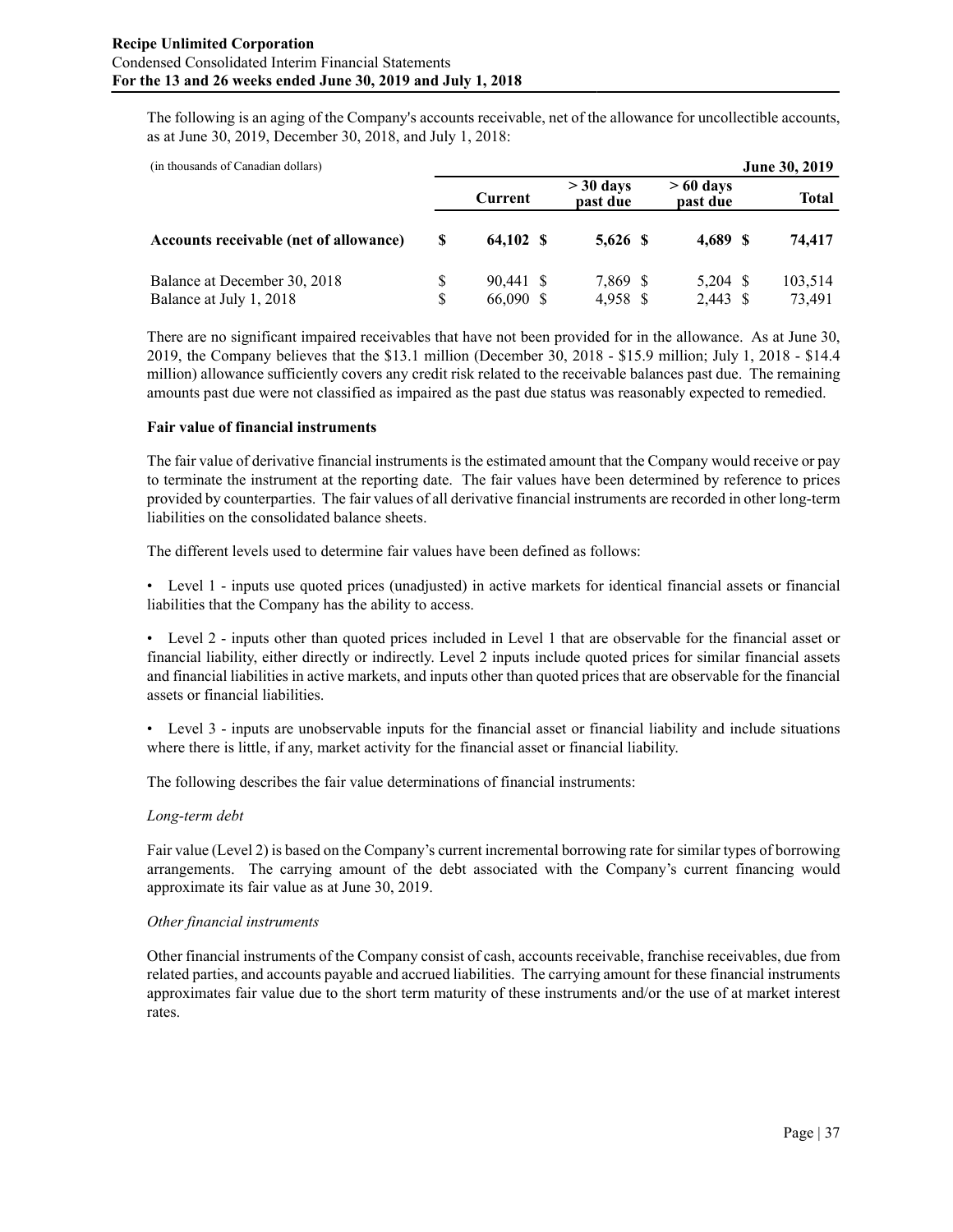## **27 Related parties**

#### **Shareholders**

As at June 30, 2019, the Principal Shareholders hold 67.9% of the total issued and outstanding shares and have 97.8% of the voting control attached to all the shares. Cara Holdings holds 23.6% of the total issued and outstanding shares, representing 40.9% voting control. Fairfax holds 44.3% of the total issued and outstanding shares, representing 56.9% voting control.

During the 13 and 26 weeks ended June 30, 2019, the Company paid a dividend of \$0.2242 per share (July 1, 2018 - \$0.2136 per share) on the Subordinate and Multiple Voting Shares of which Fairfax received \$6.0 million (July 1, 2018 - \$5.8 million) and Cara Holdings received \$3.2 million (July 1, 2018 - \$3.1 million), respectively.

Fairfax and the Company are parties to a Shared Services and Purchasing Agreement. Under this agreement, Fairfax is authorized to enter into negotiations on behalf of the Company (and Fairfax associated restaurant companies) to source shared services and purchasing arrangements for any aspect of Recipe's operations, including food and beverages, information technology, payment processing, marketing and advertising or other logistics. There were no transactions under this agreement for 13 and 26 weeks ended June 30, 2019 and July 1, 2018.

The Company's policy is to conduct all transactions and settle all balances with related parties on market terms and conditions.

#### **Insurance Provider**

Some of Recipe's insurance policies are held by a company that is a subsidiary of Fairfax. The transaction is on market terms and conditions. As at June 30, 2019, no payments were outstanding.

#### **The Keg**

On February 22, 2018 (the "Keg Acquisition Date"), the Company completed the merger with the Keg Restaurants Limited (the "The Keg") for approximately \$200.0 million comprised of \$105.0 million in cash and 3,801,284 Recipe subordinate voting shares at the exchange amount. In addition, Recipe may be required to pay up to an additional \$30.0 million of cash consideration upon the achievement of certain financial milestones. The cash portion of the purchase price was settled by drawing on its existing credit facility. Amerger reserve equal to total consideration of \$216.7 million has been recorded on the balance sheet. The results from The Keg are included in the statement of earnings from The Keg acquisition date.

During the year ended December 30, 2018, 3,400,000 subordinate voting shares were issued at the exchange amount to Fairfax as part of the merger with The Keg on February 22, 2018.

On January 1, 2019, an estimated \$12.6 million in annual net sales were added to the KRIF Royalty Pool and the total number of restaurants in the Royalty Pool increased to 105. As a result of the contribution of the additional net sales to the KRIF Royalty Pool, KRL expects to receive 294,741 additional Exchangeable Keg Partnership Units, being 1.87% of the KRIF units on a fully diluted basis.

On January 1, 2019, KRL received 80% of this entitlement, representing the equivalent of 235,793 KRIF units, being 1.50% of the KRIF units on a fully diluted basis. KRL will also receive a proportionate increase in monthly distributions from the Keg Partnership. Including the initial 235,793 portion of the KRIF Fund units described above, KRL will have the right to exchange its units in the capital of the Partnership for 4,318,857 KRIF units, representing 27.56% of the KRIF units on a fully diluted basis. The balance of the additional entitlement will be adjusted on December 31, 2019, to be effective January 1, 2019, once the actual performance of new restaurants has been confirmed. If the Company were to receive 100% of the estimated Additional Entitlement for 2019, it would have the right to exchange its Partnership units for 4,377,805 Fund units, representing 27.83% of the KRIF units on a fully diluted basis.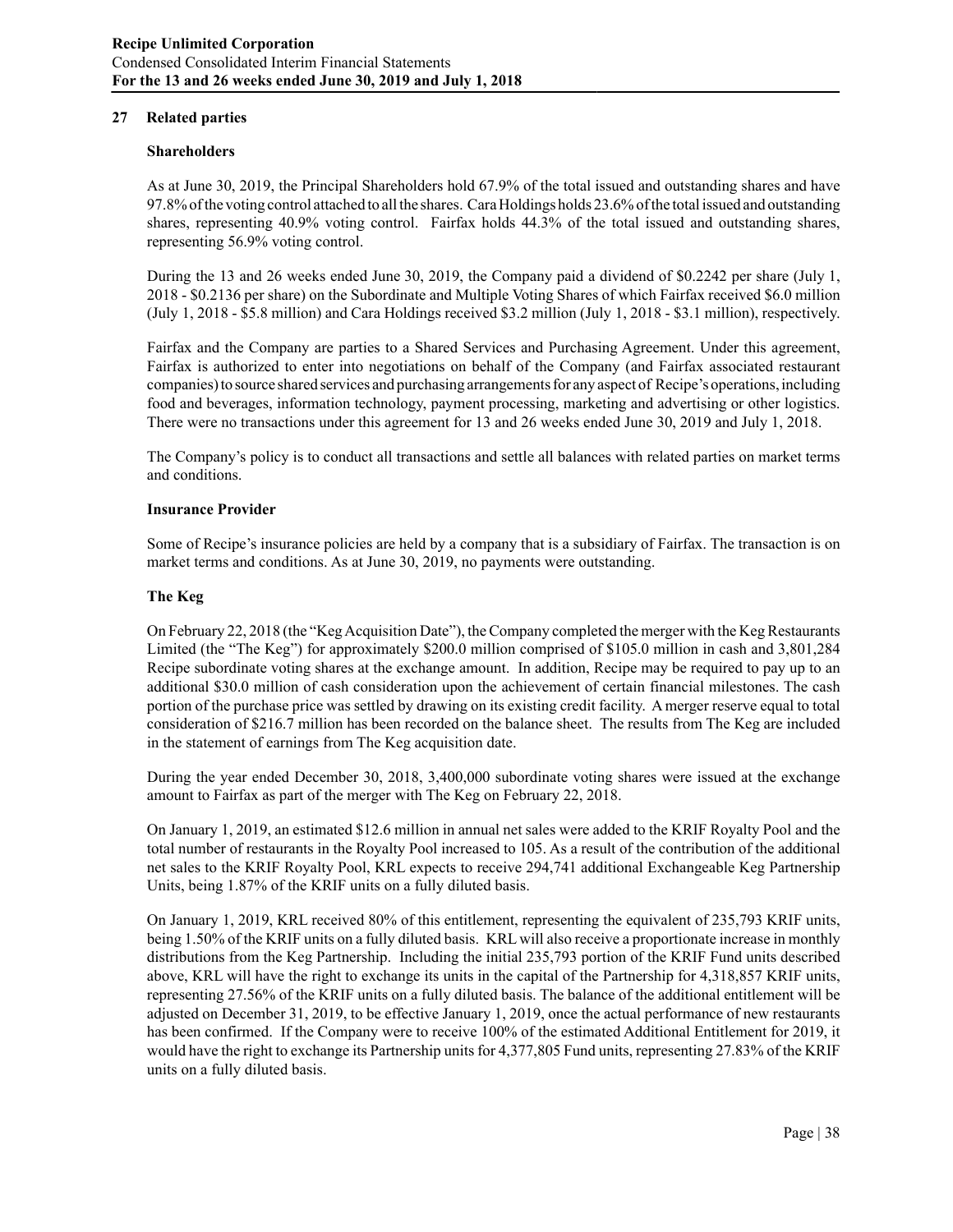The Company has elected not to account for the merger as a business combination under IFRS 3 Business Combinations, as the transaction represents a combination of entities under common control of Fairfax. Accordingly, the combination will be recorded on a book value basis.

#### **Investment in The Keg Partnership**

The Company's equity investment in the Partnership is represented by the investment in The Keg GPLtd ("KGP"). The value of the equity investment in the Partnership is nominal as substantially all of the cash flows from the Partnership are attributable to the Class C and Class A, B and D Partnership units ("Exchangeable Partnership units" or "Exchangeable units").

## **Exchangeable Unit Investment in the Partnership**

|                                     | <b>June 30,</b><br>2019 |               | December 30,<br>2018 |               | July 1,<br>2018 |               |  |
|-------------------------------------|-------------------------|---------------|----------------------|---------------|-----------------|---------------|--|
| (in thousands of Canadian dollars)  | # of units              | Fair<br>Value | $#$ of units         | Fair<br>Value | # of units      | Fair<br>Value |  |
| Class A Partnership units           | 905,944                 | \$15,573      | 905,944              | 14,640<br>S.  | 905,944         | \$15,990      |  |
| Class B Partnership units           | 176,700                 | 3,037         | 176,700              | 2,856         | 176,700         | 3,119         |  |
| Class D Partnership units           | 3,236,213               | 55,631        | 2,947,424            | 47,630        | 2,947,424       | 52,022        |  |
| <b>Exchangeable unit investment</b> |                         |               |                      |               |                 |               |  |
| in the Partnership                  | 4.318.857               | \$74,241      | 4,030,068            | \$65,126      | 4,030,068       | \$71,131      |  |
| Class C unit investment in the      |                         |               |                      |               |                 |               |  |
| Partnership                         | 5,700,000               | 57,000        | 5,700,000            | 57,000        | 5,700,000       | 57,000        |  |
| 10,018,857                          |                         | \$131.241     | 9,730,068            | \$122,126     | 9,730,068       | \$128,131     |  |

The Exchangeable unit investment in the Partnership is comprised of the Exchangeable Partnership units held by the Company, and measured at fair value through profit or loss. The closing market price of a Fund unit as at June 30, 2019 was \$17.19.

The Class A Partnership units represent The Keg's initial 10% effective ownership of The Keg Royalties Income Fund ("the Fund") at the date of The Keg Initial Public Offering ("The Keg IPO"). The Class B and Class D Partnership units were received by The Keg subsequent to The Keg IPO date in return for adding net sales to the Royalty Pool on an annual basis. The royalty payments from KRL to the Partnership is four percent of system sales for such period reported by The Keg restaurants that are in the Partnership.

Pursuant to the declaration of trust, the holder (other than the Fund or its subsidiaries) of the Exchangeable Partnership units is entitled to vote in all votes of Fund unitholders as if they were holders of the number of Fund units they would receive if the Exchangeable Partnership units were exchanged into Fund units as of the record date of such votes, and will be treated in all respects as a Fund unitholder for the purpose of any such votes.

(a) The Class A units are entitled to a preferential proportionate distribution equal to the distribution on the Class C units, multiplied by the number of Class A units divided by the number of LP Partnership units ("LP units") issued and outstanding. The Keg Holdings Trust ("KHT") holds all of the 8,153,500 LPunits issued and outstanding at June 30, 2019. In addition, the Class A units receive a residual distribution proportionately with the Class B units, Class D units, LPunits and GPunits relative to the aggregate number of each class issued and outstanding (or in the case of the Class B units and Class D units, the number issued and outstanding multiplied by the Class B and Class D current distribution entitlement, respectively). Class A units are exchangeable for Fund units on the basis of one Class A unit for one Fund unit and represent The Keg's initial 10% effective ownership of the Fund prior to the entitlement of Class B and Class D units.

(b) The Class B units were issued to The Keg in return for adding net sales from new Keg restaurants to the Royalty Pool and are entitled to a preferential proportionate distribution and a residual distribution based on the incremental royalty paid to the Partnership. The distribution entitlements of the Class B units were adjusted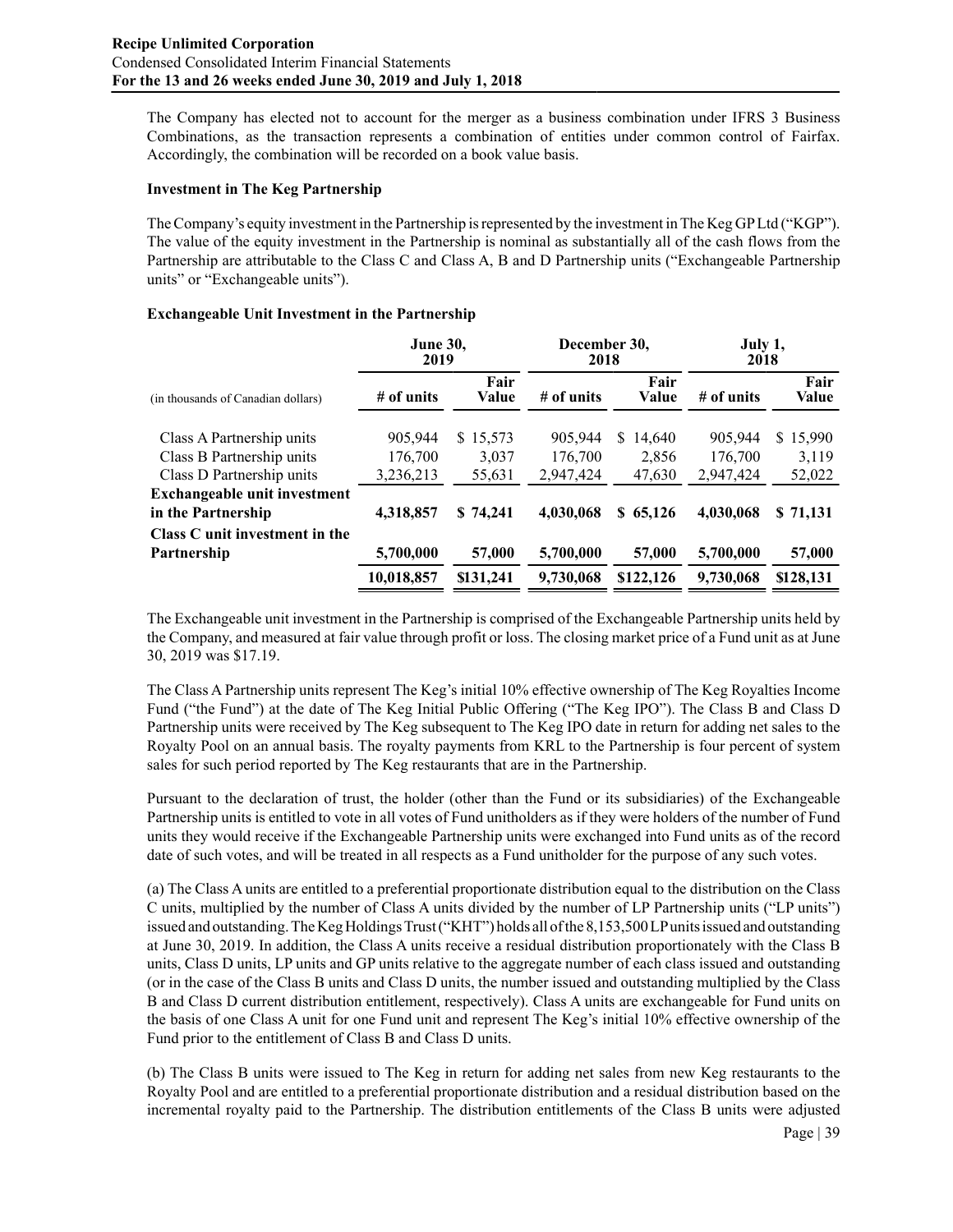annually on January 1 until the January 1, 2008 roll-in when the Class B Termination Date was reached and the last of the Class B units became entitled. Class B units held by the Company are exchangeable for Fund units on the basis of one Class B unit for one Fund unit. Class B units held by the Company receive a distribution entitlement.

(c) The Class D units were issued to the Company in return for adding net sales from new Keg restaurants to the Royalty Pool on an annual basis and are entitled to a preferential proportionate distribution and a residual distribution based on the incremental royalty paid to the Partnership. The distribution entitlements of the Class D units are adjusted annually on January 1. Class D units held by the Company are exchangeable for Fund units on the basis of one Class D unit for one Fund unit and the same distribution entitlement as the Class B units. Class D units are issued subsequent to the Class B Termination Date and are identical to Class B units except that the Trustees of KHT can require the Company to surrender any or all of the issued Class D units for a price that is equal to the one originally used in the formula to calculate the number of units issued.

Distributions on Exchangeable Partnership units are recorded as interest income on Partnership units in the condensed consolidated interim statement of earnings and comprehensive income.

## **Class C Unit Investment in the Partnership**

The Class C unit investment in the Partnership is comprised of 5,700,000 Class C Partnership units held by the Company. The Class C Partnership units were issued to The Keg as one of a series of transactions that occurred in conjunction with The Keg IPO of the Fund on May 31, 2002.

The Company has the option at any time to transfer its 5,700,000 Class C Partnership units to KHT, a subsidiary of Fund, in consideration for the assumption by KHT of an amount of the note payable equal to \$10.00 for each Class C unit transferred. If the Company transferred all 5,700,000 Class C Partnership units, the entire \$57.0 million note payable to the Fund would be extinguished. The Class C units are entitled to preferential monthly distributions equal to \$0.0625 per Class C unit issued and outstanding and these distributions are recorded as interest income on Partnership units in the condensed consolidated interim statement of earnings and comprehensive income.

## **Deferred Gain on Sale of The Keg Rights**

The deferred gain on sale of The Keg Rights relates to the sale by The Keg of its trademarks and other related intellectual property (collectively, the "Keg Rights") to the Partnership in connection with The Keg IPO. The deferred gain is adjusted to reflect changes in KRL's ownership interest in the Keg Rights resulting from the entitlement of Exchangeable Partnership units received as consideration for the addition of net new sales to the Royalty Pool on an annual basis.

Annually, on January 1st, the Royalty Pool is adjusted to include the gross sales from new Keg restaurants that have opened on or before October 2nd of the prior year, less gross sales from any Keg restaurants that have permanently closed during the preceding calendar year. In return for adding these net sales to the Royalty Pool, KRL receives the right to indirectly acquire additional Fund units (the "Additional Entitlement"). The Additional Entitlement is determined based on 92.5% of the net royalty revenue added to the Royalty Pool, divided by the yield of the Fund units, divided by the weighted average unit price of the Fund units. KRL receives 80% of the estimated Additional Entitlement initially, with the balance received on December 31st of each year when the actual full year performance of the new restaurants is known with certainty.

The gain on the sale of The Keg Rights is deferred and amortized on a straight-line basis over the 99-year term of the Licence and Royalty Agreement ending on May 30, 2101.

#### **Other**

As at June 30, 2019, long-term receivables include a non-interest bearing employee demand note in the amount \$0.8 million (December 30, 2018 - \$0.8 million, July 1, 2018 - \$0.8 million).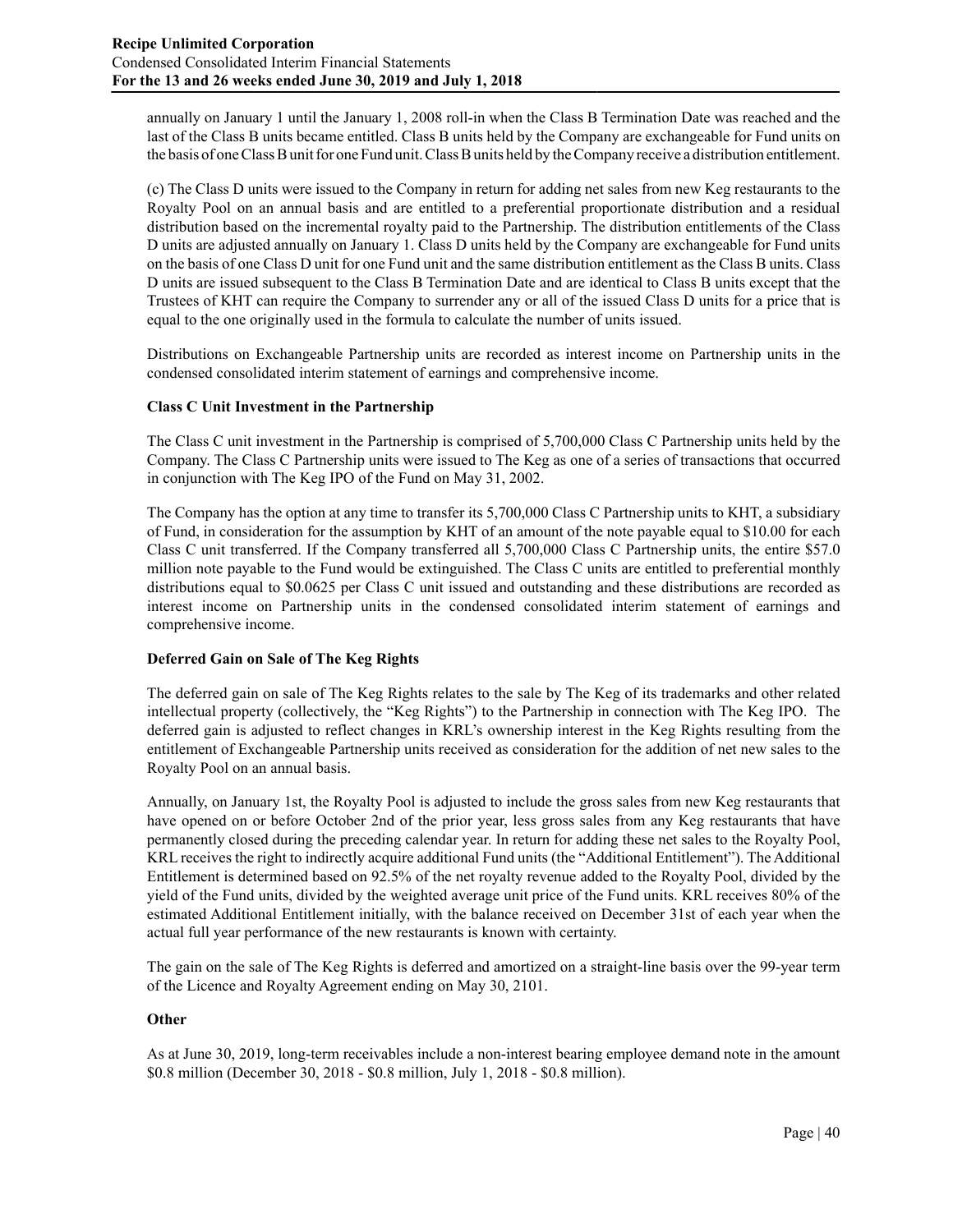As at June 30, 2019, the Company has a \$2.5 million royalty fee payable, including GST, to the Fund (December 30, 2018 - \$3.0, July 1, 2018 - \$2.5 million) and a \$0.4 million interest payable amount due to the Fund on the Keg Loan (December 30, 2018 - \$0.4 million, July 1, 2018 - \$0.4 million) included in accounts payable and accrued liabilities.

As at June 30, 2019, the Company has \$1.0 million in distributions receivable from the Partnership (December 30, 2018 - \$1.2 million, July 1, 2018 - \$1.0 million) related to its ownership of the Class C and Exchangeable Partnership units. These amounts were received from the Partnership when due, subsequent to the above periods.

The Company performs accounting services for a company owned by a director. For the 13 and 26 weeks ended June 30, 2019, KRL earned \$0.1 million and \$0.1 million for these services, respectively (13 and 26 weeks ended July 1, 2018 – \$0.1 million and \$0.2 million), which has been recognized by the Company as other income, net of the costs to provide these services.

The Company incurs royalty expense with respect to the licence and royalty agreement between the Company and the Partnership. As a result of the common directors on the board of the Company and on the board of The Keg GP, the general partner of the Partnership, the royalty expense is treated as a related party transaction. The Company incurred royalty expense of \$6.1 million and \$12.8 million, respectively, for the 13 and 26 weeks ended June 30, 2019 (13 and 26 weeks ended July 1, 2018 – \$6.0 million and \$8.5 million).

The Company also records investment income on its investment in Exchangeable and Class C units of the Partnership, which is presented as interest income on Partnership units in the condensed consolidated interim statements of earnings and comprehensive income. During the 13 and 26 weeks ended June 30, 2019, the Company recorded investment income of \$2.7 million and \$5.5 million, respectively, related to these units (13 and 26 weeks ended July 1,  $2018 - $2.6$  million and \$3.5 million).

## **Investment in Original Joe's joint venture companies**

The Company has joint venture arrangements with certain Original Joe's franchises. The Company has an equity investment in these restaurants at varying ownership interests as well as term loans and demand loans related to new restaurant construction, renovation and working capital. As at June 30, 2019 there was a due from related party balance of \$11.6 million (December 30, 2018 - \$9.9 million; July 1, 2018 - \$12.8 million) which consists of term loans and demand loans secured by restaurant assets of the joint venture company which has been recorded at fair value and will be accreted up to the recoverable value over the remaining term of the loans. The term loans bear interest at rates ranging from 7.75% to 9.76% and all mature September 21, 2019. The term loans are reviewed and renewed on an annual basis. The expected current portion of these loans is \$1.0 million (December 30, 2018 - \$1.0 million; July 1, 2018 - \$2.2 million). The demand loans bear interest at 5% and have no specific terms of repayment. Pooling arrangements between the joint venture companies to share costs and repay the loans exist such that restaurants within a certain restaurant pool of common ownership agree that available cash from restaurants can be used to apply against balances outstanding among the group. For the 13 and 26 weeks ended June 30, 2019, the Company charged interest in the amount of \$0.1 million and \$0.2 million, respectively (13 and 26 weeks ended July 1, 2018 - \$0.2 million and \$0.4 million) on the term loans and demand loans.

The Company charges Original Joe's joint venture franchises a royalty and marketing fee of 5% and 2%, respectively, on net sales. As at June 30, 2019 the accounts receivable balance included \$0.1 million (December 30, 2018 - \$0.3 million; July 1, 2018 - \$0.5 million) due from related parties in relation to these royalty and marketing payments. These transactions are measured at the exchange amount, which is the amount of consideration established and agreed to by the related parties in accordance with the franchise agreement.

The Company's investment in joint ventures and associates are increased by the proportionate share of income earned. For the 13 and 26 weeks ended June 30, 2019, an increase of \$0.1 million and an increase of \$0.1 million, respectively (13 and 26 weeks ended July 1, 2018 - \$1.2 million and \$1.1 million increase) to the investment balance was recorded in relation to the Company's proportionate share of income or loss for the period and included in share of income from investment in associates and joint ventures on the statement of earnings.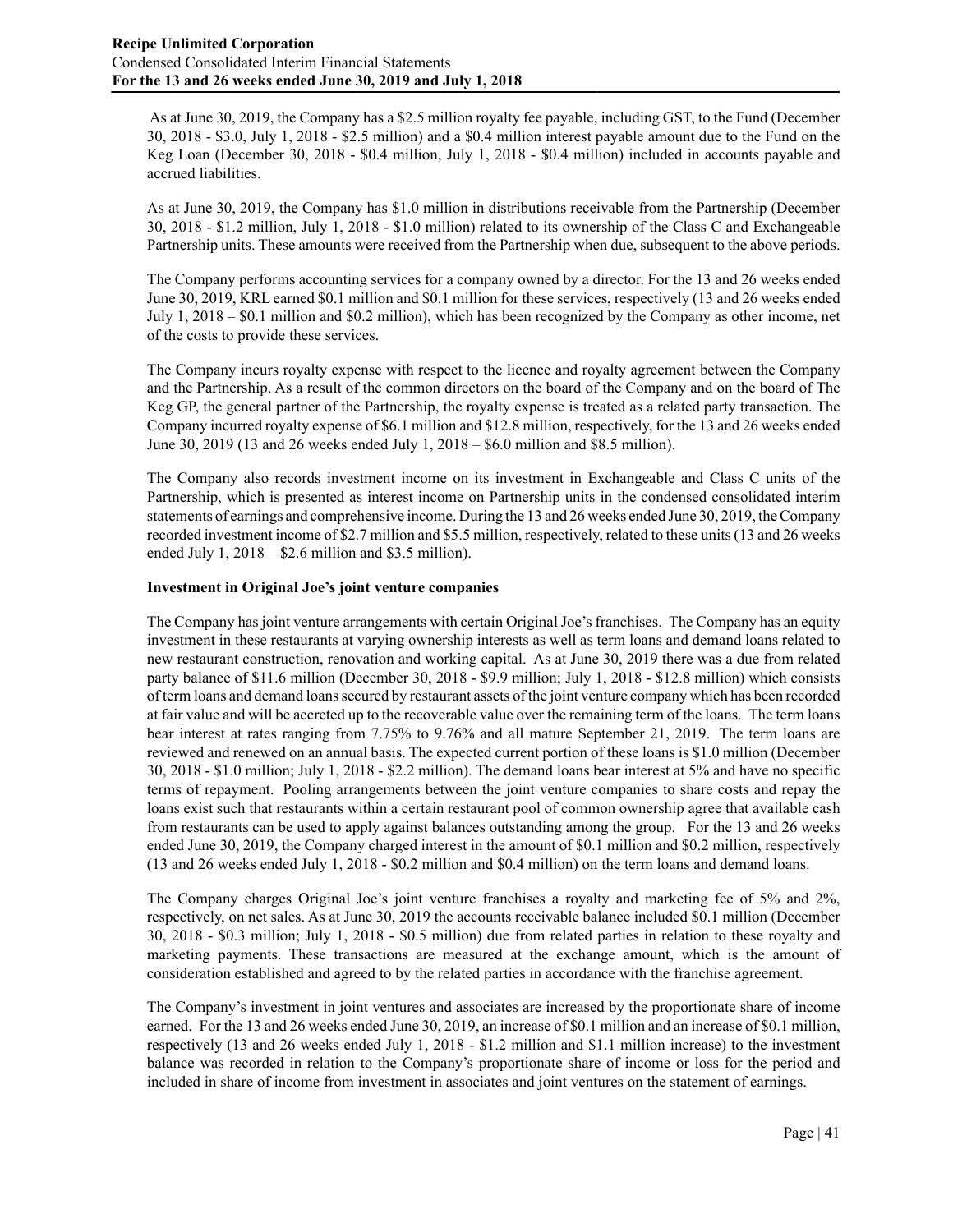#### **Investment in Burger's Priest joint venture**

The Company has a 79.4% ownership interest in New & Old Kings and Priests Restaurants Inc. ("Burger's Priest") with the remaining 20.6% owned by a third party who has an earn-out agreement that can grow their ownership interest to 50% if certain earnings targets are met. Both parties have joint control and all relevant activities require the unanimous consent from both parties. The Company has accounted for the investment by using the equity method.

The Company's investment is increased by the proportionate share of income earned. For the 13 and 26 weeks ended June 30, 2019, an increase of \$0.1 million and a decrease of \$0.1 million to the investment balance, respectively (13 and 26 weeks ended July 1, 2018 - \$nil and \$0.1 million increase) was recorded in relation to the Company's proportionate share of income for the period and included in share of loss from investment in joint ventures on the statement of earnings.

#### **Investment in restaurant joint venture**

The Company has an investment in a joint venture to operate two 1909 Taverne Moderne restaurants with a third party. As at June 30, 2019, the Company has invested \$4.0 million, recorded in long-term receivables (December 30, 2018 - \$4.5 million, July 1, 2018 - \$4.2 million). The loan receivable is unsecured, non-interest bearing and does not have defined repayment terms. The Company and the third party each have a 50% ownership interest in the joint venture. Both parties have joint control and all relevant activities require the unanimous consent from both parties. The Company has accounted for the investment by using the equity method.

The Company's investment is increased by the proportionate share of income earned. For the 13 and 26 weeks ended June 30, 2019, a decrease of \$0.2 million and \$0.5 million, respectively, to the long term receivable balance (13 and 26 weeks ended July 1, 2018 - \$0.4 million and \$0.9 million decrease) was recorded in relation to the Company's proportionate share of loss for the period and included in share of loss from investment in joint ventures on the statement of earnings.

## **Investment in Rose Reisman Catering joint venture**

In connection with the acquisition of Pickle Barrel on December 1, 2017, the Company has a 50% ownership interest in Rose Reisman Catering. The investment is considered a joint venture arrangement as both parties have joint control and all relevant activities require the unanimous consent from both parties. The Company has accounted for the investment by using the equity method.

The Company's investment is increased by the proportionate share of income earned. For the 13 and 26 weeks ended June 30, 2019, the Company recorded a decrease of \$nil and \$0.1 million decrease, respectively, to the investment balance (13 and 26 weeks ended July 1, 2018 - \$0.1 million decrease and a \$0.1 million increase) in relation to the Company's proportionate share of income for the period and included in share of loss from investment in joint ventures on the statement of earnings.

All entities above are related by virtue of being under joint control with, or significant influence by, the Company.

#### **Significant subsidiaries**

Subsidiaries are entities controlled by the Company. The financial statements of subsidiaries are included in the consolidated financial statements. Intercompany balances and transactions are eliminated in preparing the consolidated financial statements.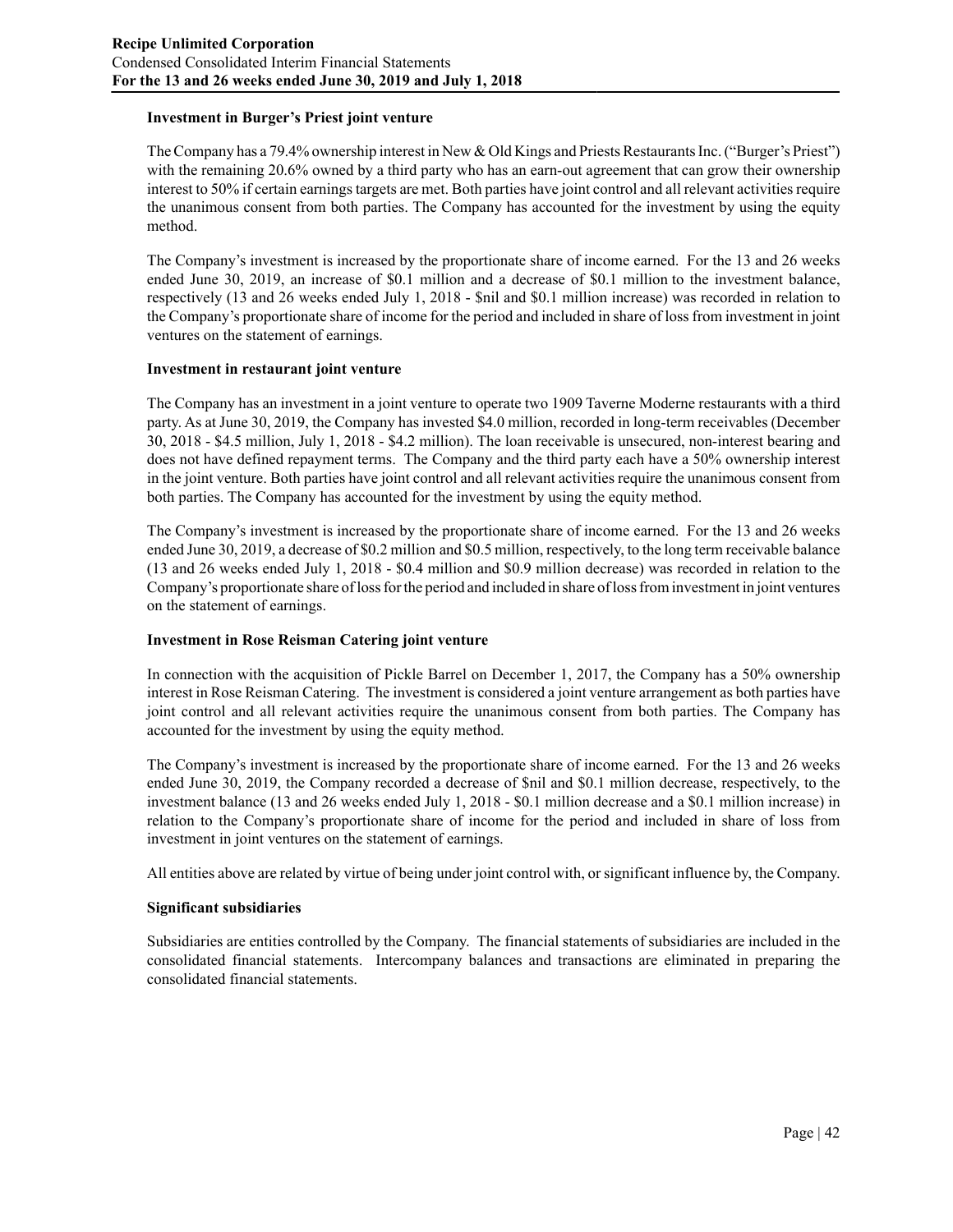#### **28 Segmented information**

Recipe divides its operations into the following four business segments: corporate restaurants, franchise restaurants, retail and catering, and central operations.

The Corporate restaurant segment includes the operations of the company-owned restaurants, the proportionate results from the Company's joint venture restaurants from the Original Joe's investment, the Burger's Priest investment, and 1909 Taverne Moderne joint venture, which generate revenues from the direct sale of prepared food and beverages to consumers.

Franchised restaurants represent the operations of its franchised restaurant network operating under the Company's several brand names from which the Company earns royalties calculated at an agreed upon percentage of franchise and joint venture restaurant sales. Recipe provides financial assistance to certain franchisees and the franchise royalty income reported is net of any assistance being provided.

Retail and catering represent sales of St-Hubert, Swiss Chalet, and Keg branded products; and other private label products produced and shipped from the Company's manufacturing plant and distribution centers to retail grocery customers and to its network of St-Hubert restaurants. Catering represents sales and operating expenses related to the Company's catering divisions which operate under the names of Pickle Barrel, Rose Reisman, and Marigolds and Onions.

Central operations includes sales from call centre services which earn fees from off-premise phone, mobile and web orders processed for corporate and franchised restaurants; income generated from the lease of buildings and certain equipment to franchisees; and the collection of new franchise and franchise renewal fees. Central operations also includes corporate (non-restaurant) expenses which include head office people and non-people overhead expenses, finance and IT support, occupancy costs, and general and administrative support services offset by vendor purchase allowances. The Company has determined that the allocation of corporate (non-restaurant) revenues and expenses which include finance and IT support, occupancy costs, and general and administrative support services would not reflect how the Company manages the business and has not allocated these revenues and expenses to a specific segment.

The CEO, the Executive Chair of the Board, and the CFO are the chief operating decision makers and they regularly review the operations and performance by segment. The CEO, the Executive Chair of the Board and CFO review operating income as a key measure of performance for each segment and to make decisions about the allocation of resources. The accounting policies of the reportable operating segments are the same as those described in the Company's summary of significant accounting policies. Segment results include items directly attributable to a segment as well as those that can be allocated on a reasonable basis.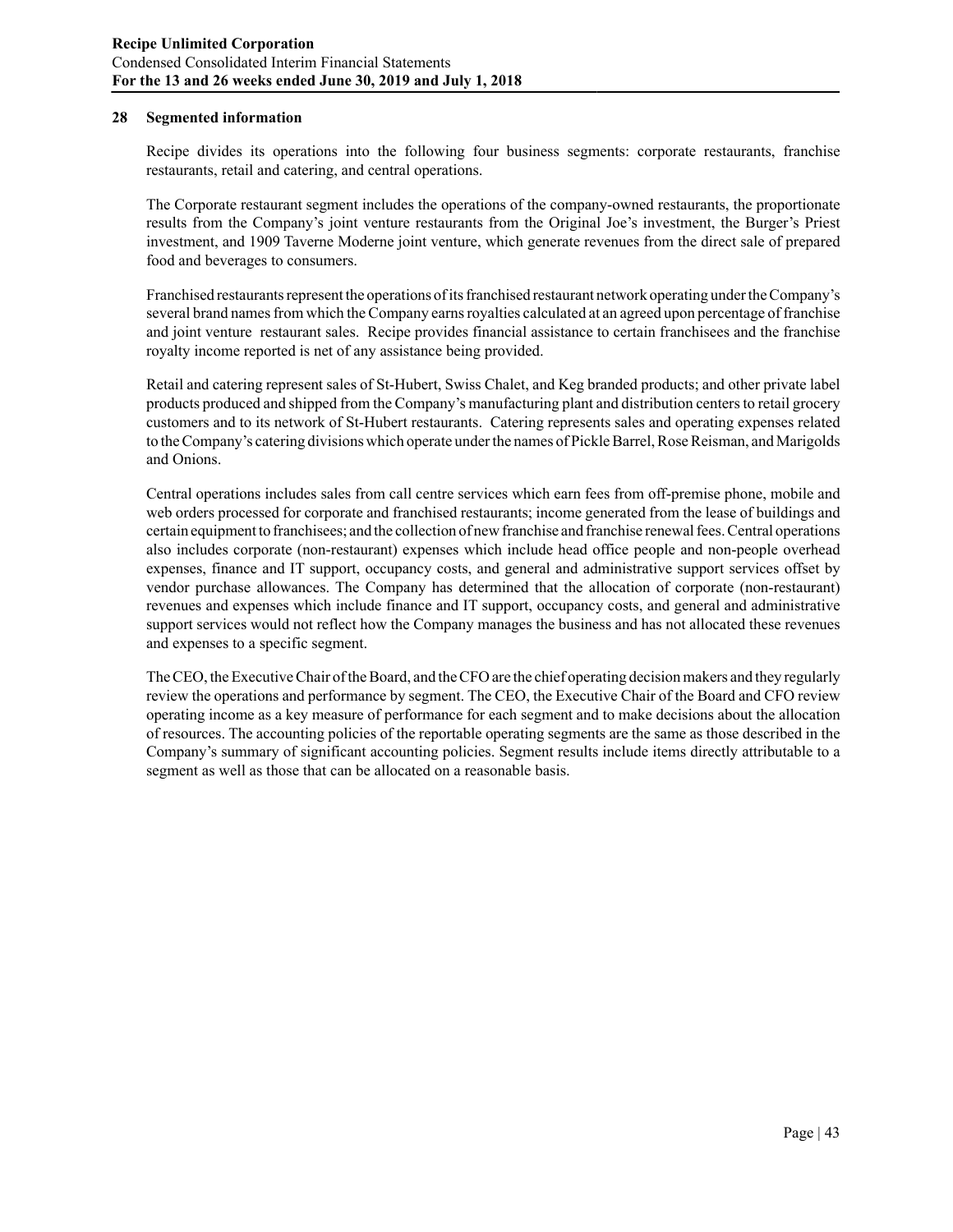## **Recipe Unlimited Corporation** Condensed Consolidated Interim Financial Statements **For the 13 and 26 weeks ended June 30, 2019 and July 1, 2018**

|                                         |                           |                         | For the 13 weeks ended    |                 |                         | For the 26 weeks ended  |                           |                 |  |
|-----------------------------------------|---------------------------|-------------------------|---------------------------|-----------------|-------------------------|-------------------------|---------------------------|-----------------|--|
| (in thousands of Canadian dollars)      |                           | <b>June 30,</b><br>2019 |                           | July 1,<br>2018 |                         | <b>June 30,</b><br>2019 |                           | July 1,<br>2018 |  |
| <b>Gross revenue</b>                    |                           |                         |                           |                 |                         |                         |                           |                 |  |
| Sales                                   | $\mathbf S$               | 196,217                 | $\mathbf S$               | 203,579         | $\mathbf{\hat{S}}$      | 388,827                 | $\mathbf S$               | 349,717         |  |
| Proportionate share of equity accounted |                           |                         |                           |                 |                         |                         |                           |                 |  |
| joint venture sales                     |                           | (7,901)                 |                           | (10, 461)       |                         | (15, 419)               |                           | (19,686)        |  |
| Sales at corporate restaurants          | $\mathbf S$               | 188,316                 | S                         | 193,118         | S                       | 373,408                 | S                         | 330,031         |  |
| <b>Franchise revenues</b>               |                           | 27,417                  |                           | 27,126          |                         | 53,996                  |                           | 51,486          |  |
| Proportionate share of equity accounted |                           |                         |                           |                 |                         |                         |                           |                 |  |
| joint venture royalty revenue           |                           | (3)                     |                           | (226)           |                         | 297                     |                           | (53)            |  |
| <b>Royalty revenue</b>                  | $\overline{\mathbf{s}}$   | 27,414                  | $\overline{\mathbf{s}}$   | 26,900          | $\overline{\mathbf{s}}$ | 54,293                  | $\mathbf S$               | 51,433          |  |
| Retail & Catering                       |                           | 73,595                  |                           | 66,135          |                         | 145,099                 |                           | 127,281         |  |
| Central                                 |                           | 6,336                   |                           | 5,002           |                         | 12,249                  |                           | 9,535           |  |
| Non-allocated revenue                   |                           | 16,196                  |                           | 18,353          |                         | 31,455                  |                           | 35,377          |  |
| <b>Total gross revenue</b>              | $\mathbb S$               | 311,857                 | $\mathbf{s}$              | 309,508         | $\mathbf{s}$            | 616,504                 | $\mathbf{s}$              | 553,657         |  |
|                                         |                           |                         |                           |                 |                         |                         |                           |                 |  |
| <b>Operating income</b>                 |                           |                         |                           |                 |                         |                         |                           |                 |  |
| Corporate                               | \$                        | 10,129                  | \$                        | 15,464          | \$                      | 19,255                  | \$                        | 21,138          |  |
| Franchise                               |                           | 26,882                  |                           | 24,711          |                         | 52,371                  |                           | 47,079          |  |
| Retail & Catering                       |                           | 2,061                   |                           | (328)           |                         | 5,190                   |                           | 69              |  |
| Central                                 |                           | (12,768)                |                           | (2,943)         |                         | (28, 611)               |                           | 177             |  |
| Proportionate share equity accounted    |                           |                         |                           |                 |                         |                         |                           |                 |  |
| joint venture results included in       |                           |                         |                           |                 |                         |                         |                           |                 |  |
| corporate and franchise segment         |                           | 319                     |                           | 892             |                         | 111                     |                           | 1,289           |  |
| Non-allocated costs                     |                           | 5,717                   |                           | (3,587)         |                         | 15,540                  |                           | (4,756)         |  |
|                                         | $\boldsymbol{\mathsf{S}}$ | 32,340                  | \$                        | 34,209          | \$                      | 63,856                  | $\mathbf S$               | 64,996          |  |
| Depreciation and amortization           |                           |                         |                           |                 |                         |                         |                           |                 |  |
| Corporate                               | \$                        | 10,053                  | \$                        | 7,726           | \$                      | 19,494                  | \$                        | 15,136          |  |
| Franchise                               |                           |                         |                           |                 |                         |                         |                           |                 |  |
| Retail & Catering                       |                           | 1,161                   |                           | 3,270           |                         | 2,684                   |                           | 5,813           |  |
| Central                                 |                           | 18,157                  |                           | 5,004           |                         | 35,561                  |                           | 10,446          |  |
|                                         | $\pmb{\mathbb{S}}$        | 29,371                  | $\boldsymbol{\mathsf{S}}$ | 16,000          | $\mathbb S$             | 57,739                  | $\boldsymbol{\mathsf{S}}$ | 31,395          |  |
| <b>Capital expenditures</b>             |                           |                         |                           |                 |                         |                         |                           |                 |  |
| Corporate                               | \$                        | 9,009                   | \$                        | 5,638           | \$                      | 15,313                  | \$                        | 10,558          |  |
| Franchise                               |                           |                         |                           |                 |                         |                         |                           |                 |  |
| Retail & Catering                       |                           | 1,195                   |                           | 926             |                         | 1,522                   |                           | 1,403           |  |
| Central                                 |                           | 3,303                   |                           | 4,333           |                         | 6,298                   |                           | 6,319           |  |
|                                         | $\mathbf S$               | 13,507                  | $\mathbf S$               | 10,897          | $\mathbb{S}$            | 23,133                  | $\mathbf S$               | 18,280          |  |